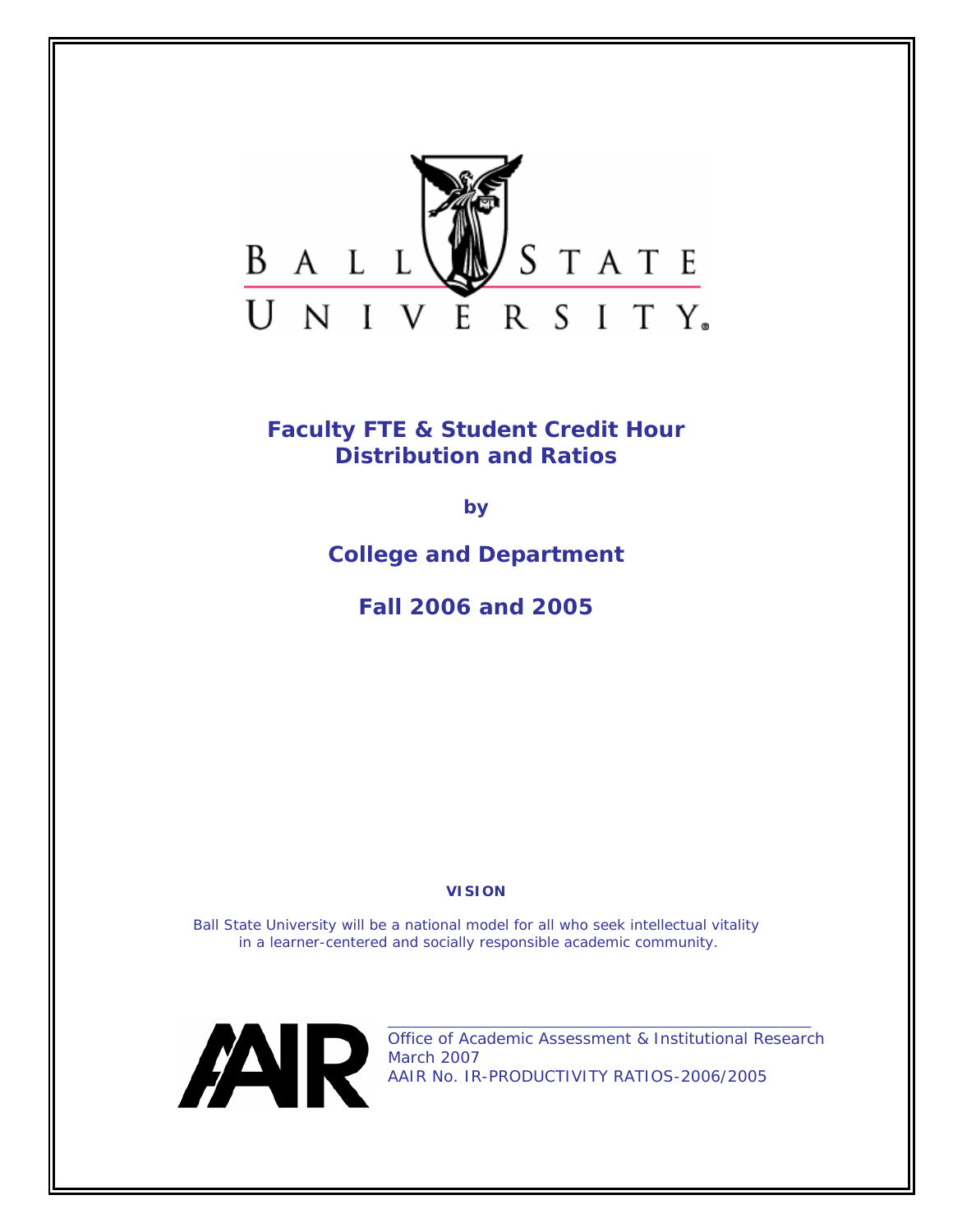

OFFICE OF ACADEMIC ASSESSMENT AND INSTITUTIONAL RESEARCH

# **MEMORANDUM**

- FROM: Debra Y. Atkinson, Institutional Research Analyst
- DATE: March 6, 2007

SUBJECT: Fall 2006 Faculty FTE Distributions and Productivity Ratios

Please find enclosed three sets of tables which have been prepared for the Fall 2006 academic term. The first set of tables summarizes the Fall 2006 *Faculty FTE distributions* both with and without GA FTEs as assigned by the departments. This set also compares the 2006 and 2005 *Faculty FTE distributions* without GA FTEs.

The second set of tables illustrates the derivation of *Adjusted FTEs* for each department and college. The *Adjusted FTEs* are total department faculty FTEs adjusted for overloads, GA FTEs, paid leaves, externally funded grants, and FTEs generated by administrators. These *Adjusted FTEs* are the basis for calculating the productivity ratios summarized in the third set of tables.

The third set of tables summarizes the distribution of *Student Credit Hours*, *Total Faculty FTEs* and *Adjusted FTEs* followed by the calculated productivity ratios for each department and college. The comparison table on *Student Credit Hour Ratios*  allows you to compare Fall 2006 data with Fall 2005 figures and highlights the changes for each department and college. A college summary table is also provided for a quick comparison with the other colleges and the university.

This set of documents is available on our department website (password protected) under the *Official Statistics/Dept. Reports/University Summary* selection. If you have any questions or concerns, please feel free to contact me at 5-8919 or datkinson@bsu.edu. I hope the reports will be helpful to you as reference documents.

cc: Dr. Donald Whitaker, Executive Director of Institutional Effectiveness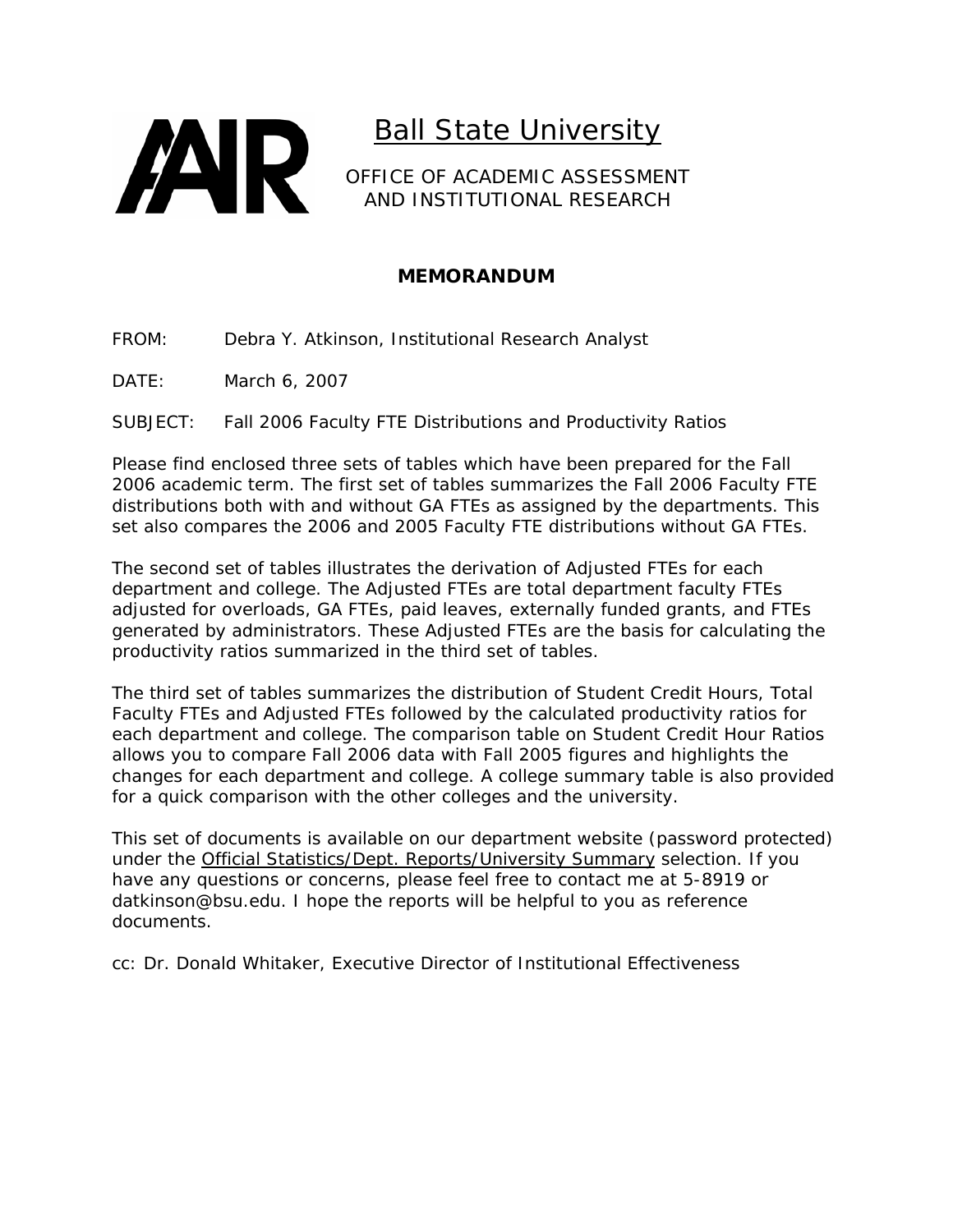# Distribution of Faculty FTE by Department and Functional Categories

Fall 2006

|                                           |                                    | <b>Function</b> |                     |          |                   |                      |                     |
|-------------------------------------------|------------------------------------|-----------------|---------------------|----------|-------------------|----------------------|---------------------|
| College/Dept.                             | <b>Total FTE</b>                   | Teaching        | Teaching<br>Support | Research | Public<br>Service | Admin<br><b>Svcs</b> | Advising<br>& Other |
| and Technology                            | <b>College of Applied Sciences</b> |                 |                     |          |                   |                      |                     |
|                                           | Dept of Family & Consumer Sciences |                 |                     |          |                   |                      |                     |
| All                                       | 42.499                             | 23.582          |                     | 18.167   |                   | 0.750                |                     |
| <b>Without GA</b>                         | 32.499                             | 23.582          |                     | 8.167    |                   | 0.750                |                     |
| GA                                        | 10.000                             |                 |                     | 10.000   |                   |                      |                     |
| Dept of Technology                        |                                    |                 |                     |          |                   |                      |                     |
| All                                       | 29.000                             | 17.500          | 5.750               | 2.250    | 0.250             | 2.375                | 0.875               |
| <b>Without GA</b>                         | 25.000                             | 17.500          | 1.750               | 2.250    | 0.250             | 2.375                | 0.875               |
| GA                                        | 4.000                              |                 | 4.000               |          |                   |                      |                     |
| <b>Institute for Wellness/Gerontology</b> |                                    |                 |                     |          |                   |                      |                     |
| All                                       | 17.750                             | 2.002           |                     | 14.749   |                   | 0.500                | 0.499               |
| <b>Without GA</b>                         | 4.750                              | 2.002           |                     | 1.749    |                   | 0.500                | 0.499               |
| GA                                        | 13.000                             |                 |                     | 13.000   |                   |                      |                     |
| <b>School of Nursing</b>                  |                                    |                 |                     |          |                   |                      |                     |
| All                                       | 34.332                             | 28.670          | 1.913               | 1.832    |                   | 1.917                |                     |
| <b>Without GA</b>                         | 33.832                             | 28.670          | 1.413               | 1.832    |                   | 1.917                |                     |
| GA                                        | 0.500                              |                 | 0.500               |          |                   |                      |                     |
| <b>School of Physical Education</b>       |                                    |                 |                     |          |                   |                      |                     |
| All                                       | 67.311                             | 35.828          | 3.483               | 21.416   |                   | 4.500                | 2.084               |
| <b>Without GA</b>                         | 47.811                             | 34.145          | 0.666               | 6.416    |                   | 4.500                | 2.084               |
| GA                                        | 19.500                             | 1.683           | 2.817               | 15.000   |                   |                      |                     |
| <b>COLLEGE TOTAL</b>                      |                                    |                 |                     |          |                   |                      |                     |
| All                                       | 190.892                            | 107.582         | 11.146              | 58.414   | 0.250             | 10.042               | 3.458               |
| <b>Without GA</b>                         | 143.892                            | 105.899         | 3.829               | 20.414   | 0.250             | 10.042               | 3.458               |
| GA                                        | 47.000                             | 1.683           | 7.317               | 38.000   |                   |                      |                     |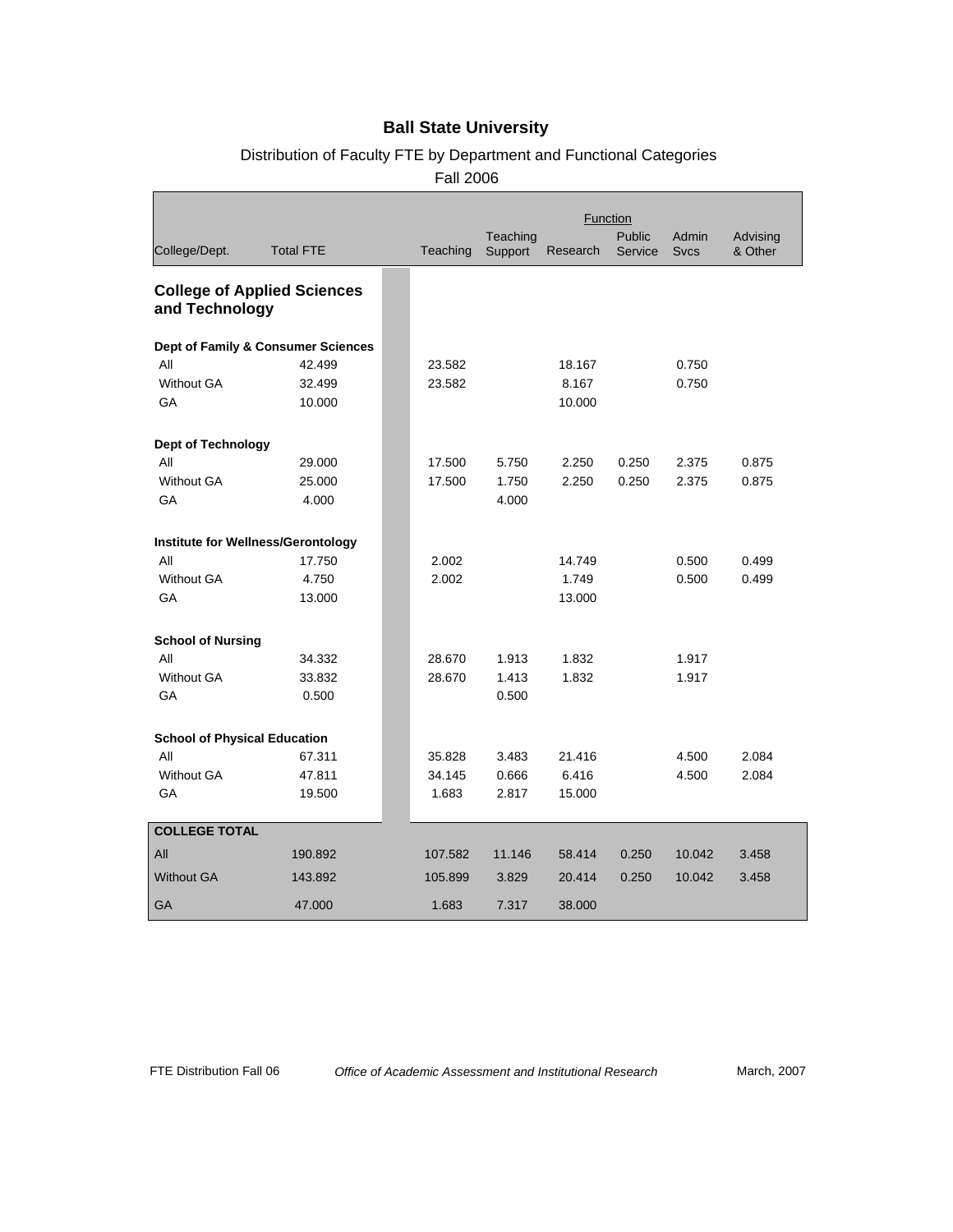# Distribution of Faculty FTE by Department and Functional Categories

Fall 2006

|                                |                                    | Function |                     |          |                   |                      |                     |
|--------------------------------|------------------------------------|----------|---------------------|----------|-------------------|----------------------|---------------------|
| College/Dept.                  | <b>Total FTE</b>                   | Teaching | Teaching<br>Support | Research | Public<br>Service | Admin<br><b>Svcs</b> | Advising<br>& Other |
| <b>Planning</b>                | <b>College of Architecture and</b> |          |                     |          |                   |                      |                     |
| <b>Dept of Architecture</b>    |                                    |          |                     |          |                   |                      |                     |
| All                            | 48.925                             | 23.466   | 5.916               | 7.459    | 1.750             | 10.084               | 0.250               |
| <b>Without GA</b>              | 33.675                             | 23.466   | 1.041               | 1.959    | 0.250             | 6.709                | 0.250               |
| GA                             | 15.250                             |          | 4.875               | 5.500    | 1.500             | 3.375                |                     |
| Dept of Landscape Architecture |                                    |          |                     |          |                   |                      |                     |
| All                            | 17.748                             | 10.998   | 1.000               | 3.250    |                   | 2.500                |                     |
| <b>Without GA</b>              | 13.498                             | 10.998   |                     | 0.750    |                   | 1.750                |                     |
| GA                             | 4.250                              |          | 1.000               | 2.500    |                   | 0.750                |                     |
| Dept of Urban Planning         |                                    |          |                     |          |                   |                      |                     |
| All                            | 19.873                             | 7.249    | 3.750               | 7.750    |                   | 0.874                | 0.250               |
| <b>Without GA</b>              | 10.373                             | 7.249    | 0.250               | 1.750    |                   | 0.874                | 0.250               |
| GA                             | 9.500                              |          | 3.500               | 6.000    |                   |                      |                     |
| <b>COLLEGE TOTAL</b>           |                                    |          |                     |          |                   |                      |                     |
| All                            | 86.546                             | 41.713   | 10.666              | 18.459   | 1.750             | 13.458               | 0.500               |
| <b>Without GA</b>              | 57.546                             | 41.713   | 1.291               | 4.459    | 0.250             | 9.333                | 0.500               |
| <b>GA</b>                      | 29.000                             |          | 9.375               | 14.000   | 1.500             | 4.125                |                     |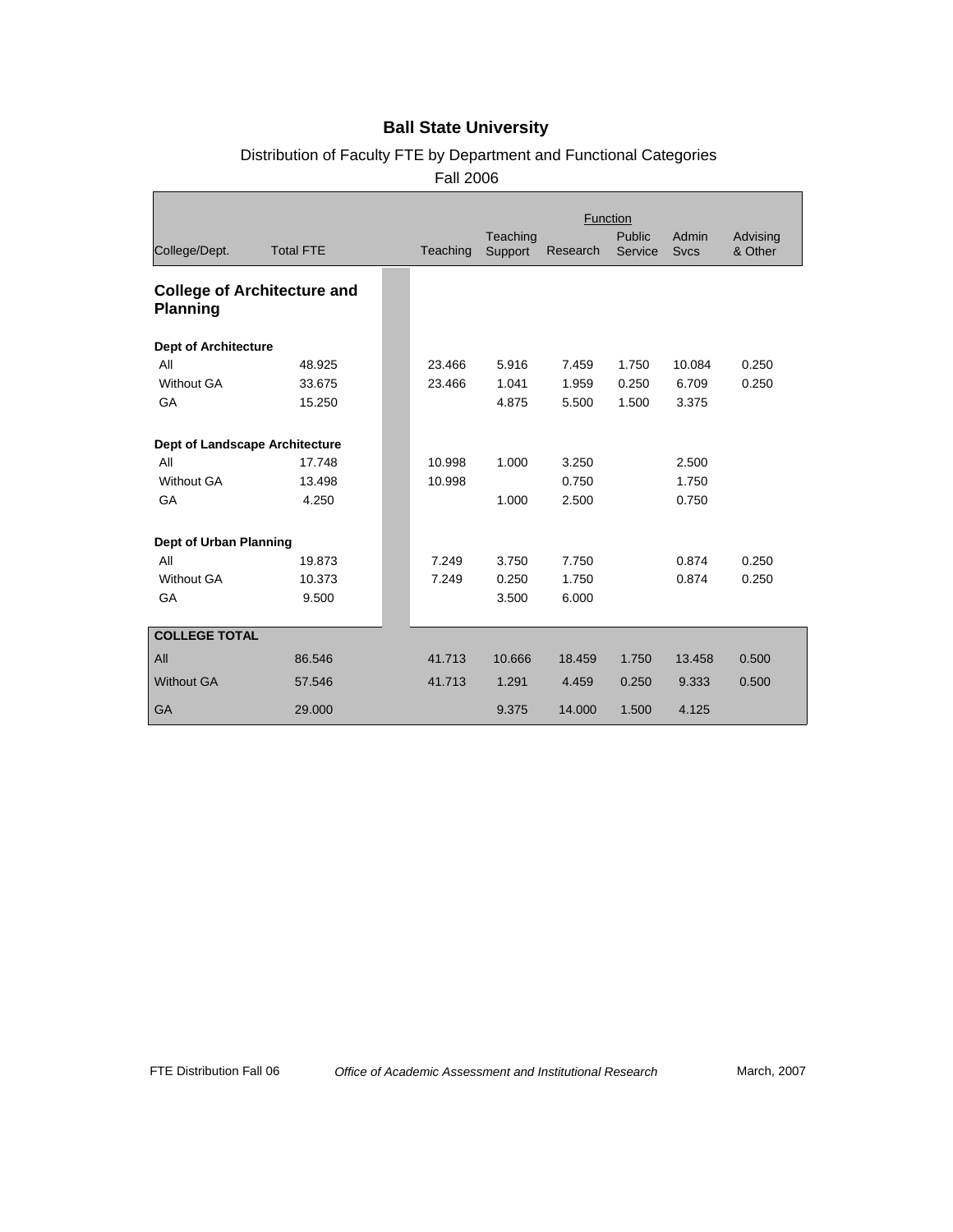# Distribution of Faculty FTE by Department and Functional Categories

Fall 2006

|                                  |                  | Function |                     |          |                   |                             |                     |
|----------------------------------|------------------|----------|---------------------|----------|-------------------|-----------------------------|---------------------|
| College/Dept.                    | <b>Total FTE</b> | Teaching | Teaching<br>Support | Research | Public<br>Service | <b>Admin</b><br><b>Sycs</b> | Advising<br>& Other |
| <b>College of Business</b>       |                  |          |                     |          |                   |                             |                     |
| <b>Dept of Accounting</b>        |                  |          |                     |          |                   |                             |                     |
| All                              | 16.500           | 10.750   | 2.750               | 2.750    |                   | 0.250                       |                     |
| <b>Without GA</b>                | 14.000           | 10.750   | 0.250               | 2.750    |                   | 0.250                       |                     |
| GA                               | 2.500            |          | 2.500               |          |                   |                             |                     |
| <b>Dept of Economics</b>         |                  |          |                     |          |                   |                             |                     |
| All                              | 18.650           | 13.150   | 2.500               | 2.750    |                   | 0.250                       |                     |
| <b>Without GA</b>                | 16.150           | 13.150   |                     | 2.750    |                   | 0.250                       |                     |
| GA                               | 2.500            |          | 2.500               |          |                   |                             |                     |
| <b>Dept of Finance</b>           |                  |          |                     |          |                   |                             |                     |
| All                              | 15.500           | 9.250    | 2.500               | 2.500    |                   | 0.250                       | 1.000               |
| <b>Without GA</b>                | 13.000           | 9.250    |                     | 2.500    |                   | 0.250                       | 1.000               |
| GA                               | 2.500            |          | 2.500               |          |                   |                             |                     |
| Dept of Info Systems & Oper Mgmt |                  |          |                     |          |                   |                             |                     |
| All                              | 26.000           | 17.084   | 4.166               | 4.250    |                   | 0.250                       | 0.250               |
| <b>Without GA</b>                | 22.500           | 17.084   | 0.666               | 4.250    |                   | 0.250                       | 0.250               |
| GA                               | 3.500            | 0.000    | 3.500               |          |                   |                             |                     |
| Dept of Marketing & Management   |                  |          |                     |          |                   |                             |                     |
| All                              | 32.050           | 22.800   | 3.500               | 3.750    |                   | 0.500                       | 1.500               |
| <b>Without GA</b>                | 28.550           | 22.800   |                     | 3.750    |                   | 0.500                       | 1.500               |
| GA                               | 3.500            |          | 3.500               |          |                   |                             |                     |
| <b>COLLEGE TOTAL</b>             |                  |          |                     |          |                   |                             |                     |
| All                              | 108.700          | 73.034   | 15.416              | 16.000   |                   | 1.500                       | 2.750               |
| <b>Without GA</b>                | 94.200           | 73.034   | 0.916               | 16.000   |                   | 1.500                       | 2.750               |
| <b>GA</b>                        | 14.500           | 0.000    | 14.500              |          |                   |                             |                     |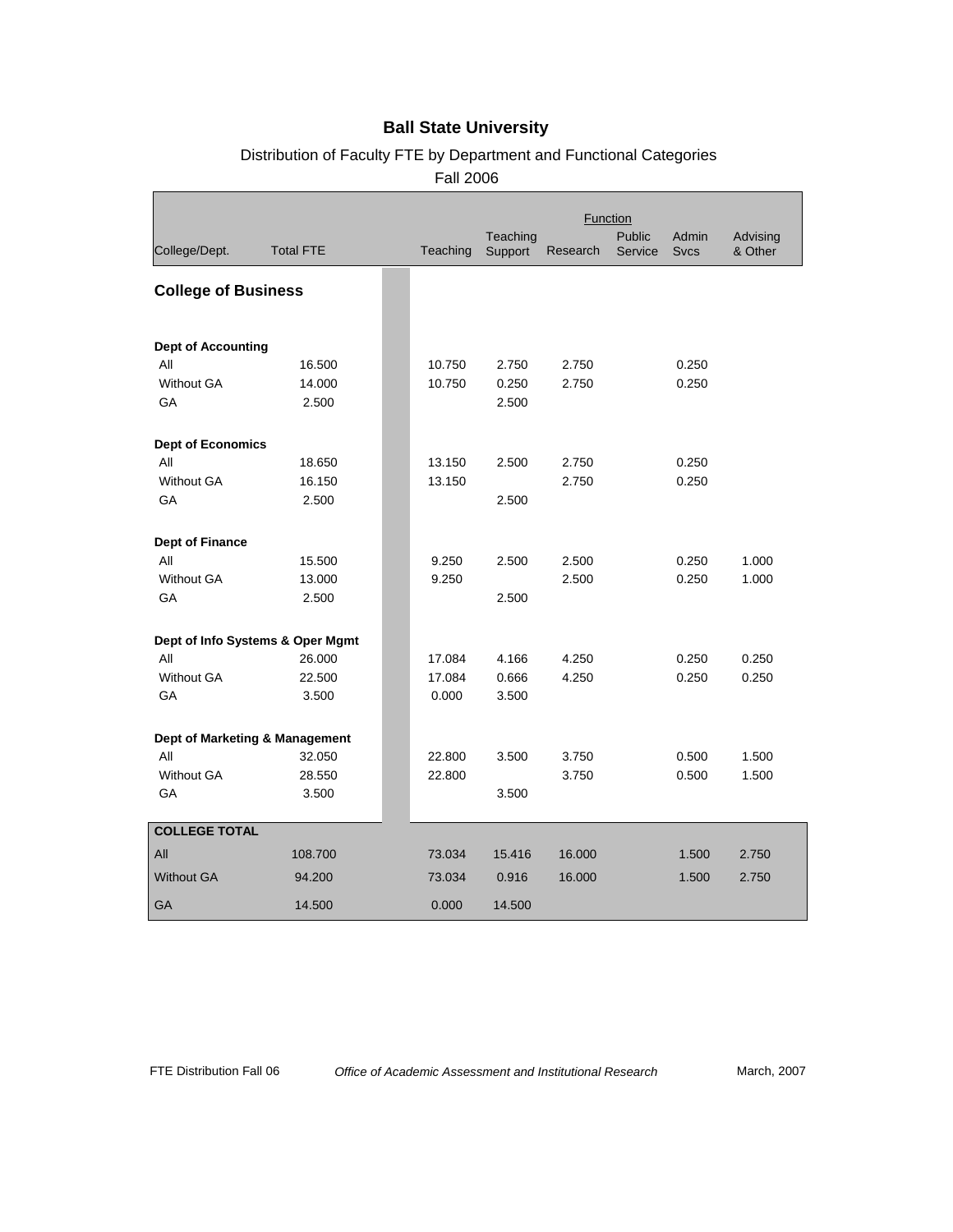# Distribution of Faculty FTE by Department and Functional Categories

Fall 2006

|                                      |                                                |          |                     | Function |                          |                      |                     |
|--------------------------------------|------------------------------------------------|----------|---------------------|----------|--------------------------|----------------------|---------------------|
| College/Dept.                        | <b>Total FTE</b>                               | Teaching | Teaching<br>Support | Research | <b>Public</b><br>Service | Admin<br><b>Svcs</b> | Advising<br>& Other |
| College of Comm, Info &<br>Media     |                                                |          |                     |          |                          |                      |                     |
|                                      | <b>Center for Info &amp; Communication Sci</b> |          |                     |          |                          |                      |                     |
| All                                  | 14.500                                         | 2.582    | 8.600               | 1.268    |                          | 0.400                | 1.650               |
| <b>Without GA</b>                    | 7.000                                          | 2.582    | 1.100               | 1.268    |                          | 0.400                | 1.650               |
| GA                                   | 7.500                                          |          | 7.500               |          |                          |                      |                     |
| <b>Dept of Communication Studies</b> |                                                |          |                     |          |                          |                      |                     |
| All                                  | 38.170                                         | 31.140   | 3.142               | 2.644    |                          | 0.994                | 0.250               |
| <b>Without GA</b>                    | 24.170                                         | 20.633   | 1.313               | 0.980    |                          | 0.994                | 0.250               |
| GA                                   | 14.000                                         | 10.507   | 1.829               | 1.664    |                          |                      |                     |
| Dept of Journalism                   |                                                |          |                     |          |                          |                      |                     |
| All                                  | 35.083                                         | 18.833   | 7.400               | 7.100    | 0.250                    | 1.000                | 0.500               |
| <b>Without GA</b>                    | 27.083                                         | 18.833   | 2.650               | 4.100    |                          | 1.000                | 0.500               |
| GA                                   | 8.000                                          |          | 4.750               | 3.000    | 0.250                    |                      |                     |
| <b>Dept of Telecommunications</b>    |                                                |          |                     |          |                          |                      |                     |
| All                                  | 23.748                                         | 16.498   | 2.500               | 2.750    | 0.000                    | 1.750                | 0.250               |
| <b>Without GA</b>                    | 20.998                                         | 16.248   |                     | 2.750    | 0.000                    | 1.750                | 0.250               |
| GA                                   | 2.750                                          | 0.250    | 2.500               |          |                          |                      |                     |
| <b>COLLEGE TOTAL</b>                 |                                                |          |                     |          |                          |                      |                     |
| All                                  | 111.501                                        | 69.053   | 21.642              | 13.762   | 0.250                    | 4.144                | 2.650               |
| <b>Without GA</b>                    | 79.251                                         | 58.296   | 5.063               | 9.098    | 0.000                    | 4.144                | 2.650               |
| GA                                   | 32.250                                         | 10.757   | 16.579              | 4.664    | 0.250                    |                      |                     |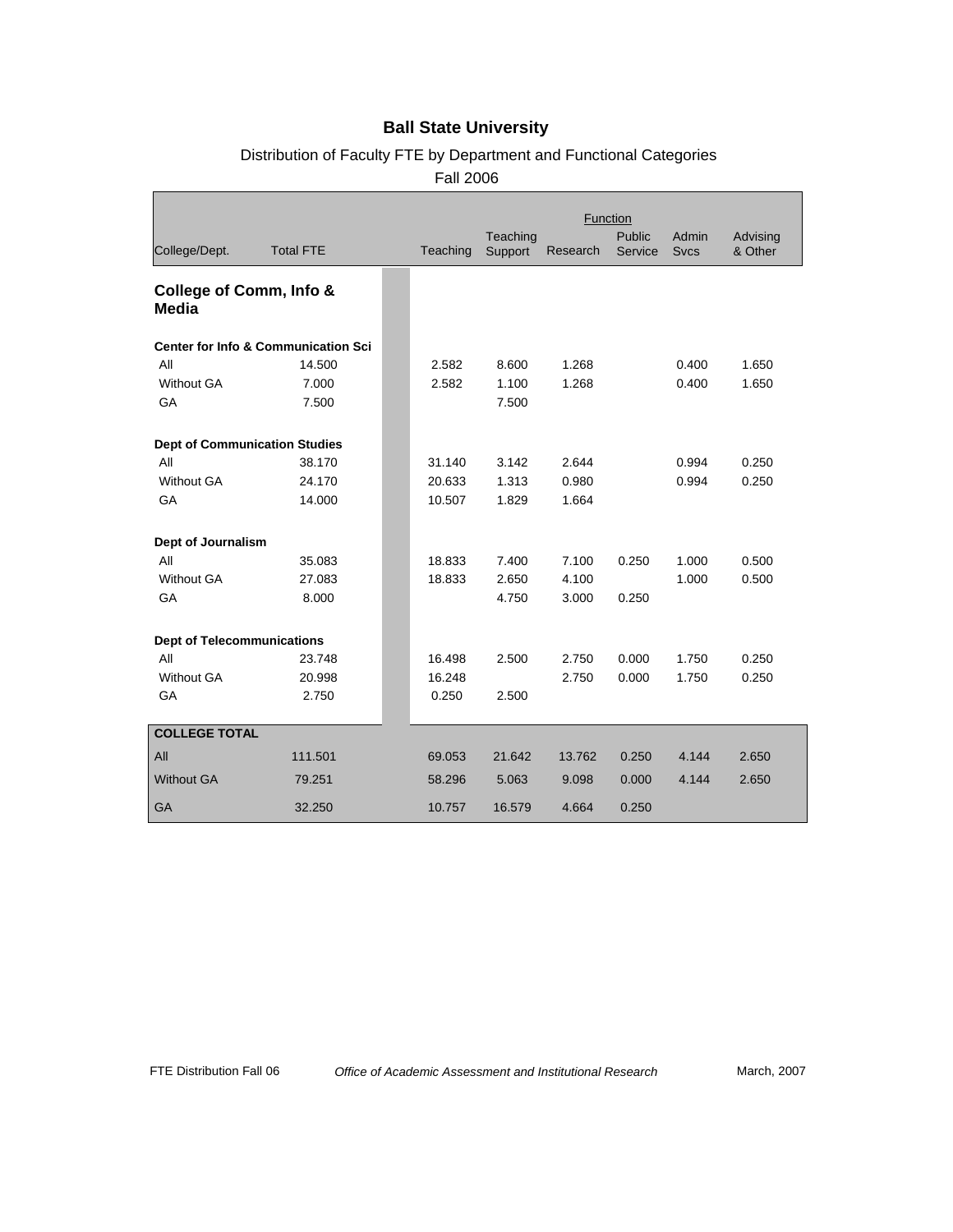# Distribution of Faculty FTE by Department and Functional Categories

Fall 2006

|                             |                  | Function |                     |          |                   |                      |                     |
|-----------------------------|------------------|----------|---------------------|----------|-------------------|----------------------|---------------------|
| College/Dept.               | <b>Total FTE</b> | Teaching | Teaching<br>Support | Research | Public<br>Service | Admin<br><b>Svcs</b> | Advising<br>& Other |
| <b>College of Fine Arts</b> |                  |          |                     |          |                   |                      |                     |
| Dept of Art                 |                  |          |                     |          |                   |                      |                     |
| All                         | 36.510           | 28.960   |                     | 4.250    |                   | 3.300                | 0.000               |
| <b>Without GA</b>           | 33.510           | 28.960   |                     | 1.250    |                   | 3.300                | 0.000               |
| GA                          | 3.000            |          |                     | 3.000    |                   |                      |                     |
| Dept of Theatre & Dance     |                  |          |                     |          |                   |                      |                     |
| All                         | 25.558           | 18.307   | 5.001               | 1.000    |                   | 1.250                |                     |
| <b>Without GA</b><br>GA     | 25.558           | 18.307   | 5.001               | 1.000    |                   | 1.250                |                     |
| <b>School of Music</b>      |                  |          |                     |          |                   |                      |                     |
| All                         | 80.557           | 56.840   | 18.140              | 2.078    | 0.083             | 2.916                | 0.500               |
| <b>Without GA</b>           | 60.057           | 51.104   | 3.376               | 2.078    | 0.083             | 2.916                | 0.500               |
| GA                          | 20.500           | 5.736    | 14.764              |          |                   |                      |                     |
| <b>COLLEGE TOTAL</b>        |                  |          |                     |          |                   |                      |                     |
| All                         | 142.625          | 104.107  | 23.141              | 7.328    | 0.083             | 7.466                | 0.500               |
| <b>Without GA</b>           | 119.125          | 98.371   | 8.377               | 4.328    | 0.083             | 7.466                | 0.500               |
| GA                          | 23.500           | 5.736    | 14.764              | 3.000    |                   |                      |                     |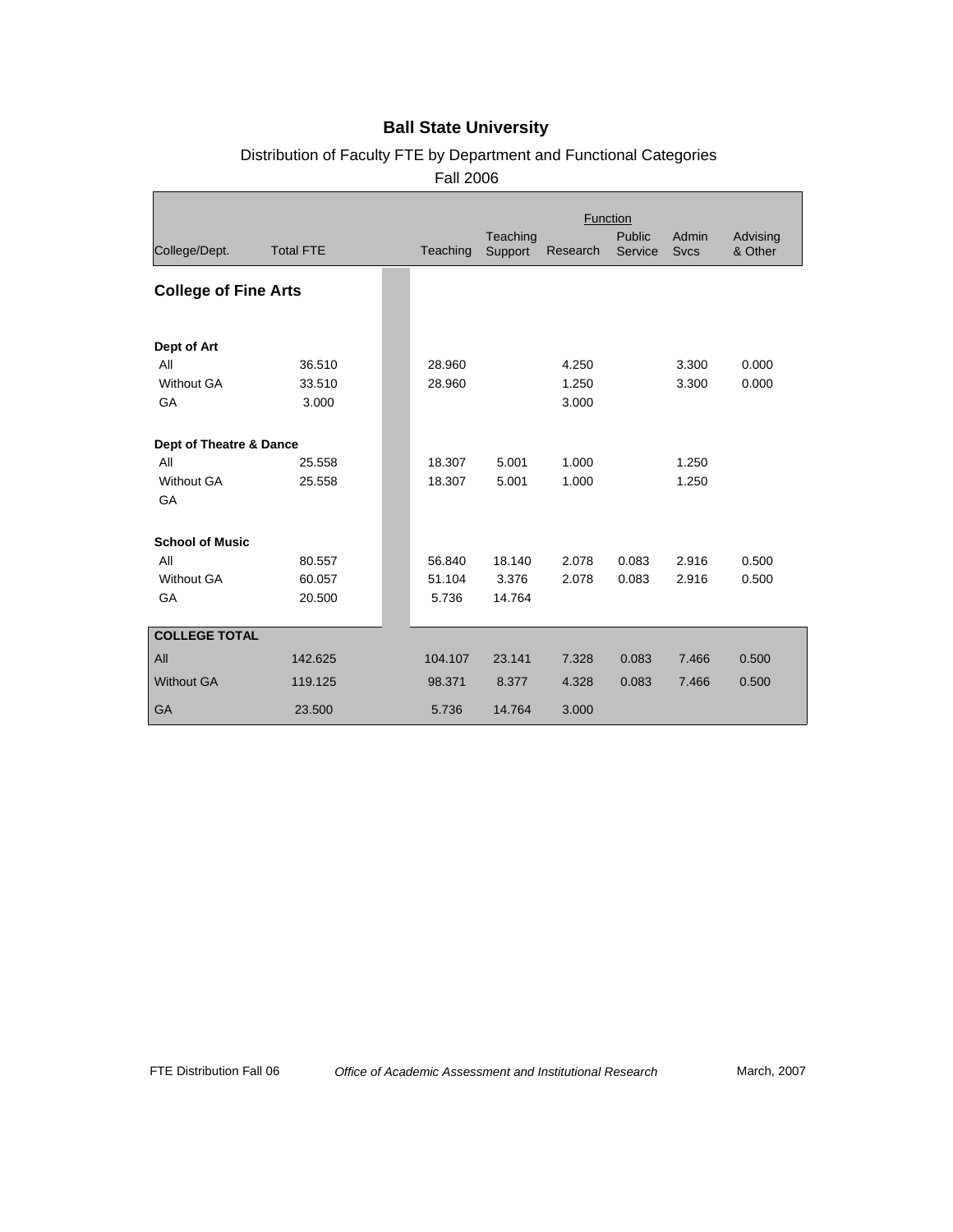# Distribution of Faculty FTE by Department and Functional Categories

Fall 2006

|                                                     |                                       |          |                     |          | <b>Function</b>   |                      |                     |
|-----------------------------------------------------|---------------------------------------|----------|---------------------|----------|-------------------|----------------------|---------------------|
| College/Dept.                                       | <b>Total FTE</b>                      | Teaching | Teaching<br>Support | Research | Public<br>Service | Admin<br><b>Sycs</b> | Advising<br>& Other |
| <b>College of Sciences and</b><br><b>Humanities</b> |                                       |          |                     |          |                   |                      |                     |
| <b>Dept of Anthropology</b>                         |                                       |          |                     |          |                   |                      |                     |
| All                                                 | 21.041                                | 16.500   | 2.000               | 1.298    |                   | 1.243                |                     |
| <b>Without GA</b>                                   | 19.041                                | 16.500   |                     | 1.298    |                   | 1.243                |                     |
| GA                                                  | 2.000                                 | 0.000    | 2.000               |          |                   |                      |                     |
| <b>Dept of Biology</b>                              |                                       |          |                     |          |                   |                      |                     |
| All                                                 | 41.328                                | 20.945   | 12.338              | 6.606    |                   | 1.355                | 0.084               |
| <b>Without GA</b>                                   | 25.328                                | 19.783   |                     | 4.106    |                   | 1.355                | 0.084               |
| GA                                                  | 16.000                                | 1.162    | 12.338              | 2.500    |                   |                      |                     |
| <b>Dept of Chemistry</b>                            |                                       |          |                     |          |                   |                      |                     |
| All                                                 | 24.776                                | 16.159   | 5.000               | 2.117    |                   | 0.500                | 1.000               |
| <b>Without GA</b>                                   | 19.276                                | 16.159   |                     | 1.617    |                   | 0.500                | 1.000               |
| GA                                                  | 5.500                                 |          | 5.000               | 0.500    |                   |                      |                     |
| <b>Dept of Computer Science</b>                     |                                       |          |                     |          |                   |                      |                     |
| All                                                 | 25.000                                | 12.286   | 5.000               | 6.464    |                   | 1.250                |                     |
| Without GA                                          | 18.500                                | 12.286   |                     | 4.964    |                   | 1.250                |                     |
| GA                                                  | 6.500                                 |          | 5.000               | 1.500    |                   |                      |                     |
|                                                     | Dept of Criminal Justice and Criminol |          |                     |          |                   |                      |                     |
| All                                                 | 18.500                                | 13.750   | 1.500               | 1.750    |                   | 0.500                | 1.000               |
| <b>Without GA</b>                                   | 17.000                                | 13.750   |                     | 1.750    |                   | 0.500                | 1.000               |
| GA                                                  | 1.500                                 |          | 1.500               |          |                   |                      |                     |
| <b>Dept of English</b>                              |                                       |          |                     |          |                   |                      |                     |
| All                                                 | 115.757                               | 83.429   | 7.865               | 17.237   |                   | 6.226                | 1.000               |
| <b>Without GA</b>                                   | 94.257                                | 78.044   | 0.250               | 8.737    |                   | 6.226                | 1.000               |
| GA                                                  | 21.500                                | 5.385    | 7.615               | 8.500    |                   |                      |                     |
| Dept of Geography                                   |                                       |          |                     |          |                   |                      |                     |
| All                                                 | 20.753                                | 15.253   | 2.500               | 2.000    |                   | 1.000                |                     |
| <b>Without GA</b>                                   | 17.753                                | 14.753   |                     | 2.000    |                   | 1.000                |                     |
| GA                                                  | 3.000                                 | 0.500    | 2.500               |          |                   |                      |                     |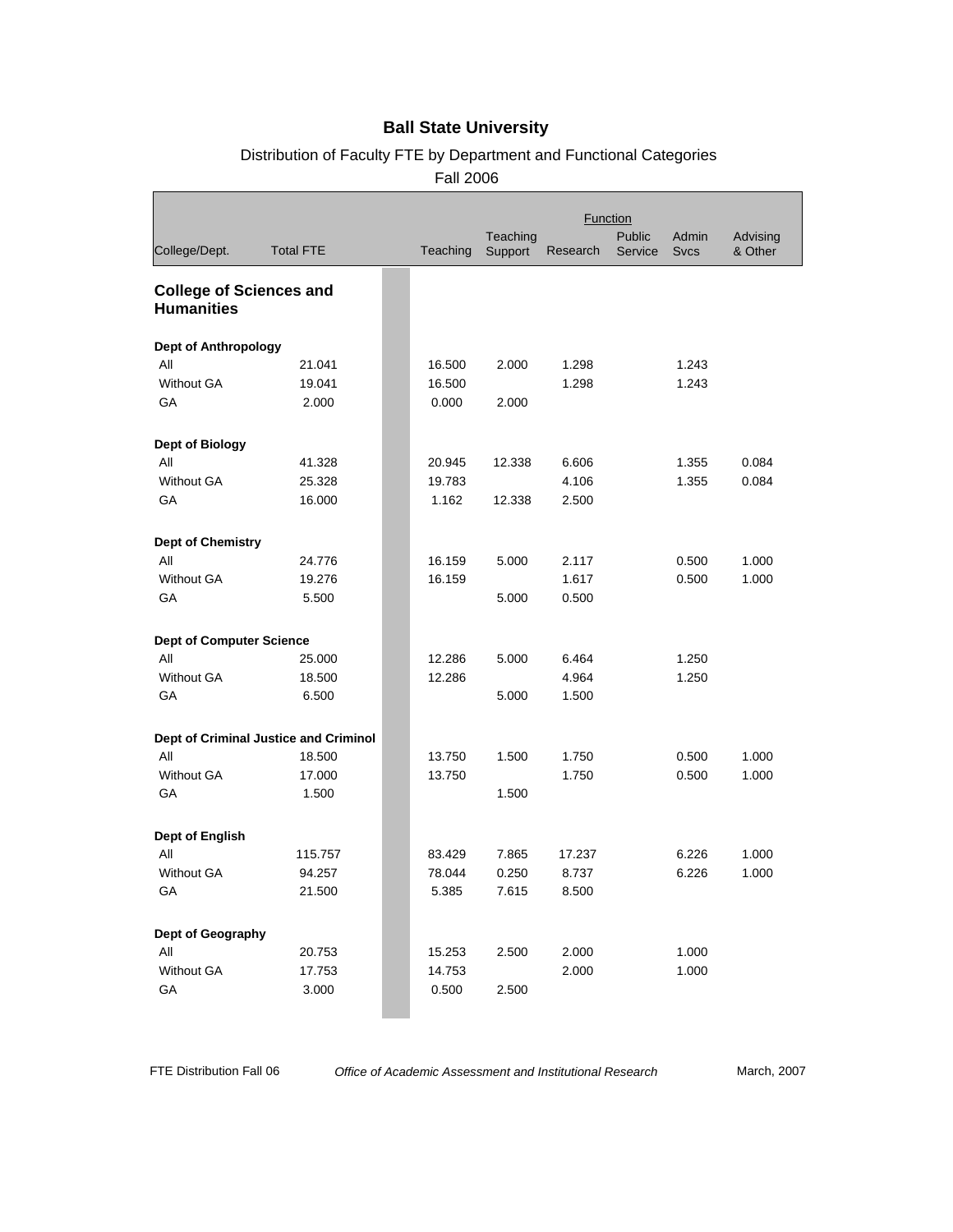# Distribution of Faculty FTE by Department and Functional Categories

Fall 2006

|                                      |                                      | <b>Function</b><br>Teaching<br>Public<br>Admin<br>Advising |         |          |         |             |         |
|--------------------------------------|--------------------------------------|------------------------------------------------------------|---------|----------|---------|-------------|---------|
| College/Dept.                        | <b>Total FTE</b>                     | Teaching                                                   | Support | Research | Service | <b>Svcs</b> | & Other |
| Dept of Geology                      |                                      |                                                            |         |          |         |             |         |
| All                                  | 9.750                                | 5.084                                                      | 2.500   | 1.166    |         | 0.500       | 0.500   |
| <b>Without GA</b>                    | 7.250                                | 5.084                                                      |         | 1.166    |         | 0.500       | 0.500   |
| GA                                   | 2.500                                |                                                            | 2.500   |          |         |             |         |
| Dept of History                      |                                      |                                                            |         |          |         |             |         |
| All                                  | 45.056                               | 34.816                                                     | 2.500   | 4.617    |         | 2.123       | 1.000   |
| <b>Without GA</b>                    | 42.556                               | 34.816                                                     |         | 4.617    |         | 2.123       | 1.000   |
| GA                                   | 2.500                                |                                                            | 2.500   |          |         |             |         |
| <b>Dept of Mathematical Sciences</b> |                                      |                                                            |         |          |         |             |         |
| All                                  | 58.529                               | 38.479                                                     | 9.750   | 6.550    |         | 1.500       | 2.250   |
| <b>Without GA</b>                    | 48.029                               | 37.479                                                     | 0.250   | 6.550    |         | 1.500       | 2.250   |
| GA                                   | 10.500                               | 1.000                                                      | 9.500   |          |         |             |         |
|                                      | Dept of Modern Languages and Class   |                                                            |         |          |         |             |         |
| All                                  | 40.328                               | 34.324                                                     | 2.334   | 2.920    |         | 0.750       | 0.000   |
| <b>Without GA</b>                    | 36.828                               | 33.158                                                     |         | 2.920    |         | 0.750       | 0.000   |
| GA                                   | 3.500                                | 1.166                                                      | 2.334   |          |         |             |         |
| <b>Dept of Natural Resources</b>     |                                      |                                                            |         |          |         |             |         |
| All                                  | 13.000                               | 9.898                                                      | 0.650   | 1.687    | 0.250   | 0.500       | 0.015   |
| <b>Without GA</b>                    | 9.750                                | 7.548                                                      |         | 1.687    |         | 0.500       | 0.015   |
| GA                                   | 3.250                                | 2.350                                                      | 0.650   |          | 0.250   |             |         |
| <b>Dept of Philosophy</b>            |                                      |                                                            |         |          |         |             |         |
| All                                  | 18.863                               | 16.115                                                     |         | 2.248    |         | 0.500       |         |
| <b>Without GA</b><br>GA              | 18.863                               | 16.115                                                     |         | 2.248    |         | 0.500       |         |
| Dept of Physics & Astronomy          |                                      |                                                            |         |          |         |             |         |
| All                                  | 24.832                               | 11.085                                                     | 4.250   | 7.497    | 1.000   |             | 1.000   |
| Without GA                           | 16.832                               | 10.835                                                     |         | 3.997    | 1.000   |             | 1.000   |
| GA                                   | 8.000                                | 0.250                                                      | 4.250   | 3.500    |         |             |         |
|                                      | Dept of Physiology & Health Sciences |                                                            |         |          |         |             |         |
| All                                  | 27.898                               | 20.440                                                     | 1.753   | 3.455    |         | 1.000       | 1.250   |
| Without GA                           | 24.398                               | 18.693                                                     |         | 3.455    |         | 1.000       | 1.250   |
| GA                                   | 3.500                                | 1.747                                                      | 1.753   |          |         |             |         |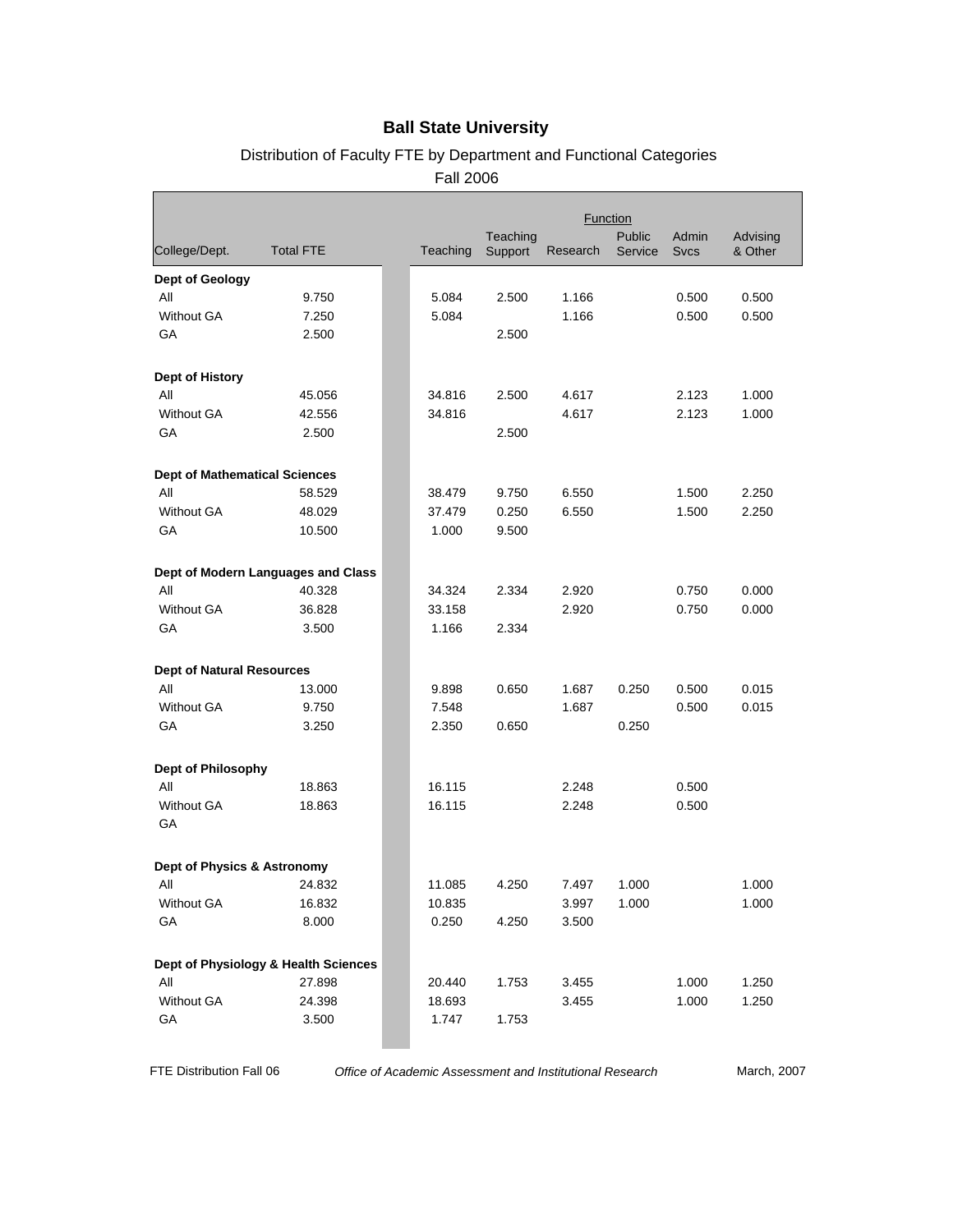# Distribution of Faculty FTE by Department and Functional Categories

Fall 2006

|                                      |                                     | Function |                     |          |                   |                      |                     |
|--------------------------------------|-------------------------------------|----------|---------------------|----------|-------------------|----------------------|---------------------|
| College/Dept.                        | <b>Total FTE</b>                    | Teaching | Teaching<br>Support | Research | Public<br>Service | Admin<br><b>Sycs</b> | Advising<br>& Other |
| <b>Dept of Political Science</b>     |                                     |          |                     |          |                   |                      |                     |
| All                                  | 22.572                              | 15.468   | 1.500               | 3.691    |                   | 0.750                | 1.163               |
| Without GA                           | 19.572                              | 15.468   |                     | 2.191    |                   | 0.750                | 1.163               |
| GA                                   | 3.000                               |          | 1.500               | 1.500    |                   |                      |                     |
| <b>Dept of Psychological Science</b> |                                     |          |                     |          |                   |                      |                     |
| All                                  | 38.474                              | 24.141   |                     | 12.000   |                   | 1.333                | 1.000               |
| <b>Without GA</b>                    | 29.974                              | 24.141   |                     | 3.500    |                   | 1.333                | 1.000               |
| GA                                   | 8.500                               |          |                     | 8.500    |                   |                      |                     |
| Dept of Social Work                  |                                     |          |                     |          |                   |                      |                     |
| All                                  | 8.750                               | 5.250    |                     | 1.800    |                   | 1.700                |                     |
| <b>Without GA</b><br>GA              | 8.750                               | 5.250    |                     | 1.800    |                   | 1.700                |                     |
| <b>Dept of Sociology</b>             |                                     |          |                     |          |                   |                      |                     |
| All                                  | 20.000                              | 14.000   |                     | 5.000    |                   | 1.000                |                     |
| <b>Without GA</b>                    | 17.500                              | 14.000   |                     | 2.500    |                   | 1.000                |                     |
| GA                                   | 2.500                               |          |                     | 2.500    |                   |                      |                     |
|                                      | Dept of Speech Pathology and Audiol |          |                     |          |                   |                      |                     |
| All                                  | 23.418                              | 15.668   | 5.750               | 1.250    |                   | 0.750                |                     |
| <b>Without GA</b>                    | 17.668                              | 15.668   |                     | 1.250    |                   | 0.750                |                     |
| GA                                   | 5.750                               |          | 5.750               |          |                   |                      |                     |
| <b>Women's Studies</b>               |                                     |          |                     |          |                   |                      |                     |
| All                                  | 3.519                               | 2.274    |                     |          |                   | 1.245                |                     |
| <b>Without GA</b><br>GA              | 3.519                               | 2.274    |                     |          |                   | 1.245                |                     |
|                                      |                                     |          |                     |          |                   |                      |                     |
| <b>COLLEGE TOTAL</b>                 |                                     |          |                     |          |                   |                      |                     |
| All                                  | 622.144                             | 425.364  | 67.190              | 91.353   | 1.250             | 25.725               | 11.262              |
| <b>Without GA</b>                    | 512.644                             | 411.804  | 0.500               | 62.353   | 1.000             | 25.725               | 11.262              |
| <b>GA</b>                            | 109.500                             | 13.560   | 66.690              | 29.000   | 0.250             |                      |                     |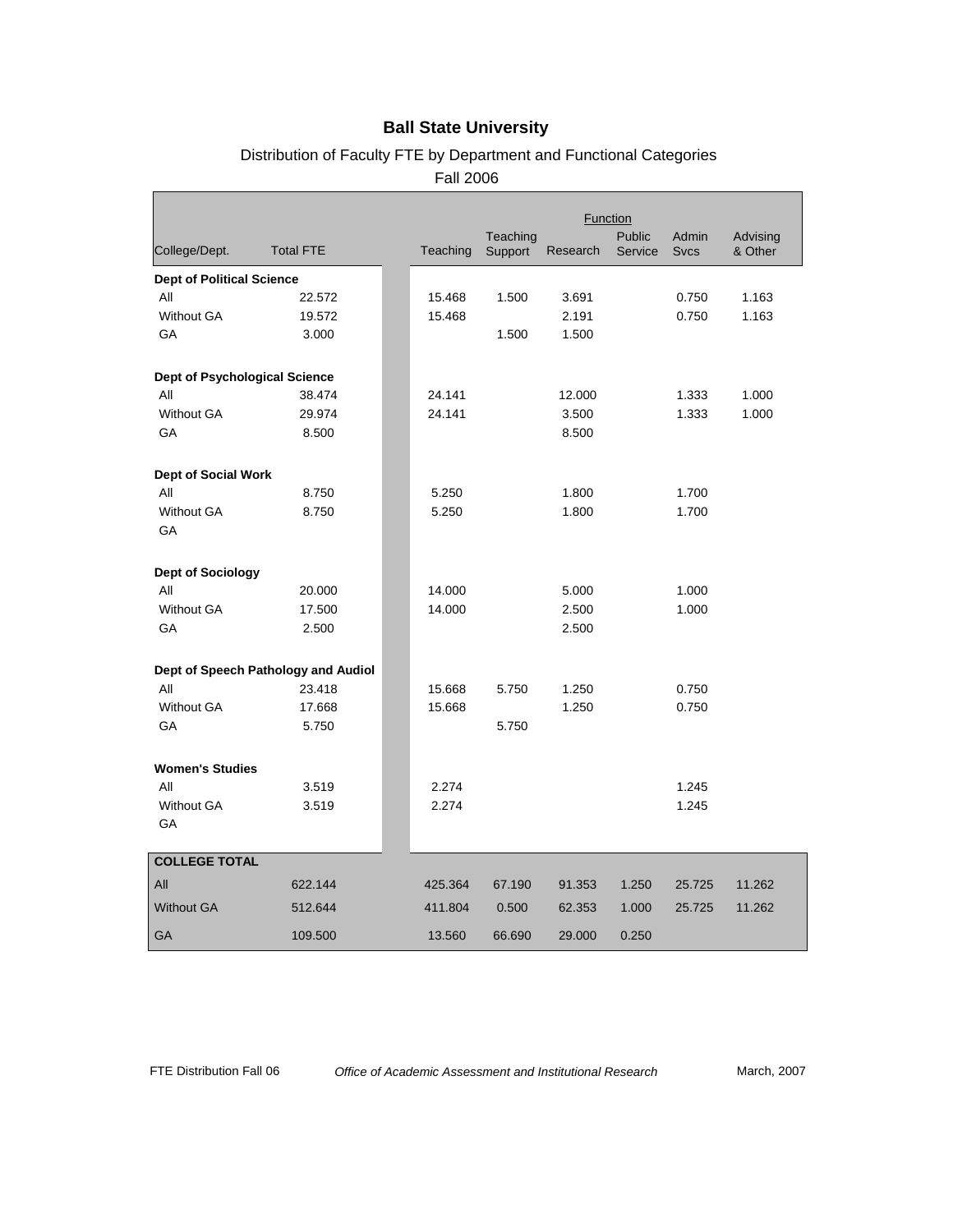# Distribution of Faculty FTE by Department and Functional Categories

Fall 2006

|                                       |                  |          |                     |          | Function          |                      |                     |
|---------------------------------------|------------------|----------|---------------------|----------|-------------------|----------------------|---------------------|
| College/Dept.                         | <b>Total FTE</b> | Teaching | Teaching<br>Support | Research | Public<br>Service | Admin<br><b>Svcs</b> | Advising<br>& Other |
| <b>Teachers College</b>               |                  |          |                     |          |                   |                      |                     |
| <b>Dept of Counseling Psychology</b>  |                  |          |                     |          |                   |                      |                     |
| All                                   | 33.250           | 16.166   | 2.750               | 7.584    | 2.500             | 1.500                | 2.750               |
| Without GA                            | 19.250           | 12.250   | 1.000               | 3.000    | 0.250             | 1.500                | 1.250               |
| GA                                    | 14.000           | 3.916    | 1.750               | 4.584    | 2.250             |                      | 1.500               |
| Dept of Educational Leadership        |                  |          |                     |          |                   |                      |                     |
| All                                   | 10.000           | 5.000    |                     | 1.800    | 1.000             | 2.000                | 0.200               |
| <b>Without GA</b>                     | 7.500            | 5.000    |                     | 0.550    | 0.750             | 1.000                | 0.200               |
| GA                                    | 2.500            |          |                     | 1.250    | 0.250             | 1.000                |                     |
| <b>Dept of Educational Psychology</b> |                  |          |                     |          |                   |                      |                     |
| All                                   | 43.000           | 17.000   | 0.250               | 22.965   | 0.035             | 0.750                | 2.000               |
| Without GA                            | 25.000           | 17.000   | 0.250               | 4.965    | 0.035             | 0.750                | 2.000               |
| GA                                    | 18.000           |          |                     | 18.000   |                   |                      |                     |
| <b>Dept of Educational Studies</b>    |                  |          |                     |          |                   |                      |                     |
| All                                   | 37.881           | 22.881   | 5.750               | 5.750    | 0.250             | 2.250                | 1.000               |
| Without GA                            | 32.381           | 22.881   | 0.250               | 5.750    | 0.250             | 2.250                | 1.000               |
| GA                                    | 5.500            |          | 5.500               |          |                   |                      |                     |
| <b>Dept of Elementary Education</b>   |                  |          |                     |          |                   |                      |                     |
| All                                   | 44.516           | 27.267   | 7.666               | 6.000    |                   | 1.083                | 2.500               |
| Without GA                            | 38.016           | 27.267   | 2.166               | 5.000    |                   | 1.083                | 2.500               |
| GA                                    | 6.500            |          | 5.500               | 1.000    |                   |                      |                     |
| <b>Dept of Special Education</b>      |                  |          |                     |          |                   |                      |                     |
| All                                   | 22.637           | 12.970   | 5.000               | 3.250    |                   | 1.417                |                     |
| <b>Without GA</b>                     | 17.137           | 12.970   |                     | 2.750    |                   | 1.417                |                     |
| GA                                    | 5.500            |          | 5.000               | 0.500    |                   |                      |                     |
| <b>COLLEGE TOTAL</b>                  |                  |          |                     |          |                   |                      |                     |
| All                                   | 191.284          | 101.284  | 21.416              | 47.349   | 3.785             | 9.000                | 8.450               |
| <b>Without GA</b>                     | 139.284          | 97.368   | 3.666               | 22.015   | 1.285             | 8.000                | 6.950               |
| <b>GA</b>                             | 52.000           | 3.916    | 17.750              | 25.334   | 2.500             | 1.000                | 1.500               |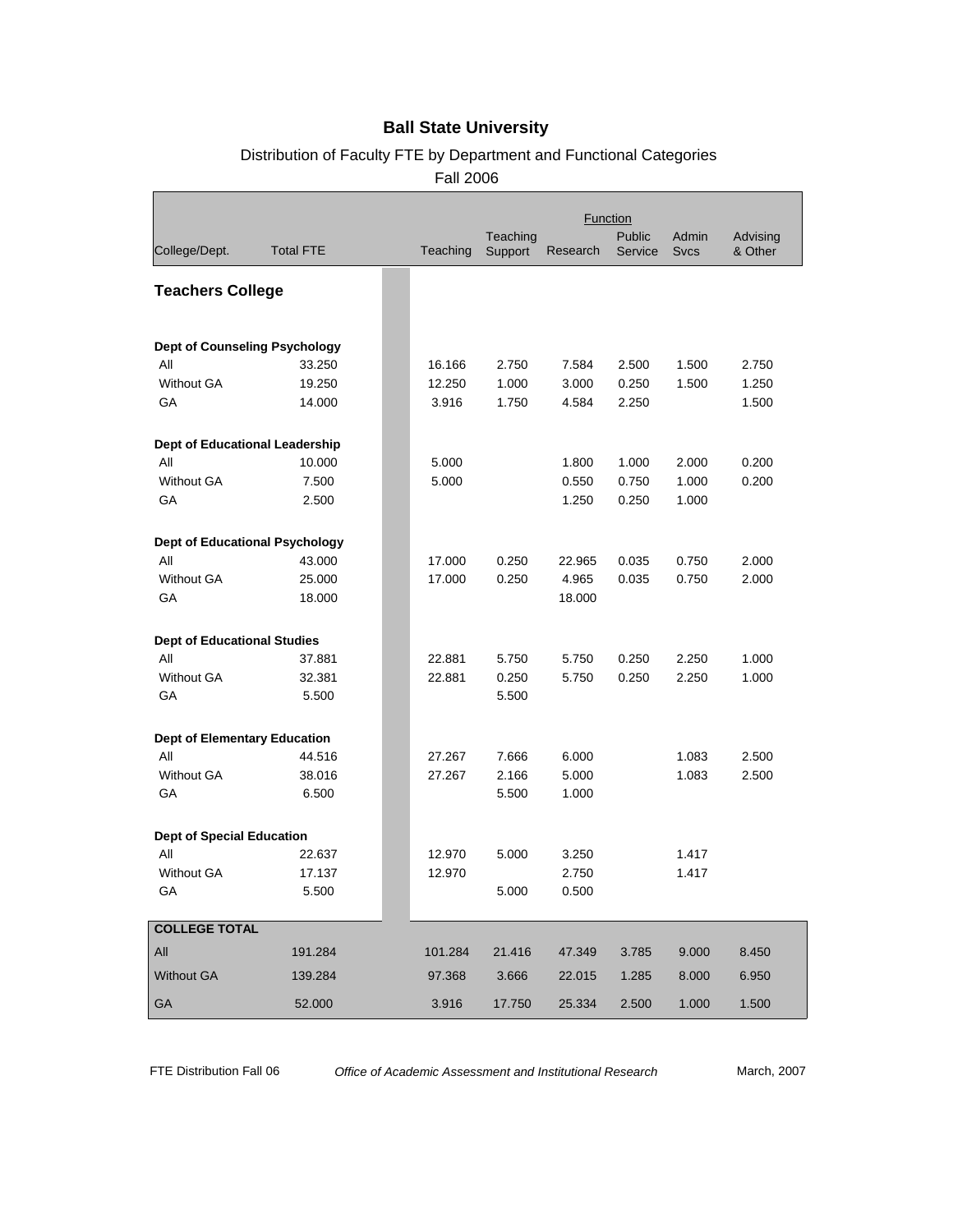# Distribution of Faculty FTE by Department and Functional Categories

Fall 2006

|                         |                  |          | Function            |          |                   |                      |                     |  |
|-------------------------|------------------|----------|---------------------|----------|-------------------|----------------------|---------------------|--|
| College                 | <b>Total FTE</b> | Teaching | Teaching<br>Support | Research | Public<br>Service | Admin<br><b>Svcs</b> | Advising<br>& Other |  |
|                         |                  |          |                     |          |                   |                      |                     |  |
| <b>UNIVERSITY TOTAL</b> |                  |          |                     |          |                   |                      |                     |  |
| All                     | 1453.692         | 922.137  | 170.617             | 252.665  | 7.368             | 71.335               | 29.570              |  |
| <b>Without GA</b>       | 1145.942         | 886.485  | 23.642              | 138.667  | 2.868             | 66,210               | 28.070              |  |
| GA                      | 307.750          | 35.652   | 146.975             | 113.998  | 4.500             | 5.125                | 1.500               |  |

Source: Faculty FTE by Position Status and Function Distributions, Fall 2006; AAIR.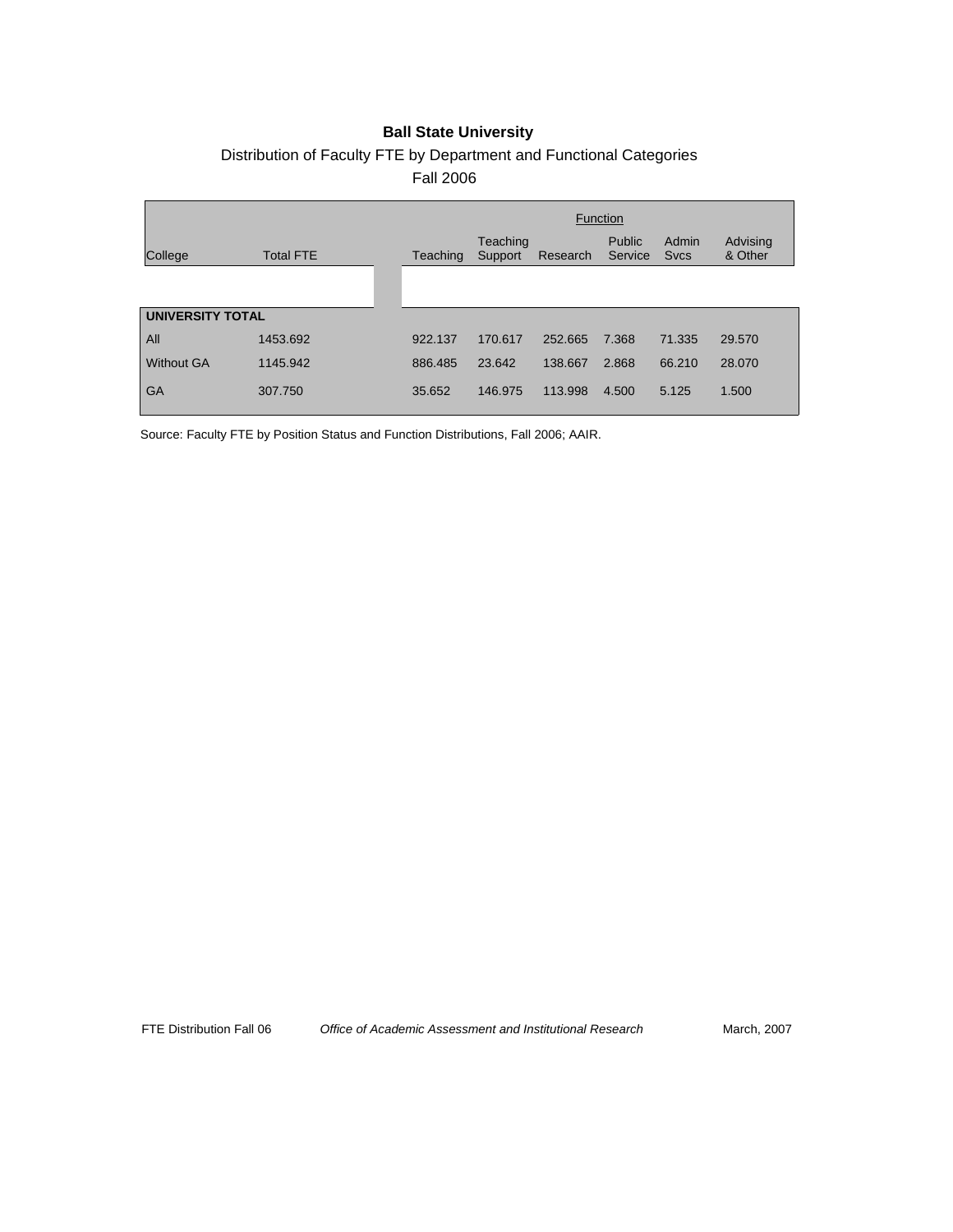|                                                      |                  |          |                     | Function |                   |                      |                     |
|------------------------------------------------------|------------------|----------|---------------------|----------|-------------------|----------------------|---------------------|
| College/Dept.                                        | <b>Total FTE</b> | Teaching | Teaching<br>Support | Research | Public<br>Service | Admin<br><b>Svcs</b> | Advising<br>& Other |
| <b>College of Applied Sciences</b><br>and Technology |                  |          |                     |          |                   |                      |                     |
| Dept of Family & Consumer Science                    |                  |          |                     |          |                   |                      |                     |
| <b>Fall 2006</b>                                     | 32.499           | 23.582   | 0.000               | 8.167    | 0.000             | 0.750                | 0.000               |
| <b>Fall 2005</b>                                     | 31.831           | 22.998   | 2.583               | 5.250    | 0.000             | 1.000                | 0.000               |
| Fall 2005 to Fall 2006                               | 0.668            | 0.584    | $-2.583$            | 2.917    | 0.000             | $-0.250$             | 0.000               |
| Dept of Industry & Technology                        |                  |          |                     |          |                   |                      |                     |
| <b>Fall 2006</b>                                     | 25.000           | 17.500   | 1.750               | 2.250    | 0.250             | 2.375                | 0.875               |
| <b>Fall 2005</b>                                     | 23.250           | 16.417   | 1.583               | 2.000    | 0.000             | 2.250                | 1.000               |
| Fall 2005 to Fall 2006                               | 1.750            | 1.083    | 0.167               | 0.250    | 0.250             | 0.125                | $-0.125$            |
| Institute for Wellness/Gerontology                   |                  |          |                     |          |                   |                      |                     |
| <b>Fall 2006</b>                                     | 4.750            | 2.002    | 0.000               | 1.749    | 0.000             | 0.500                | 0.499               |
| <b>Fall 2005</b>                                     | 5.000            | 2.750    | 0.000               | 1.250    | 0.000             | 0.500                | 0.500               |
| Fall 2005 to Fall 2006                               | $-0.250$         | $-0.748$ | 0.000               | 0.499    | 0.000             | 0.000                | $-0.001$            |
| <b>School of Nursing</b>                             |                  |          |                     |          |                   |                      |                     |
| <b>Fall 2006</b>                                     | 33.832           | 28.670   | 1.413               | 1.832    | 0.000             | 1.917                | 0.000               |
| <b>Fall 2005</b>                                     | 32.433           | 27.986   | 0.225               | 1.391    | 0.000             | 2.831                | 0.000               |
| Fall 2005 to Fall 2006                               | 1.399            | 0.684    | 1.188               | 0.441    | 0.000             | $-0.914$             | 0.000               |
| <b>School of Physical Education</b>                  |                  |          |                     |          |                   |                      |                     |
| <b>Fall 2006</b>                                     | 47.811           | 34.145   | 0.666               | 6.416    | 0.000             | 4.500                | 2.084               |
| <b>Fall 2005</b>                                     | 46.388           | 32.388   | 1.334               | 6.917    | 0.000             | 3.417                | 2.332               |
| Fall 2005 to Fall 2006                               | 1.423            | 1.757    | $-0.668$            | $-0.501$ | 0.000             | 1.083                | $-0.248$            |
| <b>COLLEGE TOTAL</b>                                 |                  |          |                     |          |                   |                      |                     |
| <b>Fall 2006</b>                                     | 143.892          | 105.899  | 3.829               | 20.414   | 0.250             | 10.042               | 3.458               |
| <b>Fall 2005</b>                                     | 138.902          | 102.539  | 5.725               | 16.808   | 0.000             | 9.998                | 3.832               |
| Fall 2005 to Fall 2006                               | 4.990            | 3.360    | $-1.896$            | 3.606    | 0.250             | 0.044                | $-0.374$            |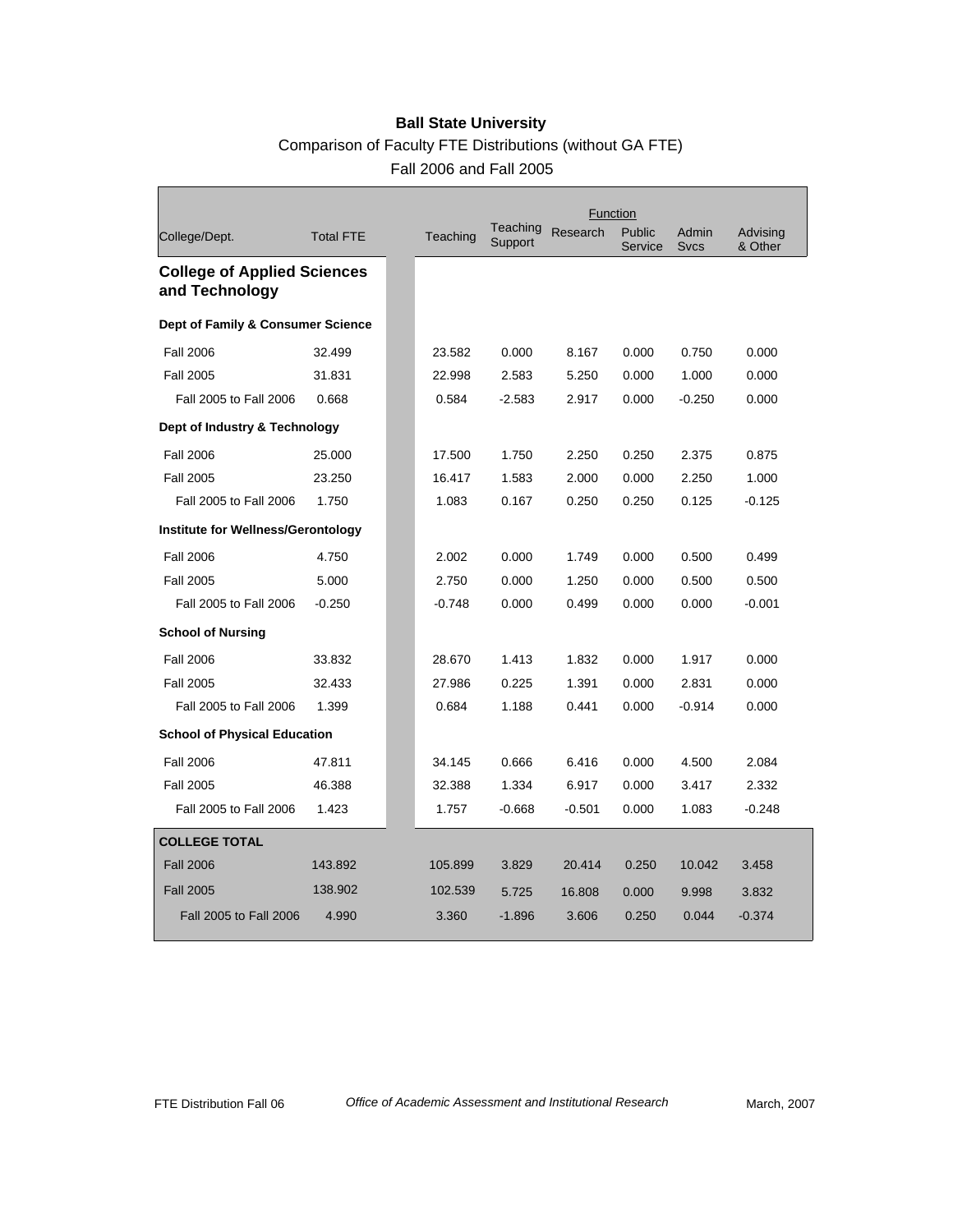|                                                       |                  |          |                     | Function |                   |                      |                     |
|-------------------------------------------------------|------------------|----------|---------------------|----------|-------------------|----------------------|---------------------|
| College/Dept.                                         | <b>Total FTE</b> | Teaching | Teaching<br>Support | Research | Public<br>Service | Admin<br><b>Svcs</b> | Advising<br>& Other |
| <b>College of Architecture and</b><br><b>Planning</b> |                  |          |                     |          |                   |                      |                     |
| <b>Dept of Architecture</b>                           |                  |          |                     |          |                   |                      |                     |
| <b>Fall 2006</b>                                      | 33.675           | 23.466   | 1.041               | 1.959    | 0.250             | 6.709                | 0.250               |
| <b>Fall 2005</b>                                      | 33.833           | 25.083   | 1.875               | 2.875    | 0.000             | 2.750                | 1.250               |
| Fall 2005 to Fall 2006                                | $-0.158$         | $-1.617$ | $-0.834$            | $-0.916$ | 0.250             | 3.959                | $-1.000$            |
| Dept of Landscape Architecture                        |                  |          |                     |          |                   |                      |                     |
| <b>Fall 2006</b>                                      | 13.498           | 10.998   | 0.000               | 0.750    | 0.000             | 1.750                | 0.000               |
| <b>Fall 2005</b>                                      | 14.581           | 10.749   | 0.000               | 1.500    | 0.000             | 2.332                | 0.000               |
| Fall 2005 to Fall 2006                                | $-1.083$         | 0.249    | 0.000               | $-0.750$ | 0.000             | $-0.582$             | 0.000               |
| Dept of Urban Planning                                |                  |          |                     |          |                   |                      |                     |
| <b>Fall 2006</b>                                      | 10.373           | 7.249    | 0.250               | 1.750    | 0.000             | 0.874                | 0.250               |
| <b>Fall 2005</b>                                      | 9.400            | 6.150    | 0.000               | 1.750    | 0.000             | 1.500                | 0.000               |
| Fall 2005 to Fall 2006                                | 0.973            | 1.099    | 0.250               | 0.000    | 0.000             | $-0.626$             | 0.250               |
| <b>COLLEGE TOTAL</b>                                  |                  |          |                     |          |                   |                      |                     |
| <b>Fall 2006</b>                                      | 57.546           | 41.713   | 1.291               | 4.459    | 0.250             | 9.333                | 0.500               |
| <b>Fall 2005</b>                                      | 57.814           | 41.982   | 1.875               | 6.125    | 0.000             | 6.582                | 1.250               |
| Fall 2005 to Fall 2006                                | $-0.268$         | $-0.269$ | $-0.584$            | $-1.666$ | 0.250             | 2.751                | $-0.750$            |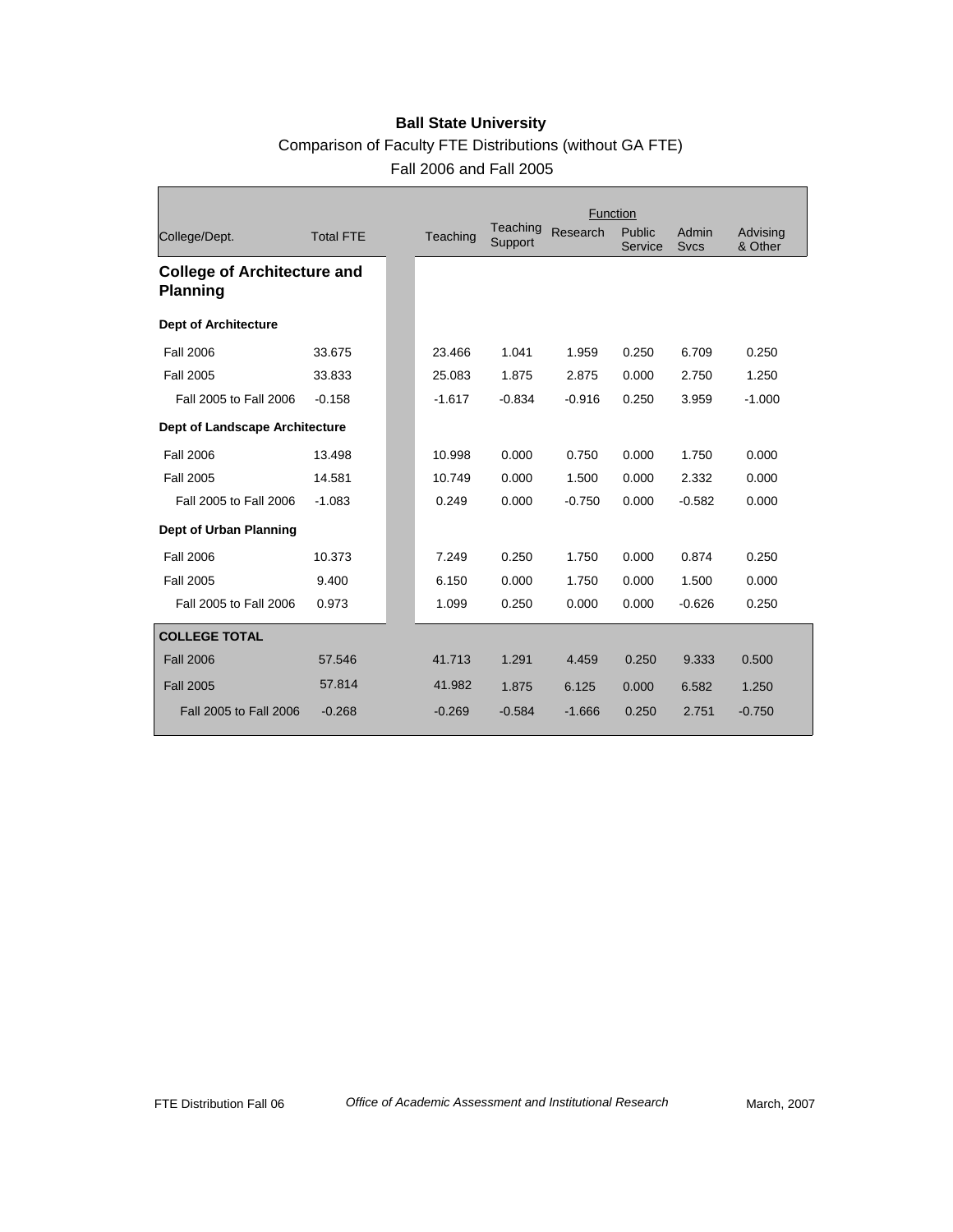|                                  |                  |          |                     | Function |                   |               |                     |
|----------------------------------|------------------|----------|---------------------|----------|-------------------|---------------|---------------------|
| College/Dept.                    | <b>Total FTE</b> | Teaching | Teaching<br>Support | Research | Public<br>Service | Admin<br>Svcs | Advising<br>& Other |
| <b>College of Business</b>       |                  |          |                     |          |                   |               |                     |
|                                  |                  |          |                     |          |                   |               |                     |
| <b>Dept of Accounting</b>        |                  |          |                     |          |                   |               |                     |
| <b>Fall 2006</b>                 | 14.000           | 10.750   | 0.250               | 2.750    | 0.000             | 0.250         | 0.000               |
| <b>Fall 2005</b>                 | 14.250           | 10.750   | 0.250               | 2.750    | 0.000             | 0.500         | 0.000               |
| Fall 2005 to Fall 2006           | $-0.250$         | 0.000    | 0.000               | 0.000    | 0.000             | $-0.250$      | 0.000               |
| <b>Dept of Economics</b>         |                  |          |                     |          |                   |               |                     |
| <b>Fall 2006</b>                 | 16.150           | 13.150   | 0.000               | 2.750    | 0.000             | 0.250         | 0.000               |
| <b>Fall 2005</b>                 | 16.150           | 12.900   | 0.000               | 2.750    | 0.000             | 0.500         | 0.000               |
| Fall 2005 to Fall 2006           | 0.000            | 0.250    | 0.000               | 0.000    | 0.000             | $-0.250$      | 0.000               |
| <b>Dept of Finance</b>           |                  |          |                     |          |                   |               |                     |
| <b>Fall 2006</b>                 | 13.000           | 9.250    | 0.000               | 2.500    | 0.000             | 0.250         | 1.000               |
| <b>Fall 2005</b>                 | 12.500           | 9.000    | 0.000               | 1.750    | 0.000             | 0.500         | 1.250               |
| Fall 2005 to Fall 2006           | 0.500            | 0.250    | 0.000               | 0.750    | 0.000             | $-0.250$      | $-0.250$            |
| Dept of Info Systems & Oper Mgmt |                  |          |                     |          |                   |               |                     |
| <b>Fall 2006</b>                 | 22.500           | 17.084   | 0.666               | 4.250    | 0.000             | 0.250         | 0.250               |
| <b>Fall 2005</b>                 | 22.250           | 17.417   | 0.500               | 4.000    | 0.000             | 0.250         | 0.083               |
| Fall 2005 to Fall 2006           | 0.250            | $-0.333$ | 0.166               | 0.250    | 0.000             | 0.000         | 0.167               |
| Dept of Marketing & Management   |                  |          |                     |          |                   |               |                     |
| <b>Fall 2006</b>                 | 28.550           | 22.800   | 0.000               | 3.750    | 0.000             | 0.500         | 1.500               |
| <b>Fall 2005</b>                 | 25.500           | 20.000   | 0.000               | 4.500    | 0.000             | 1.000         | 0.000               |
| Fall 2005 to Fall 2006           | 3.050            | 2.800    | 0.000               | $-0.750$ | 0.000             | $-0.500$      | 1.500               |
| <b>COLLEGE TOTAL</b>             |                  |          |                     |          |                   |               |                     |
| <b>Fall 2006</b>                 | 94.200           | 73.034   | 0.916               | 16.000   | 0.000             | 1.500         | 2.750               |
| <b>Fall 2005</b>                 | 90.650           | 70.067   | 0.750               | 15.750   | 0.000             | 2.750         | 1.333               |
| Fall 2005 to Fall 2006           | 3.550            | 2.967    | 0.166               | 0.250    | 0.000             | $-1.250$      | 1.417               |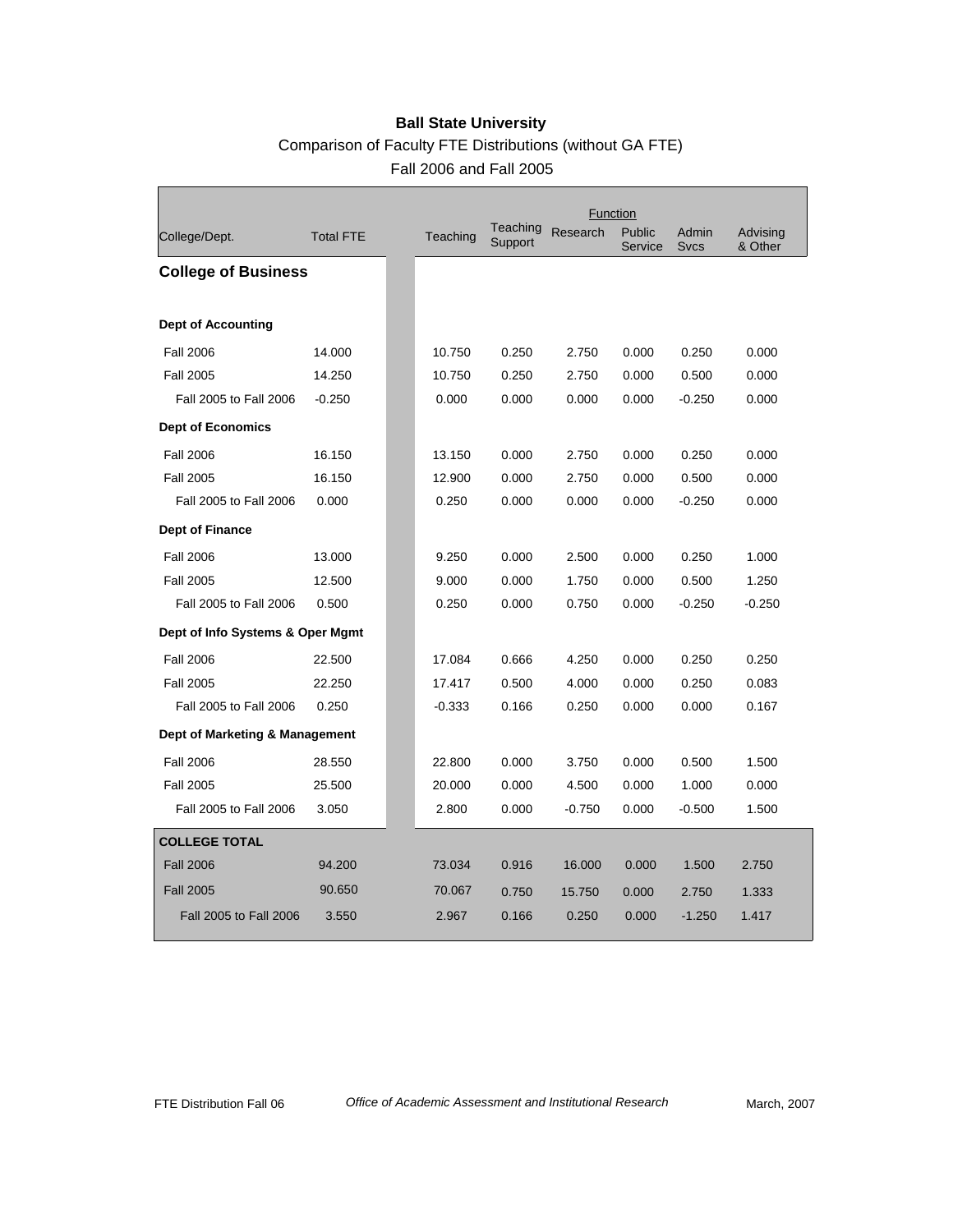|                                                |                  |          |                     | Function |                   |                      |                     |
|------------------------------------------------|------------------|----------|---------------------|----------|-------------------|----------------------|---------------------|
| College/Dept.                                  | <b>Total FTE</b> | Teaching | Teaching<br>Support | Research | Public<br>Service | Admin<br><b>Sycs</b> | Advising<br>& Other |
| College of Comm, Info &<br>Media               |                  |          |                     |          |                   |                      |                     |
| <b>Center for Info &amp; Communication Sci</b> |                  |          |                     |          |                   |                      |                     |
| <b>Fall 2006</b>                               | 7.000            | 2.582    | 1.100               | 1.268    | 0.000             | 0.400                | 1.650               |
| <b>Fall 2005</b>                               | 7.000            | 2.333    | 0.970               | 1.384    | 0.100             | 0.623                | 1.590               |
| Fall 2005 to Fall 2006                         | 0.000            | 0.249    | 0.130               | $-0.116$ | $-0.100$          | $-0.223$             | 0.060               |
| <b>Dept of Communication Studies</b>           |                  |          |                     |          |                   |                      |                     |
| Fall 2006                                      | 24.170           | 20.633   | 1.313               | 0.980    | 0.000             | 0.994                | 0.250               |
| <b>Fall 2005</b>                               | 20.482           | 17.423   | 1.119               | 0.960    | 0.000             | 0.980                | 0.000               |
| Fall 2005 to Fall 2006                         | 3.688            | 3.210    | 0.194               | 0.020    | 0.000             | 0.014                | 0.250               |
| Dept of Journalism                             |                  |          |                     |          |                   |                      |                     |
| Fall 2006                                      | 27.083           | 18.833   | 2.650               | 4.100    | 0.000             | 1.000                | 0.500               |
| <b>Fall 2005</b>                               | 28.096           | 19.597   | 3.375               | 3.624    | 0.000             | 1.000                | 0.500               |
| Fall 2005 to Fall 2006                         | $-1.013$         | $-0.764$ | $-0.725$            | 0.476    | 0.000             | 0.000                | 0.000               |
| <b>Dept of Telecommunications</b>              |                  |          |                     |          |                   |                      |                     |
| <b>Fall 2006</b>                               | 20.998           | 16.248   | 0.000               | 2.750    | 0.000             | 1.750                | 0.250               |
| <b>Fall 2005</b>                               | 21.250           | 17.250   | 0.000               | 2.500    | 0.000             | 1.250                | 0.250               |
| Fall 2005 to Fall 2006                         | $-0.252$         | $-1.002$ | 0.000               | 0.250    | 0.000             | 0.500                | 0.000               |
| <b>COLLEGE TOTAL</b>                           |                  |          |                     |          |                   |                      |                     |
| <b>Fall 2006</b>                               | 79.251           | 58.296   | 5.063               | 9.098    | 0.000             | 4.144                | 2.650               |
| <b>Fall 2005</b>                               | 76.828           | 56.603   | 5.464               | 8.468    | 0.100             | 3.853                | 2.340               |
| Fall 2005 to Fall 2006                         | 2.423            | 1.693    | $-0.401$            | 0.630    | $-0.100$          | 0.291                | 0.310               |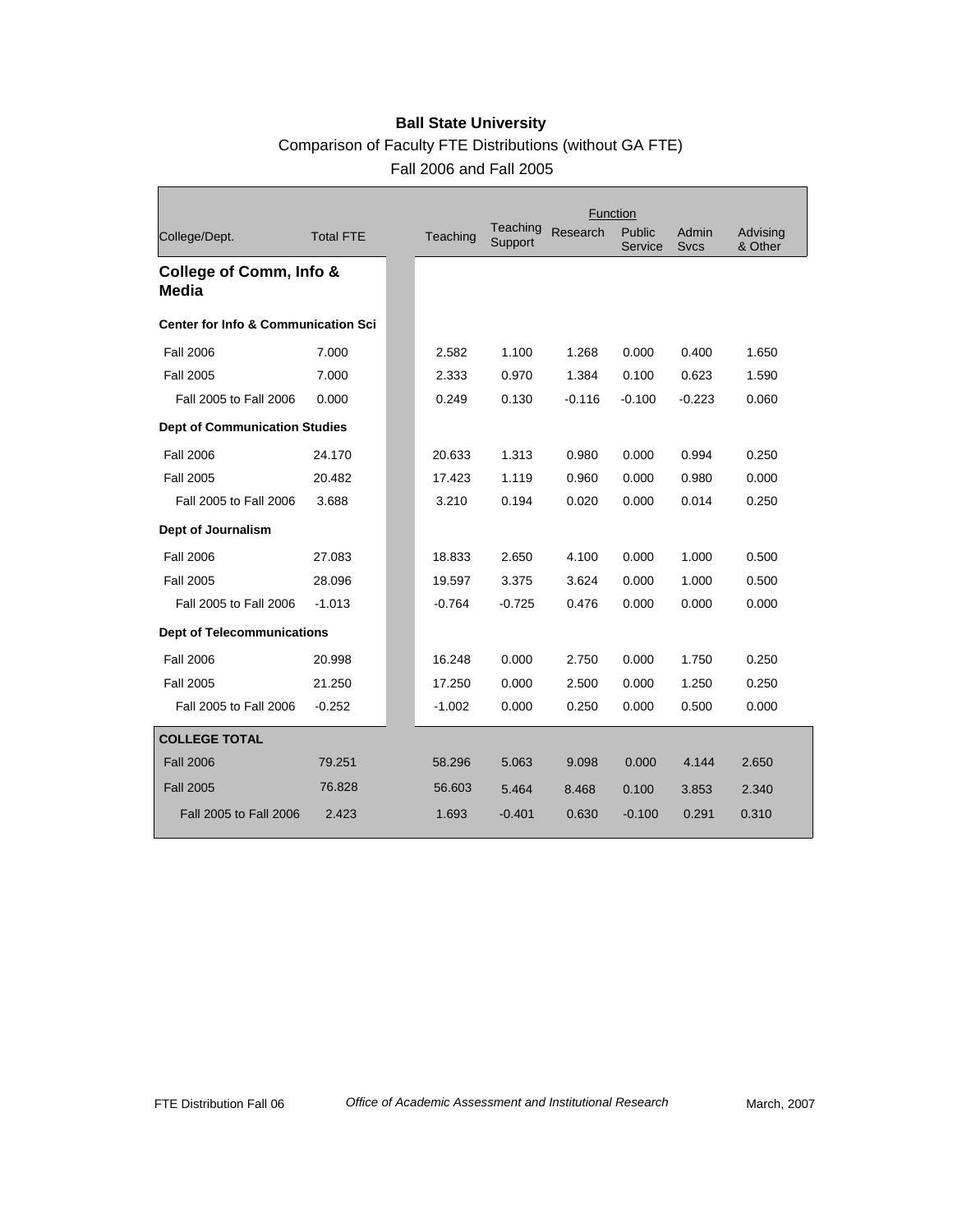|                             |                  |          |                     | Function |                   |                      |                     |
|-----------------------------|------------------|----------|---------------------|----------|-------------------|----------------------|---------------------|
| College/Dept.               | <b>Total FTE</b> | Teaching | Teaching<br>Support | Research | Public<br>Service | Admin<br><b>Svcs</b> | Advising<br>& Other |
| <b>College of Fine Arts</b> |                  |          |                     |          |                   |                      |                     |
| Dept of Art                 |                  |          |                     |          |                   |                      |                     |
| <b>Fall 2006</b>            | 33.510           | 28.960   | 0.000               | 1.250    | 0.000             | 3.300                | 0.000               |
| <b>Fall 2005</b>            | 30.833           | 27.501   | 0.000               | 0.333    | 0.000             | 2.999                | 0.000               |
| Fall 2005 to Fall 2006      | 2.677            | 1.459    | 0.000               | 0.917    | 0.000             | 0.301                | 0.000               |
| Dept of Theatre & Dance     |                  |          |                     |          |                   |                      |                     |
| <b>Fall 2006</b>            | 25.558           | 18.307   | 5.001               | 1.000    | 0.000             | 1.250                | 0.000               |
| <b>Fall 2005</b>            | 23.750           | 16.375   | 4.000               | 0.750    | 0.250             | 1.250                | 1.125               |
| Fall 2005 to Fall 2006      | 1.808            | 1.932    | 1.001               | 0.250    | $-0.250$          | 0.000                | $-1.125$            |
| <b>School of Music</b>      |                  |          |                     |          |                   |                      |                     |
| <b>Fall 2006</b>            | 60.057           | 51.104   | 3.376               | 2.078    | 0.083             | 2.916                | 0.500               |
| <b>Fall 2005</b>            | 59.104           | 48.444   | 2.808               | 3.018    | 0.000             | 2.416                | 2.418               |
| Fall 2005 to Fall 2006      | 0.953            | 2.660    | 0.568               | $-0.940$ | 0.083             | 0.500                | $-1.918$            |
| <b>COLLEGE TOTAL</b>        |                  |          |                     |          |                   |                      |                     |
| <b>Fall 2006</b>            | 119.125          | 98.371   | 8.377               | 4.328    | 0.083             | 7.466                | 0.500               |
| <b>Fall 2005</b>            | 113.687          | 92.320   | 6.808               | 4.101    | 0.250             | 6.665                | 3.543               |
| Fall 2005 to Fall 2006      | 5.438            | 6.051    | 1.569               | 0.227    | $-0.167$          | 0.801                | $-3.043$            |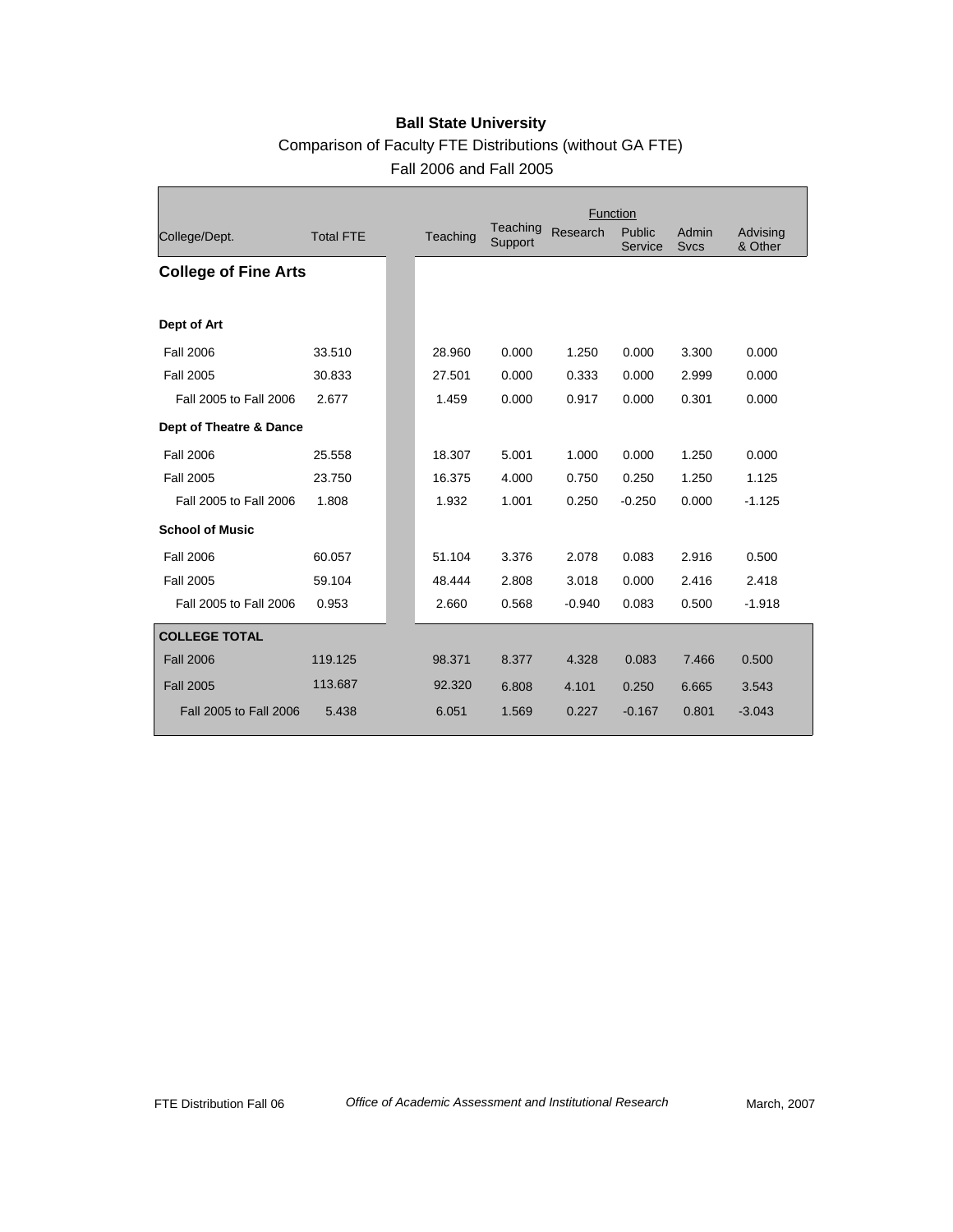# Comparison of Faculty FTE Distributions (without GA FTE)

Fall 2006 and Fall 2005

|                                                     |                  |          |                     |          | Function          |                      |                     |
|-----------------------------------------------------|------------------|----------|---------------------|----------|-------------------|----------------------|---------------------|
| College/Dept.                                       | <b>Total FTE</b> | Teaching | Teaching<br>Support | Research | Public<br>Service | Admin<br><b>Sycs</b> | Advising<br>& Other |
| <b>College of Sciences and</b><br><b>Humanities</b> |                  |          |                     |          |                   |                      |                     |
| <b>Dept of Anthropology</b>                         |                  |          |                     |          |                   |                      |                     |
| <b>Fall 2006</b>                                    | 19.041           | 16.500   | 0.000               | 1.298    | 0.000             | 1.243                | 0.000               |
| <b>Fall 2005</b>                                    | 16.021           | 13.997   | 0.000               | 1.359    | 0.000             | 0.665                | 0.000               |
| Fall 2005 to Fall 2006                              | 3.020            | 2.503    | 0.000               | $-0.061$ | 0.000             | 0.578                | 0.000               |
| <b>Dept of Biology</b>                              |                  |          |                     |          |                   |                      |                     |
| <b>Fall 2006</b>                                    | 25.328           | 19.783   | 0.000               | 4.106    | 0.000             | 1.355                | 0.084               |
| <b>Fall 2005</b>                                    | 31.580           | 17.288   | 0.250               | 10.932   | 0.000             | 2.777                | 0.333               |
| Fall 2005 to Fall 2006                              | $-6.252$         | 2.495    | $-0.250$            | $-6.826$ | 0.000             | $-1.422$             | $-0.249$            |
| <b>Dept of Chemistry</b>                            |                  |          |                     |          |                   |                      |                     |
| <b>Fall 2006</b>                                    | 19.276           | 16.159   | 0.000               | 1.617    | 0.000             | 0.500                | 1.000               |
| <b>Fall 2005</b>                                    | 17.372           | 14.875   | 0.000               | 1.747    | 0.000             | 0.500                | 0.250               |
| Fall 2005 to Fall 2006                              | 1.904            | 1.284    | 0.000               | $-0.130$ | 0.000             | 0.000                | 0.750               |
| <b>Dept of Computer Science</b>                     |                  |          |                     |          |                   |                      |                     |
| <b>Fall 2006</b>                                    | 18.500           | 12.286   | 0.000               | 4.964    | 0.000             | 1.250                | 0.000               |
| <b>Fall 2005</b>                                    | 18.775           | 12.825   | 0.500               | 4.200    | 0.000             | 1.250                | 0.000               |
| Fall 2005 to Fall 2006                              | $-0.275$         | $-0.539$ | $-0.500$            | 0.764    | 0.000             | 0.000                | 0.000               |
| Dept of Criminal Justice and Crimino                |                  |          |                     |          |                   |                      |                     |
| <b>Fall 2006</b>                                    | 17.000           | 13.750   | 0.000               | 1.750    | 0.000             | 0.500                | 1.000               |
| <b>Fall 2005</b>                                    | 15.250           | 12.060   | 0.000               | 1.690    | 0.000             | 0.500                | 1.000               |
| Fall 2005 to Fall 2006                              | 1.750            | 1.690    | 0.000               | 0.060    | 0.000             | 0.000                | 0.000               |
| Dept of English                                     |                  |          |                     |          |                   |                      |                     |
| <b>Fall 2006</b>                                    | 94.257           | 78.044   | 0.250               | 8.737    | 0.000             | 6.226                | 1.000               |
| <b>Fall 2005</b>                                    | 89.000           | 73.023   | 0.250               | 8.979    | 0.000             | 6.748                | 0.000               |
| Fall 2005 to Fall 2006                              | 5.257            | 5.021    | 0.000               | $-0.242$ | 0.000             | $-0.522$             | 1.000               |
| Dept of Geography                                   |                  |          |                     |          |                   |                      |                     |
| <b>Fall 2006</b>                                    | 17.753           | 14.753   | 0.000               | 2.000    | 0.000             | 1.000                | 0.000               |
| <b>Fall 2005</b>                                    | 18.000           | 14.763   | 0.000               | 2.237    | 0.000             | 1.000                | 0.000               |
| Fall 2005 to Fall 2006                              | $-0.247$         | $-0.010$ | 0.000               | $-0.237$ | 0.000             | 0.000                | 0.000               |

Г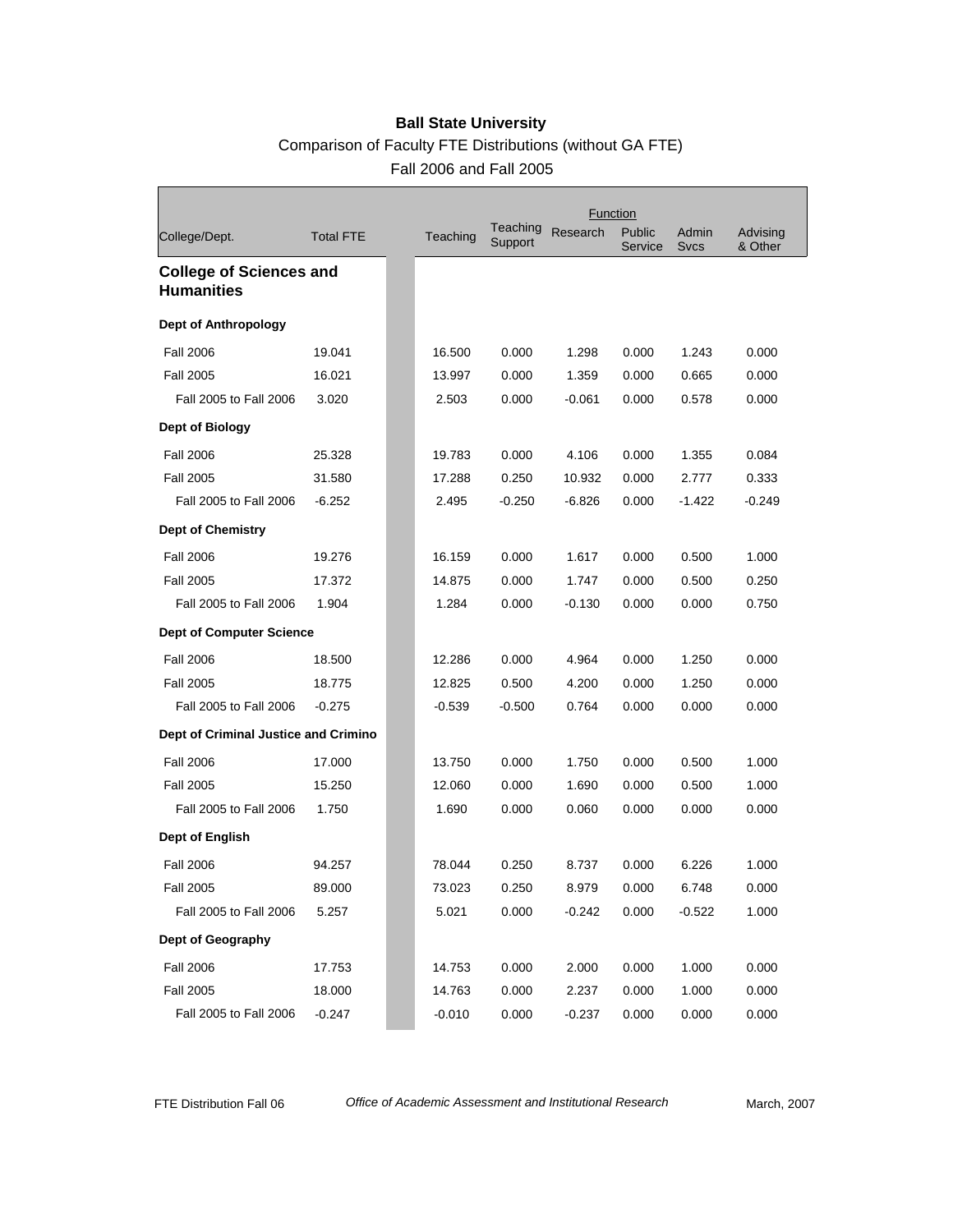#### Comparison of Faculty FTE Distributions (without GA FTE) Fall 2006 and Fall 2005

|                                      |                  |          |                     |          | Function          |                      |                     |
|--------------------------------------|------------------|----------|---------------------|----------|-------------------|----------------------|---------------------|
| College/Dept.                        | <b>Total FTE</b> | Teaching | Teaching<br>Support | Research | Public<br>Service | Admin<br><b>Svcs</b> | Advising<br>& Other |
| Dept of Geology                      |                  |          |                     |          |                   |                      |                     |
| <b>Fall 2006</b>                     | 7.250            | 5.084    | 0.000               | 1.166    | 0.000             | 0.500                | 0.500               |
| <b>Fall 2005</b>                     | 7.083            | 4.122    | 0.250               | 1.211    | 0.000             | 0.500                | 1.000               |
| Fall 2005 to Fall 2006               | 0.167            | 0.962    | $-0.250$            | $-0.045$ | 0.000             | 0.000                | $-0.500$            |
| Dept of History                      |                  |          |                     |          |                   |                      |                     |
| <b>Fall 2006</b>                     | 42.556           | 34.816   | 0.000               | 4.617    | 0.000             | 2.123                | 1.000               |
| <b>Fall 2005</b>                     | 42.038           | 34.511   | 0.000               | 4.280    | 0.000             | 1.997                | 1.250               |
| Fall 2005 to Fall 2006               | 0.518            | 0.305    | 0.000               | 0.337    | 0.000             | 0.126                | $-0.250$            |
| <b>Dept of Mathematical Sciences</b> |                  |          |                     |          |                   |                      |                     |
| <b>Fall 2006</b>                     | 48.029           | 37.479   | 0.250               | 6.550    | 0.000             | 1.500                | 2.250               |
| <b>Fall 2005</b>                     | 45.749           | 37.655   | 0.000               | 5.094    | 0.000             | 1.250                | 1.750               |
| Fall 2005 to Fall 2006               | 2.280            | $-0.176$ | 0.250               | 1.456    | 0.000             | 0.250                | 0.500               |
| Dept of Modern Languages and Clas    |                  |          |                     |          |                   |                      |                     |
| <b>Fall 2006</b>                     | 36.828           | 33.158   | 0.000               | 2.920    | 0.000             | 0.750                | 0.000               |
| <b>Fall 2005</b>                     | 37.645           | 32.955   | 0.000               | 3.940    | 0.000             | 0.750                | 0.000               |
| Fall 2005 to Fall 2006               | $-0.817$         | 0.203    | 0.000               | $-1.020$ | 0.000             | 0.000                | 0.000               |
| <b>Dept of Natural Resources</b>     |                  |          |                     |          |                   |                      |                     |
| <b>Fall 2006</b>                     | 9.750            | 7.548    | 0.000               | 1.687    | 0.000             | 0.500                | 0.015               |
| <b>Fall 2005</b>                     | 9.500            | 6.706    | 0.000               | 2.294    | 0.000             | 0.500                | 0.000               |
| Fall 2005 to Fall 2006               | 0.250            | 0.842    | 0.000               | -0.607   | 0.000             | 0.000                | 0.015               |
| Dept of Philosophy                   |                  |          |                     |          |                   |                      |                     |
| <b>Fall 2006</b>                     | 18.863           | 16.115   | 0.000               | 2.248    | 0.000             | 0.500                | 0.000               |
| <b>Fall 2005</b>                     | 19.000           | 15.501   | 0.000               | 2.999    | 0.000             | 0.500                | 0.000               |
| Fall 2005 to Fall 2006               | $-0.137$         | 0.614    | 0.000               | $-0.751$ | 0.000             | 0.000                | 0.000               |
| Dept of Physics & Astronomy          |                  |          |                     |          |                   |                      |                     |
| <b>Fall 2006</b>                     | 16.832           | 10.835   | 0.000               | 3.997    | 1.000             | 0.000                | 1.000               |
| <b>Fall 2005</b>                     | 17.749           | 11.585   | 0.000               | 4.417    | 0.417             | 0.330                | 1.000               |
| Fall 2005 to Fall 2006               | $-0.917$         | $-0.750$ | 0.000               | -0.420   | 0.583             | $-0.330$             | 0.000               |
| Dept of Physiology & Health Science  |                  |          |                     |          |                   |                      |                     |
| <b>Fall 2006</b>                     | 24.398           | 18.693   | 0.000               | 3.455    | 0.000             | 1.000                | 1.250               |
| <b>Fall 2005</b>                     | 23.544           | 17.815   | 0.084               | 3.295    | 0.000             | 0.750                | 1.600               |
| Fall 2005 to Fall 2006               | 0.854            | 0.878    | $-0.084$            | 0.160    | 0.000             | 0.250                | $-0.350$            |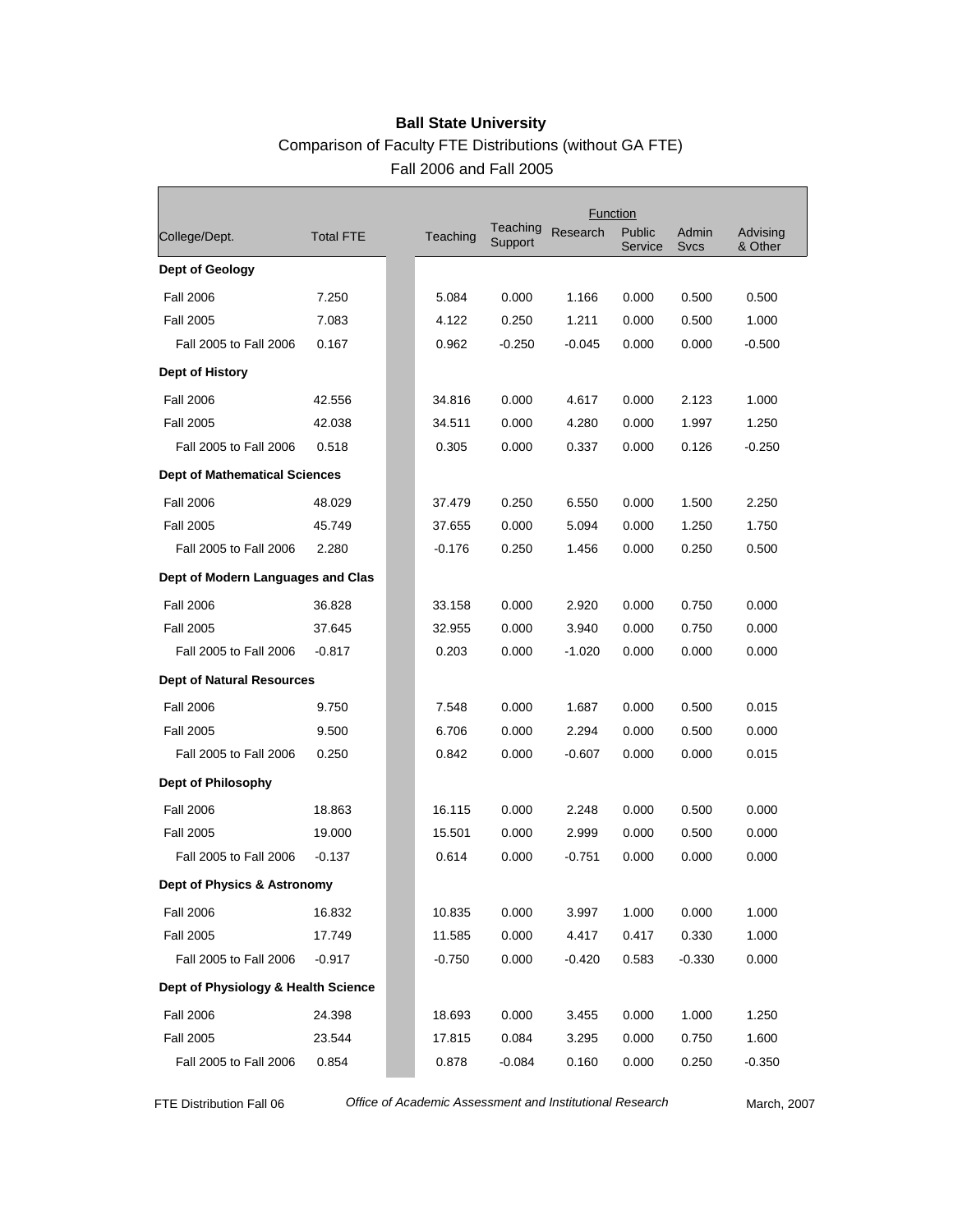|                                      |                  |          |                     | Function |                   |                      |                     |
|--------------------------------------|------------------|----------|---------------------|----------|-------------------|----------------------|---------------------|
| College/Dept.                        | <b>Total FTE</b> | Teaching | Teaching<br>Support | Research | Public<br>Service | Admin<br><b>Svcs</b> | Advising<br>& Other |
| <b>Dept of Political Science</b>     |                  |          |                     |          |                   |                      |                     |
| <b>Fall 2006</b>                     | 19.572           | 15.468   | 0.000               | 2.191    | 0.000             | 0.750                | 1.163               |
| <b>Fall 2005</b>                     | 18.735           | 14.379   | 0.202               | 2.000    | 0.000             | 0.404                | 1.750               |
| Fall 2005 to Fall 2006               | 0.837            | 1.089    | $-0.202$            | 0.191    | 0.000             | 0.346                | $-0.587$            |
| <b>Dept of Psychological Science</b> |                  |          |                     |          |                   |                      |                     |
| <b>Fall 2006</b>                     | 29.974           | 24.141   | 0.000               | 3.500    | 0.000             | 1.333                | 1.000               |
| <b>Fall 2005</b>                     | 28.226           | 23.945   | 0.350               | 3.181    | 0.000             | 0.750                | 0.000               |
| Fall 2005 to Fall 2006               | 1.748            | 0.196    | $-0.350$            | 0.319    | 0.000             | 0.583                | 1.000               |
| <b>Dept of Social Work</b>           |                  |          |                     |          |                   |                      |                     |
| <b>Fall 2006</b>                     | 8.750            | 5.250    | 0.000               | 1.800    | 0.000             | 1.700                | 0.000               |
| <b>Fall 2005</b>                     | 8.500            | 5.000    | 0.000               | 1.750    | 0.000             | 1.750                | 0.000               |
| Fall 2005 to Fall 2006               | 0.250            | 0.250    | 0.000               | 0.050    | 0.000             | $-0.050$             | 0.000               |
| <b>Dept of Sociology</b>             |                  |          |                     |          |                   |                      |                     |
| <b>Fall 2006</b>                     | 17.500           | 14.000   | 0.000               | 2.500    | 0.000             | 1.000                | 0.000               |
| <b>Fall 2005</b>                     | 15.500           | 12.250   | 0.000               | 2.250    | 0.000             | 1.000                | 0.000               |
| Fall 2005 to Fall 2006               | 2.000            | 1.750    | 0.000               | 0.250    | 0.000             | 0.000                | 0.000               |
| Dept of Speech Pathology and Audio   |                  |          |                     |          |                   |                      |                     |
| <b>Fall 2006</b>                     | 17.668           | 15.668   | 0.000               | 1.250    | 0.000             | 0.750                | 0.000               |
| <b>Fall 2005</b>                     | 19.171           | 15.755   | 0.916               | 1.250    | 0.250             | 1.000                | 0.000               |
| Fall 2005 to Fall 2006               | $-1.503$         | $-0.087$ | $-0.916$            | 0.000    | $-0.250$          | $-0.250$             | 0.000               |
| <b>Women's Studies</b>               |                  |          |                     |          |                   |                      |                     |
| <b>Fall 2006</b>                     | 3.519            | 2.274    | 0.000               | 0.000    | 0.000             | 1.245                | 0.000               |
| <b>Fall 2005</b>                     | 3.737            | 2.502    | 0.000               | 0.000    | 0.000             | 1.235                | 0.000               |
| Fall 2005 to Fall 2006               | $-0.218$         | $-0.228$ | 0.000               | 0.000    | 0.000             | 0.010                | 0.000               |
| <b>COLLEGE TOTAL</b>                 |                  |          |                     |          |                   |                      |                     |
| <b>Fall 2006</b>                     | 512.644          | 411.804  | 0.500               | 62.353   | 1.000             | 25.725               | 11.262              |
| <b>Fall 2005</b>                     | 502.175          | 393.512  | 2.802               | 69.105   | 0.667             | 26.156               | 9.933               |
| Fall 2005 to Fall 2006               | 10.469           | 18.292   | $-2.302$            | $-6.752$ | 0.333             | $-0.431$             | 1.329               |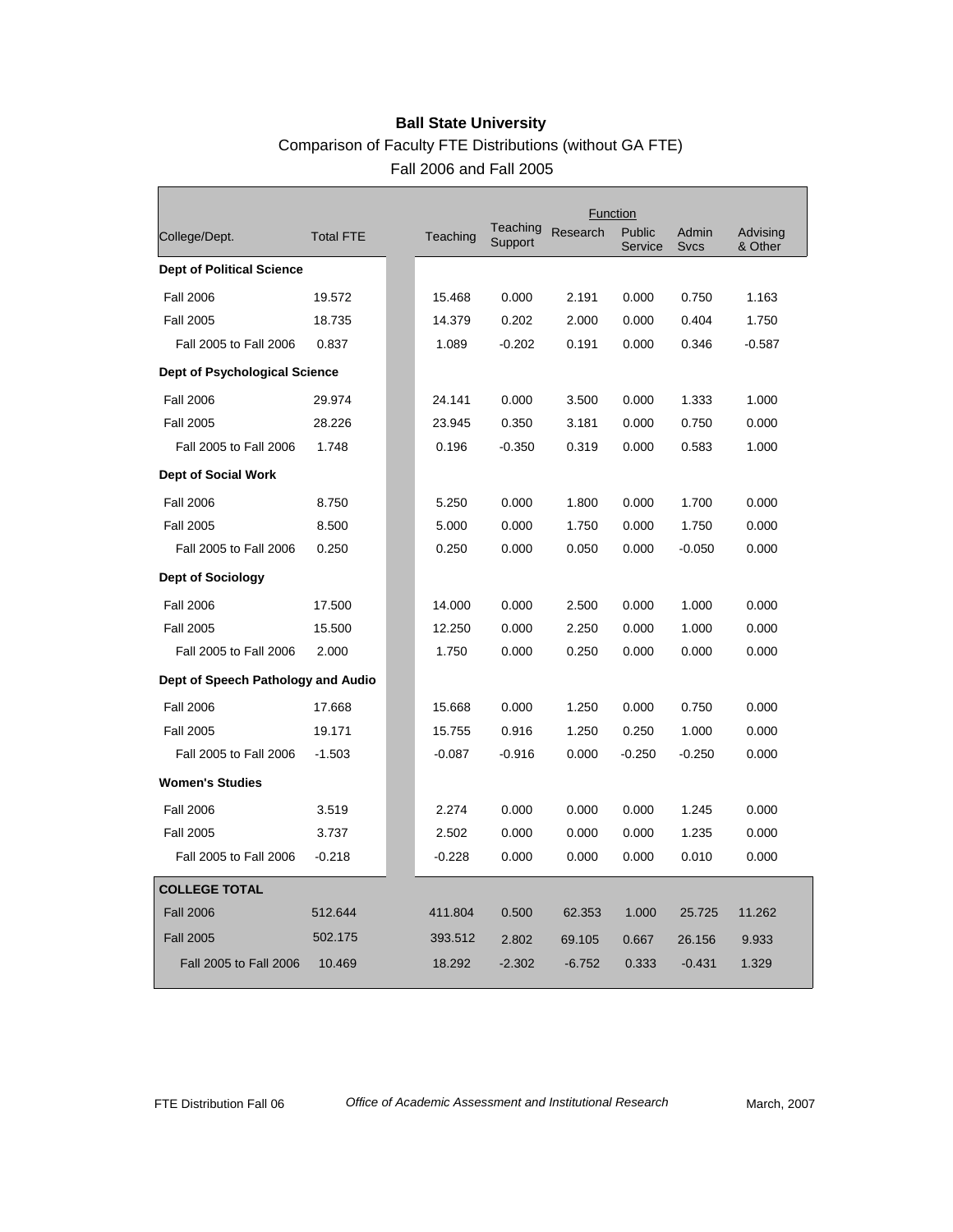#### Comparison of Faculty FTE Distributions (without GA FTE) Fall 2006 and Fall 2005

|                                       |                  |          |                     |          | Function          |                      |                     |
|---------------------------------------|------------------|----------|---------------------|----------|-------------------|----------------------|---------------------|
| College/Dept.                         | <b>Total FTE</b> | Teaching | Teaching<br>Support | Research | Public<br>Service | Admin<br><b>Sycs</b> | Advising<br>& Other |
| <b>Teachers College</b>               |                  |          |                     |          |                   |                      |                     |
|                                       |                  |          |                     |          |                   |                      |                     |
| <b>Dept of Counseling Psychology</b>  |                  |          |                     |          |                   |                      |                     |
| <b>Fall 2006</b>                      | 19.250           | 12.250   | 1.000               | 3.000    | 0.250             | 1.500                | 1.250               |
| <b>Fall 2005</b>                      | 18.584           | 12.167   | 1.417               | 3.500    | 0.250             | 1.250                | 0.000               |
| Fall 2005 to Fall 2006                | 0.666            | 0.083    | $-0.417$            | $-0.500$ | 0.000             | 0.250                | 1.250               |
| Dept of Educational Leadership        |                  |          |                     |          |                   |                      |                     |
| <b>Fall 2006</b>                      | 7.500            | 5.000    | 0.000               | 0.550    | 0.750             | 1.000                | 0.200               |
| <b>Fall 2005</b>                      | 6.750            | 4.667    | 0.000               | 0.333    | 0.500             | 1.167                | 0.083               |
| Fall 2005 to Fall 2006                | 0.750            | 0.333    | 0.000               | 0.217    | 0.250             | $-0.167$             | 0.117               |
| <b>Dept of Educational Psychology</b> |                  |          |                     |          |                   |                      |                     |
| <b>Fall 2006</b>                      | 25.000           | 17.000   | 0.250               | 4.965    | 0.035             | 0.750                | 2.000               |
| <b>Fall 2005</b>                      | 28.750           | 18.750   | 0.000               | 6.750    | 0.000             | 1.250                | 2.000               |
| Fall 2005 to Fall 2006                | $-3.750$         | $-1.750$ | 0.250               | $-1.785$ | 0.035             | $-0.500$             | 0.000               |
| <b>Dept of Educational Studies</b>    |                  |          |                     |          |                   |                      |                     |
| <b>Fall 2006</b>                      | 32.381           | 22.881   | 0.250               | 5.750    | 0.250             | 2.250                | 1.000               |
| <b>Fall 2005</b>                      | 37.137           | 26.137   | 1.000               | 5.500    | 0.500             | 2.250                | 1.750               |
| Fall 2005 to Fall 2006                | $-4.756$         | $-3.256$ | $-0.750$            | 0.250    | $-0.250$          | 0.000                | $-0.750$            |
| <b>Dept of Elementary Education</b>   |                  |          |                     |          |                   |                      |                     |
| <b>Fall 2006</b>                      | 38.016           | 27.267   | 2.166               | 5.000    | 0.000             | 1.083                | 2.500               |
| <b>Fall 2005</b>                      | 36.375           | 25.544   | 2.082               | 4.250    | 0.000             | 1.916                | 2.583               |
| Fall 2005 to Fall 2006                | 1.641            | 1.723    | 0.084               | 0.750    | 0.000             | $-0.833$             | $-0.083$            |
| <b>Dept of Special Education</b>      |                  |          |                     |          |                   |                      |                     |
| <b>Fall 2006</b>                      | 17.137           | 12.970   | 0.000               | 2.750    | 0.000             | 1.417                | 0.000               |
| <b>Fall 2005</b>                      | 19.418           | 15.251   | 0.000               | 2.000    | 0.000             | 2.167                | 0.000               |
| Fall 2005 to Fall 2006                | $-2.281$         | $-2.281$ | 0.000               | 0.750    | 0.000             | $-0.750$             | 0.000               |
| <b>COLLEGE TOTAL</b>                  |                  |          |                     |          |                   |                      |                     |
| <b>Fall 2006</b>                      | 139.284          | 97.368   | 3.666               | 22.015   | 1.285             | 8.000                | 6.950               |
| <b>Fall 2005</b>                      | 147.014          | 102.516  | 4.499               | 22.333   | 1.250             | 10.000               | 6.416               |
| Fall 2005 to Fall 2006                | $-7.730$         | $-5.148$ | $-0.833$            | $-0.318$ | 0.035             | $-2.000$             | 0.534               |

Г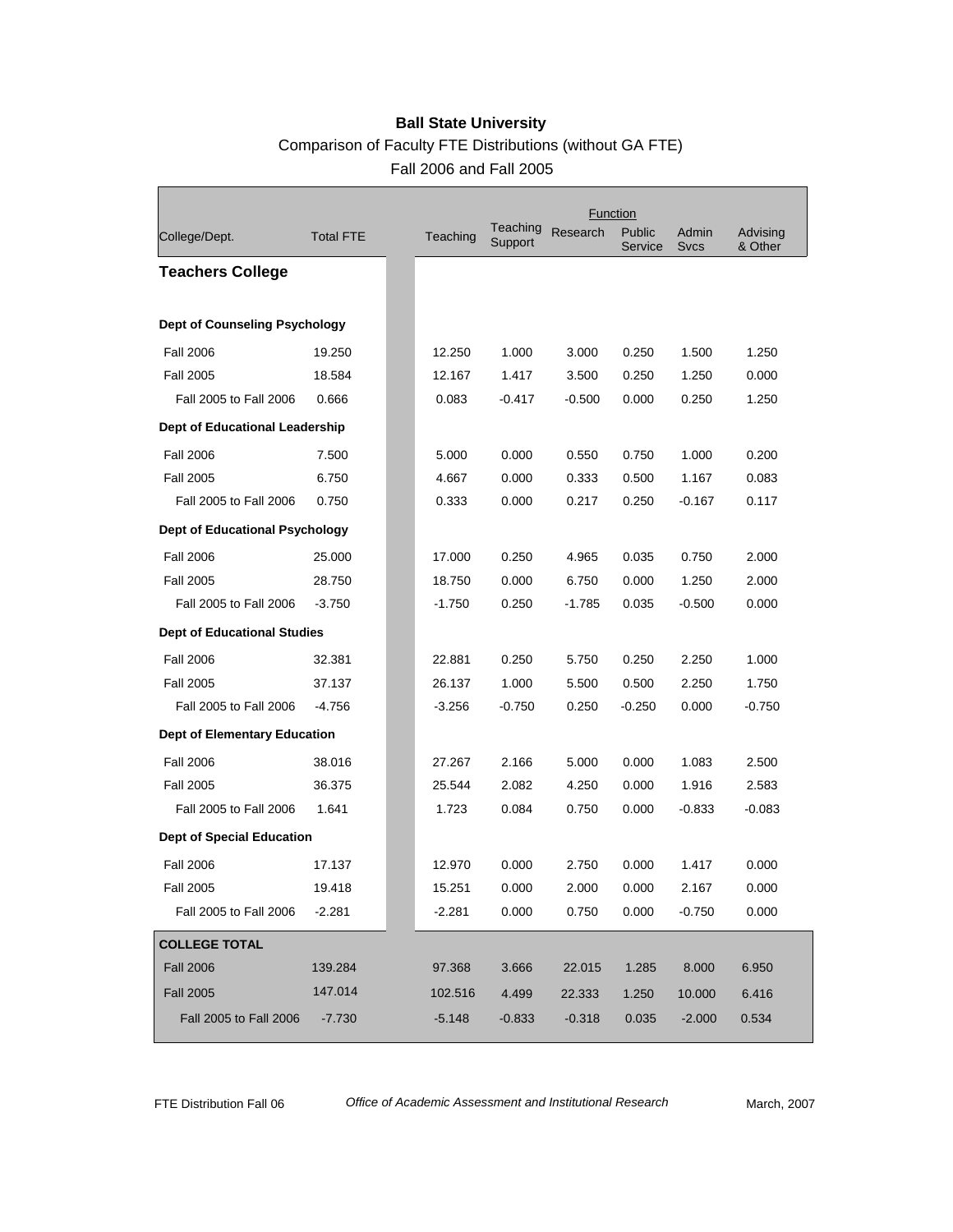#### **Ball State University** Comparison of Faculty FTE Distributions (without GA FTE) Fall 2006 and Fall 2005

|                        |                  |          | <b>Function</b>     |          |                   |                      |                     |  |
|------------------------|------------------|----------|---------------------|----------|-------------------|----------------------|---------------------|--|
| College/Dept.          | <b>Total FTE</b> | Teaching | Teaching<br>Support | Research | Public<br>Service | Admin<br><b>Sycs</b> | Advising<br>& Other |  |
|                        |                  |          |                     |          |                   |                      |                     |  |
| UNIVERSITY TOTAL       |                  |          |                     |          |                   |                      |                     |  |
| <b>Fall 2006</b>       | 1145.942         | 886.485  | 23.642              | 138.667  | 2.868             | 66.210               | 28,070              |  |
| <b>Fall 2005</b>       | 1127.071         | 859.540  | 27.923              | 142.690  | 2.267             | 66.004               | 28.647              |  |
| Fall 2005 to Fall 2006 | 18.872           | 26.946   | $-4.281$            | $-4.023$ | 0.601             | 0.206                | $-0.577$            |  |

Source: Faculty FTE by Position Status and Function Distributions, Fall 2006 and 2005; AAIR.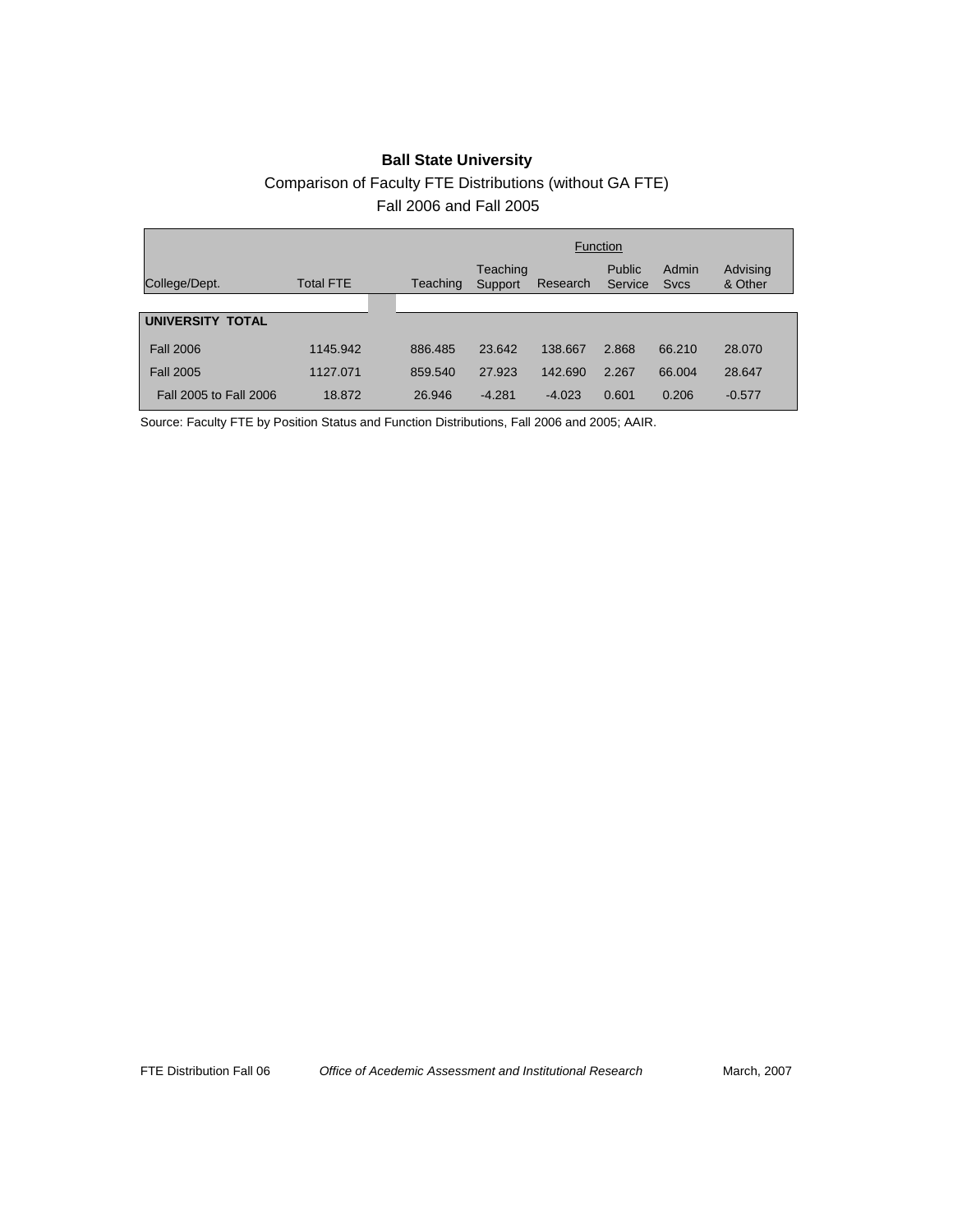|                        | Department: Dept of Family & Consumer Sciences |        |                        | Department: School of Physical Education       |         |
|------------------------|------------------------------------------------|--------|------------------------|------------------------------------------------|---------|
| Term/Year:             | <b>Fall 2006</b>                               |        | Term/Year:             | <b>Fall 2006</b>                               |         |
| <b>Total FTE</b>       |                                                | 42.499 | <b>Total FTE</b>       |                                                | 67.311  |
|                        | Minus: Overload                                | 1.999  |                        | Minus: Overload                                | 3.546   |
|                        | GA                                             | 10.000 |                        | GA                                             | 19.500  |
|                        | Ext. funded                                    | 0.393  |                        | Ext. funded                                    | 0.250   |
|                        | Paid Leave                                     | 0.000  |                        | Paid Leave                                     | 0.000   |
|                        | Loan From (Selected)                           | 0.000  |                        | Loan From (Selected)                           | 0.000   |
| Adjusted FTE           |                                                | 30.107 | <b>Adjusted FTE</b>    |                                                | 44.015  |
| <b>Stud Credit Hrs</b> |                                                | 7,719  | <b>Stud Credit Hrs</b> |                                                | 10,701  |
| SCH/Total FTE          |                                                | 182    | <b>SCH/Total FTE</b>   |                                                | 159     |
| SCH/Adj FTE            |                                                | 256    | SCH/Adj FTE            |                                                | 243     |
|                        | Department: Dept of Industry & Technology      |        |                        | Department: Institute for Wellness/Gerontology |         |
| Term/Year:             | <b>Fall 2006</b>                               |        | Term/Year:             | <b>Fall 2006</b>                               |         |
| Total FTE              |                                                | 29.000 | <b>Total FTE</b>       |                                                | 17.750  |
|                        | Minus: Overload                                | 0.500  |                        | Minus: Overload                                | 0.000   |
|                        | GA                                             | 4.000  |                        | GA                                             | 13.000  |
|                        | Ext. funded                                    | 0.250  |                        | Ext. funded                                    | 0.500   |
|                        | Paid Leave                                     | 0.000  |                        | Paid Leave                                     | 0.000   |
|                        | Loan From (Selected)                           | 0.000  |                        | Loan From (Selected)                           | 0.000   |
| <b>Adjusted FTE</b>    |                                                | 24.250 | <b>Adjusted FTE</b>    |                                                | 4.250   |
| <b>Stud Credit Hrs</b> |                                                | 3,610  | <b>Stud Credit Hrs</b> |                                                | 291     |
| SCH/Total FTE          |                                                | 124    | <b>SCH/Total FTE</b>   |                                                | 16      |
| SCH/Adj FTE            |                                                | 149    | SCH/Adj FTE            |                                                | 68      |
|                        | Department: School of Nursing                  |        | College:               | <b>Applied Sciences &amp; Technology</b>       |         |
| Term/Year:             | <b>Fall 2006</b>                               |        | Term/Year:             | <b>Fall 2006</b>                               |         |
| Total FTE              |                                                | 34.332 | <b>Total FTE</b>       |                                                | 190.892 |
|                        | Minus: Overload                                | 0.333  |                        | Minus: Overload                                | 6.378   |
|                        | GA                                             | 0.500  |                        | <b>GA</b>                                      | 47.000  |
|                        | Ext. funded                                    | 0.000  |                        | Ext. funded                                    | 1.393   |
|                        | Paid Leave                                     | 0.000  |                        | Paid Leave                                     | 0.000   |
|                        | Loan From (Selected)                           | 0.000  |                        | Loan From (Selected)                           | 0.000   |
| Adjusted FTE           |                                                | 33.499 | <b>Adjusted FTE</b>    |                                                | 136.121 |
| Stud Credit Hrs        |                                                | 5,181  | Stud Credit Hrs*       |                                                | 27,784  |
| SCH/Total FTE          |                                                | 151    | <b>SCH/Total FTE</b>   |                                                | 146     |
| SCH/Adj FTE            |                                                | 155    | <b>SCH/Adj FTE</b>     |                                                | 204     |
|                        |                                                |        |                        | * these figures exclude PUMET, include MilSc   |         |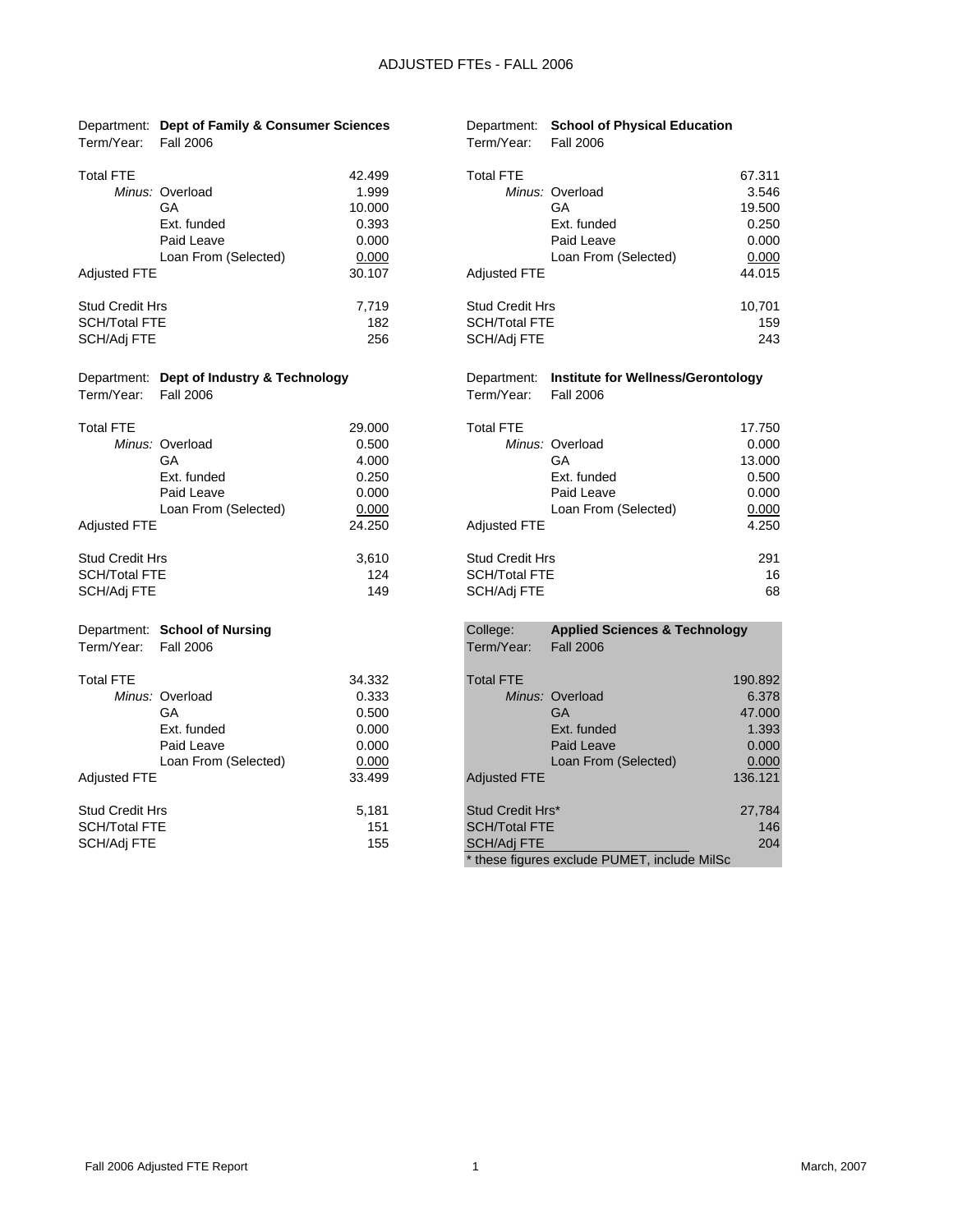| Term/Year:             | Department: Dept of Architecture<br><b>Fall 2006</b> |        | Term/Year:             | Department: Dept of Urban Planning<br>Fall 2006 |        |
|------------------------|------------------------------------------------------|--------|------------------------|-------------------------------------------------|--------|
| <b>Total FTE</b>       |                                                      | 48.925 | <b>Total FTE</b>       |                                                 | 19.873 |
|                        | Minus: Overload                                      | 1.250  |                        | Minus: Overload                                 | 0.000  |
|                        | GA                                                   | 15.250 |                        | GA                                              | 9.500  |
|                        | Ext. funded                                          | 0.375  |                        | Ext. funded                                     | 0.411  |
|                        | Paid Leave                                           | 0.250  |                        | Paid Leave                                      | 0.000  |
|                        | Loan From (Selected)                                 | 0.050  |                        | Loan From (Selected)                            | 0.000  |
| <b>Adjusted FTE</b>    |                                                      | 31.750 | <b>Adjusted FTE</b>    |                                                 | 9.962  |
| <b>Stud Credit Hrs</b> |                                                      | 4,427  | <b>Stud Credit Hrs</b> |                                                 | 1,315  |
| <b>SCH/Total FTE</b>   |                                                      | 90     | <b>SCH/Total FTE</b>   |                                                 | 66     |
| SCH/Adj FTE            |                                                      | 139    | SCH/Adj FTE            |                                                 | 132    |
|                        | Department: Dept of Landscape Architecture           |        | College:               | <b>Architecture &amp; Planning</b>              |        |
| Term/Year:             | <b>Fall 2006</b>                                     |        | Term/Year:             | <b>Fall 2006</b>                                |        |
| <b>Total FTE</b>       |                                                      | 17.748 | <b>Total FTE</b>       |                                                 | 86.546 |
|                        | Minus: Overload                                      | 0.583  |                        | Minus: Overload                                 | 1.833  |
|                        | GA                                                   | 4.250  |                        | <b>GA</b>                                       | 29.000 |
|                        | Ext. funded                                          | 0.125  |                        | Ext. funded                                     | 0.911  |
|                        | Paid Leave                                           | 0.000  |                        | Paid Leave                                      | 0.250  |
|                        | Loan From (Selected)                                 | 0.000  |                        | Loan From (Selected)                            | 0.050  |
| <b>Adjusted FTE</b>    |                                                      | 12.790 | <b>Adjusted FTE</b>    |                                                 | 54.502 |
| <b>Stud Credit Hrs</b> |                                                      | 1,855  | <b>Stud Credit Hrs</b> |                                                 | 7,597  |
| <b>SCH/Total FTE</b>   |                                                      | 105    | <b>SCH/Total FTE</b>   |                                                 | 88     |
| SCH/Adj FTE            |                                                      | 145    | <b>SCH/Adj FTE</b>     |                                                 | 139    |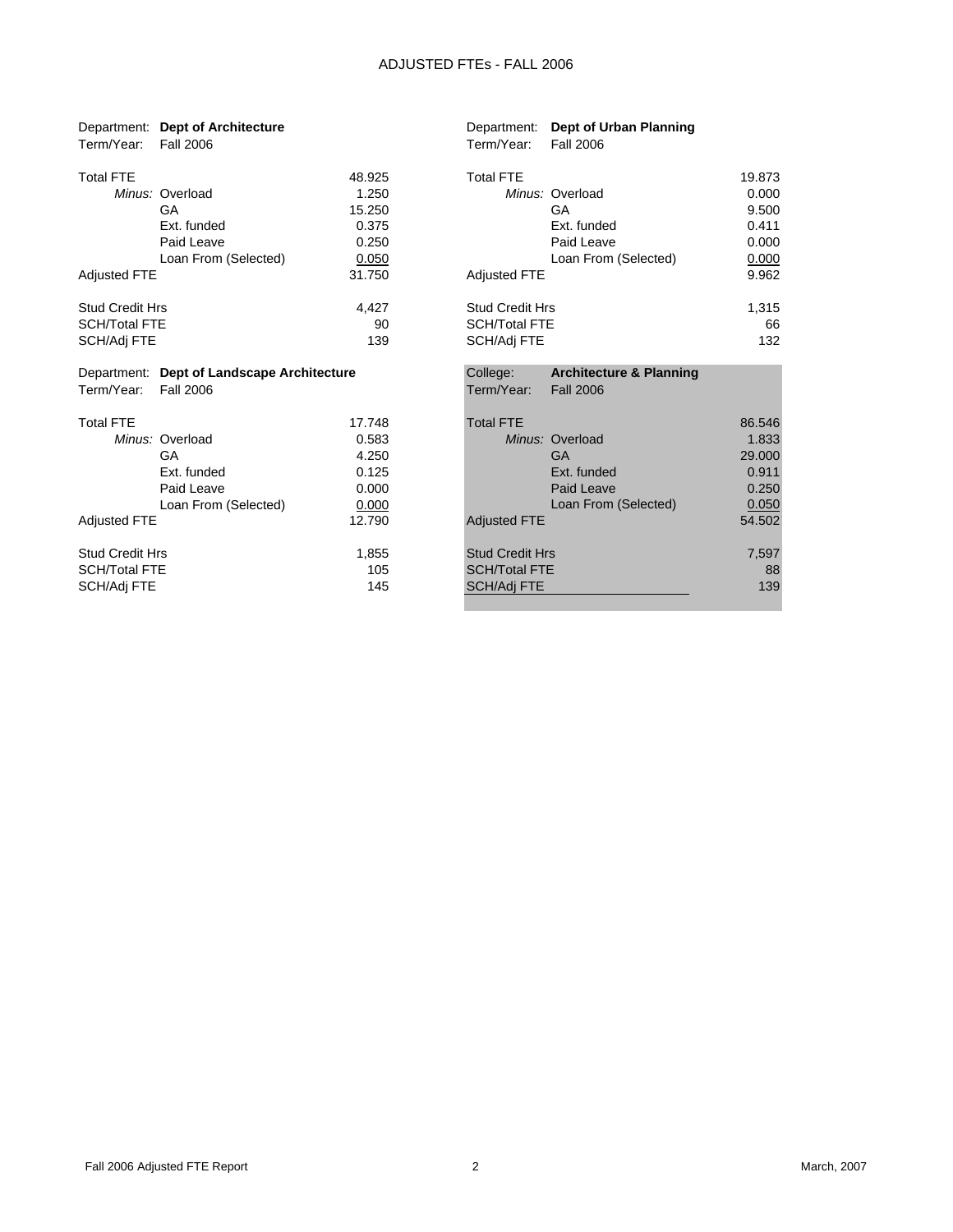| Term/Year:             | Department: Dept of Accounting<br><b>Fall 2006</b> |        | Department:<br>Term/Year: | Dept of Info Systems & Oper Mgmt<br><b>Fall 2006</b> |         |
|------------------------|----------------------------------------------------|--------|---------------------------|------------------------------------------------------|---------|
| <b>Total FTE</b>       |                                                    | 16.500 | <b>Total FTE</b>          |                                                      | 26.000  |
|                        | Minus: Overload                                    | 0.000  |                           | Minus: Overload                                      | 0.500   |
|                        | GA                                                 | 2.500  |                           | GA                                                   | 3.500   |
|                        | Ext. funded                                        | 0.000  |                           | Ext. funded                                          | 0.000   |
|                        | Paid Leave                                         | 0.000  |                           | Paid Leave                                           | 0.000   |
|                        | Loan From (Selected)                               | 0.000  |                           | Loan From (Selected)                                 | 0.000   |
| Adjusted FTE           |                                                    | 14.000 | <b>Adjusted FTE</b>       |                                                      | 22.000  |
| <b>Stud Credit Hrs</b> |                                                    | 4,056  | <b>Stud Credit Hrs</b>    |                                                      | 5,735   |
| <b>SCH/Total FTE</b>   |                                                    | 246    | <b>SCH/Total FTE</b>      |                                                      | 221     |
| SCH/Adj FTE            |                                                    | 290    | SCH/Adj FTE               |                                                      | 261     |
|                        | Department: Dept of Economics                      |        |                           | Department: Dept of Marketing & Management           |         |
| Term/Year:             | Fall 2006                                          |        | Term/Year:                | <b>Fall 2006</b>                                     |         |
| <b>Total FTE</b>       |                                                    | 18.650 | <b>Total FTE</b>          |                                                      | 32.050  |
|                        | Minus: Overload                                    | 0.000  |                           | Minus: Overload                                      | 0.000   |
|                        | GA                                                 | 2.500  |                           | GA                                                   | 3.500   |
|                        | Ext. funded                                        | 0.000  |                           | Ext. funded                                          | 0.050   |
|                        | Paid Leave                                         | 0.000  |                           | Paid Leave                                           | 1.000   |
|                        | Loan From (Selected)                               | 0.150  |                           | Loan From (Selected)                                 | 0.300   |
| <b>Adjusted FTE</b>    |                                                    | 16.000 | <b>Adjusted FTE</b>       |                                                      | 27.200  |
| <b>Stud Credit Hrs</b> |                                                    | 5,597  | <b>Stud Credit Hrs</b>    |                                                      | 8,700   |
| SCH/Total FTE          |                                                    | 300    | <b>SCH/Total FTE</b>      |                                                      | 271     |
| SCH/Adj FTE            |                                                    | 350    | SCH/Adj FTE               |                                                      | 320     |
|                        | Department: Dept of Finance                        |        | College:                  | <b>Miller College of Business</b>                    |         |
| Term/Year:             | <b>Fall 2006</b>                                   |        | Term/Year:                | <b>Fall 2006</b>                                     |         |
| <b>Total FTE</b>       |                                                    | 15.500 | <b>Total FTE</b>          |                                                      | 108.700 |
|                        | Minus: Overload                                    | 0.000  |                           | Minus: Overload                                      | 0.500   |
|                        | GA                                                 | 2.500  |                           | <b>GA</b>                                            | 14.500  |
|                        | Ext. funded                                        | 0.000  |                           | Ext. funded                                          | 0.050   |
|                        | Paid Leave                                         | 0.000  |                           | Paid Leave                                           | 1.000   |
|                        | Loan From (Selected)                               | 0.000  |                           | Loan From (Selected)                                 | 0.450   |
| <b>Adjusted FTE</b>    |                                                    | 13.000 | <b>Adjusted FTE</b>       |                                                      | 92.200  |
| <b>Stud Credit Hrs</b> |                                                    | 4,107  | <b>Stud Credit Hrs</b>    |                                                      | 28,195  |
| SCH/Total FTE          |                                                    | 265    | <b>SCH/Total FTE</b>      |                                                      | 259     |
| SCH/Adj FTE            |                                                    | 316    | SCH/Adj FTE               |                                                      | 306     |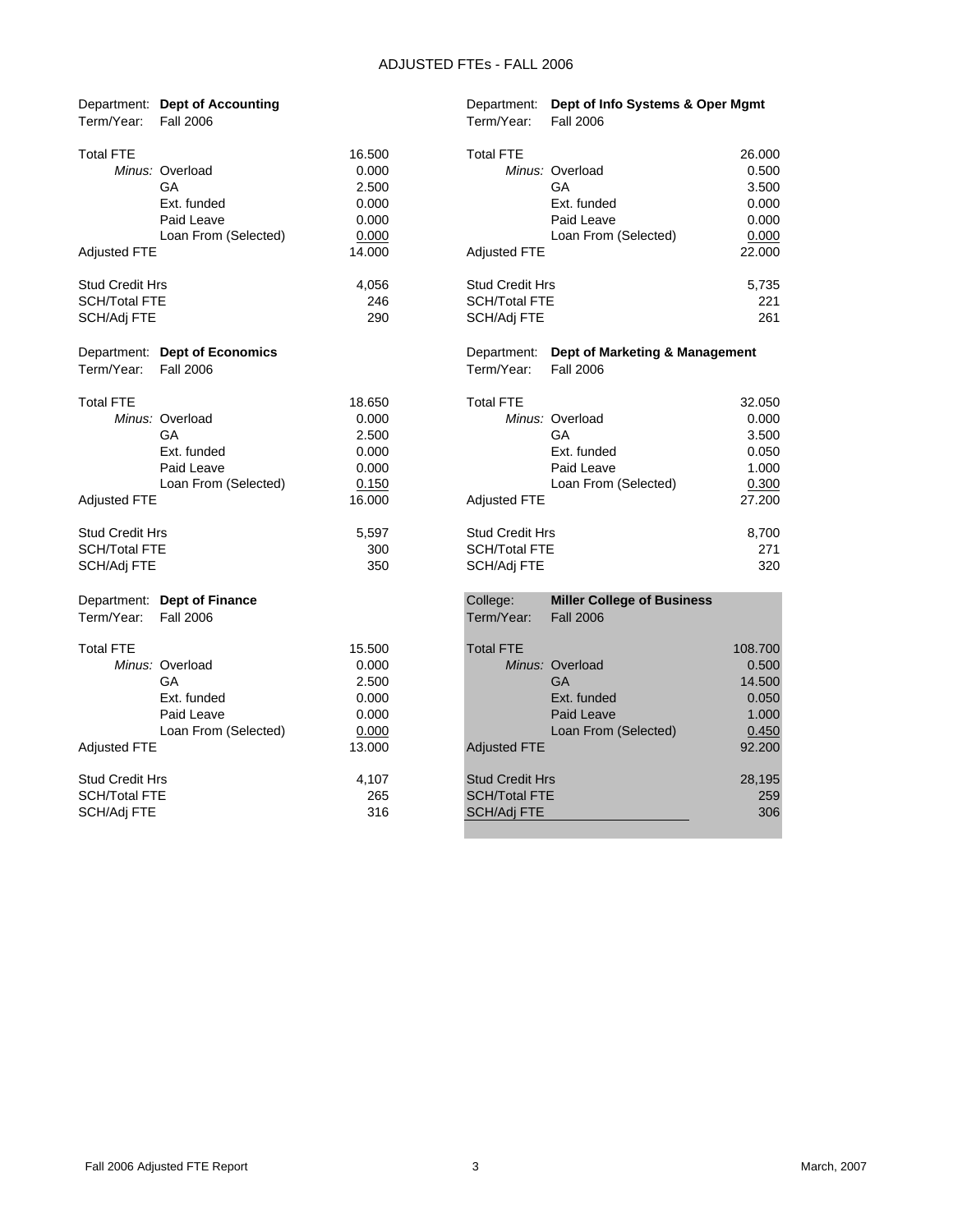|                      | Department: Center for Info & Communication Sciences |                      | Department: Dept of Telecommunications |
|----------------------|------------------------------------------------------|----------------------|----------------------------------------|
| Term/Year: Fall 2006 |                                                      | Term/Year: Fall 2006 |                                        |

|                      | 14.500                                                                                                  | <b>Total FTE</b>       | 23.748 |
|----------------------|---------------------------------------------------------------------------------------------------------|------------------------|--------|
|                      | 0.000                                                                                                   | Minus: Overload        | 0.250  |
| GA                   | 7.500                                                                                                   | GА                     | 2.750  |
| Ext. funded          | 0.000                                                                                                   | Ext. funded            | 0.000  |
| Paid Leave           | 1.000                                                                                                   | Paid Leave             | 0.000  |
| Loan From (Selected) | 0.000                                                                                                   | Loan From (Selected)   | 0.000  |
|                      | 6.000                                                                                                   | <b>Adjusted FTE</b>    | 20.748 |
|                      | 680                                                                                                     | <b>Stud Credit Hrs</b> | 4,473  |
|                      | 47                                                                                                      | <b>SCH/Total FTE</b>   | 188    |
|                      | 113                                                                                                     | SCH/Adj FTE            | 216    |
|                      | Minus: Overload<br><b>Adjusted FTE</b><br><b>Stud Credit Hrs</b><br><b>SCH/Total FTE</b><br>SCH/Adj FTE |                        |        |

| FTE                  | 14.500 | <b>Total FTE</b>       | 23.748 |
|----------------------|--------|------------------------|--------|
| Minus: Overload      | 0.000  | Minus: Overload        | 0.250  |
| GA                   | 7.500  | GА                     | 2.750  |
| Ext. funded          | 0.000  | Ext. funded            | 0.000  |
| Paid Leave           | 1.000  | Paid Leave             | 0.000  |
| Loan From (Selected) | 0.000  | Loan From (Selected)   | 0.000  |
| ed FTE               | 6.000  | <b>Adjusted FTE</b>    | 20.748 |
| ìredit Hrs           | 680    | <b>Stud Credit Hrs</b> | 4,473  |
| otal FTE             | 47     | <b>SCH/Total FTE</b>   | 188    |
| \di FTE              | 113    | SCH/Adj FTE            | 216    |
|                      |        |                        |        |

|                      | Department: Dept of Communication Studies | College:             | <b>Communication, Info., &amp; Media</b> |
|----------------------|-------------------------------------------|----------------------|------------------------------------------|
| Term/Year: Fall 2006 |                                           | Term/Year: Fall 2006 |                                          |

| I <del>c</del> ilili I cal. I ali zuuu |  |
|----------------------------------------|--|
|                                        |  |
| <b>Total FTE</b>                       |  |

|                        | Minus: Overload      | 0.770  | Minus:<br>Overload     | 1.103  |
|------------------------|----------------------|--------|------------------------|--------|
|                        | GA                   | 14.000 | GA                     | 32.250 |
|                        | Ext. funded          | 0.000  | Ext. funded            | 0.000  |
|                        | Paid Leave           | 0.000  | Paid Leave             | 1.000  |
|                        | Loan From (Selected) | 0.150  | Loan From (Selected)   | 0.150  |
| <b>Adjusted FTE</b>    |                      | 23.250 | <b>Adjusted FTE</b>    | 76.998 |
| <b>Stud Credit Hrs</b> |                      | 8.744  | <b>Stud Credit Hrs</b> | 18,757 |
| <b>SCH/Total FTE</b>   |                      | 229    | <b>SCH/Total FTE</b>   | 168    |
| SCH/Adj FTE            |                      | 376    | SCH/Adj FTE            | 244    |

|                      | Department: Dept of Journalism |
|----------------------|--------------------------------|
| Term/Year: Fall 2006 |                                |
|                      |                                |
| <b>Total FTF</b>     |                                |
|                      | Minus: Overload                |
|                      |                                |

|                                                | Minus: Overload      | 0.083        |
|------------------------------------------------|----------------------|--------------|
|                                                | GA                   | 8.000        |
|                                                | Ext. funded          | 0.000        |
|                                                | Paid Leave           | 0.000        |
|                                                | Loan From (Selected) | 0.000        |
| <b>Adjusted FTE</b>                            |                      | 27.000       |
| <b>Stud Credit Hrs</b><br><b>SCH/Total FTE</b> |                      | 4,860<br>139 |
| SCH/Adj FTE                                    |                      | 180          |

35.083

|                 | Department: Dept of Communication Studies |        | College:               | <b>Communication, Info., &amp; Media</b> |         |
|-----------------|-------------------------------------------|--------|------------------------|------------------------------------------|---------|
| Term/Year:      | Fall 2006                                 |        | Term/Year:             | <b>Fall 2006</b>                         |         |
| Total FTE       |                                           | 38.170 | <b>Total FTE</b>       |                                          | 111.501 |
|                 | Minus: Overload                           | 0.770  | Minus:                 | Overload                                 | 1.103   |
|                 | GA                                        | 14.000 |                        | <b>GA</b>                                | 32.250  |
|                 | Ext. funded                               | 0.000  |                        | Ext. funded                              | 0.000   |
|                 | Paid Leave                                | 0.000  |                        | Paid Leave                               | 1.000   |
|                 | Loan From (Selected)                      | 0.150  |                        | Loan From (Selected)                     | 0.150   |
| Adjusted FTE    |                                           | 23.250 | <b>Adjusted FTE</b>    |                                          | 76.998  |
| Stud Credit Hrs |                                           | 8.744  | <b>Stud Credit Hrs</b> |                                          | 18,757  |
| SCH/Total FTE   |                                           | 229    | <b>SCH/Total FTE</b>   |                                          | 168     |
| SCH/Adj FTE     |                                           | 376    | SCH/Adj FTE            |                                          | 244     |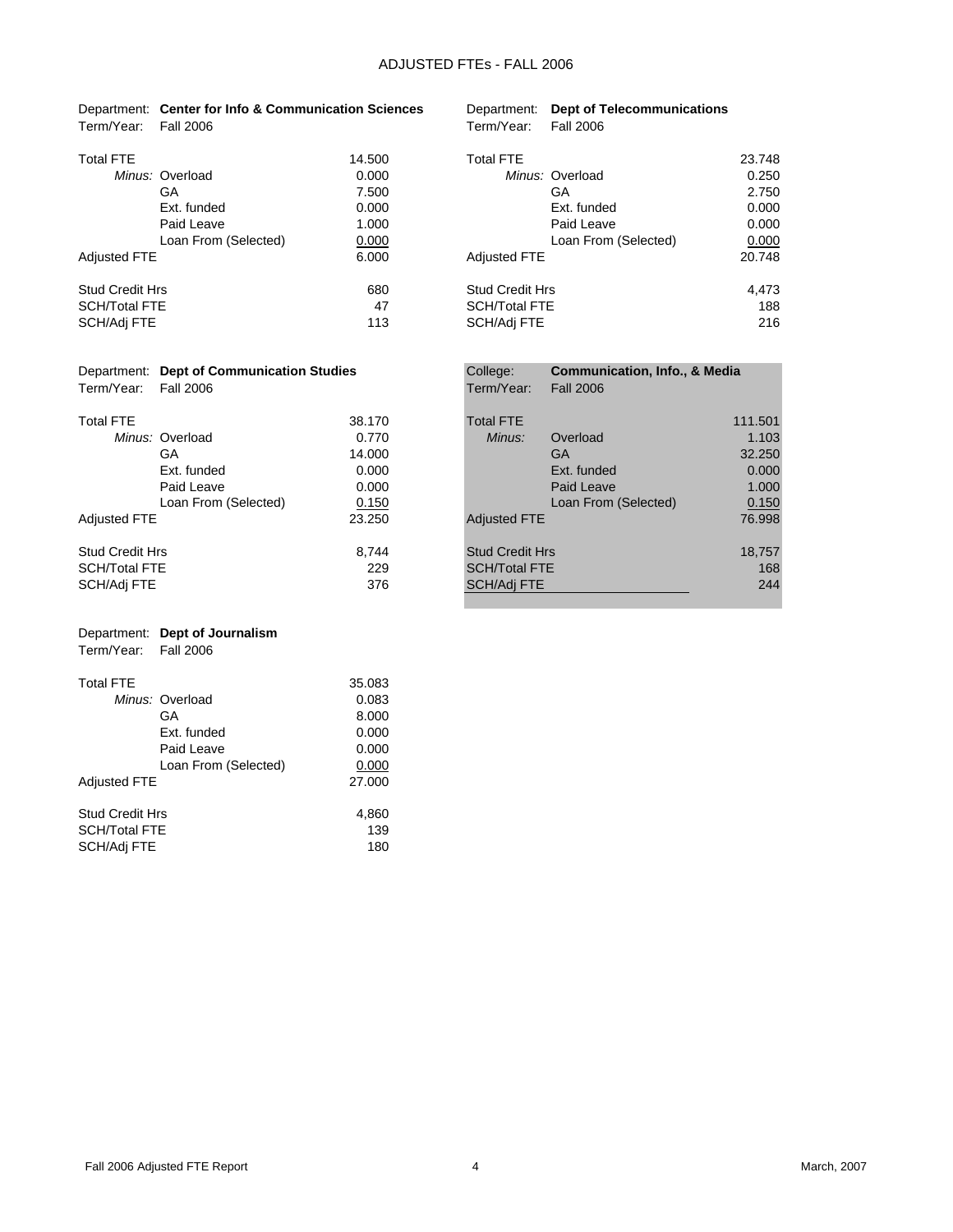| Department: Dept of Art        |         | Department:<br>Dept of Theatre & Dance  |          |
|--------------------------------|---------|-----------------------------------------|----------|
| Term/Year:<br><b>Fall 2006</b> |         | Term/Year:<br><b>Fall 2006</b>          |          |
| <b>Total FTE</b>               | 36.510  | <b>Total FTE</b>                        | 25.558   |
| Minus: Overload                | 1.000   | Minus: Overload                         | 0.750    |
| GA                             | 3.000   | <b>GA</b>                               | 0.000    |
| Ext. funded                    | 1.250   | Ext. funded                             | 1.000    |
| Paid Leave                     | 0.000   | Paid Leave                              | 0.000    |
| Loan From (Selected)           | 0.000   | Loan From (Selected)                    | 0.000    |
| <b>Adjusted FTE</b>            | 31.260  | <b>Adjusted FTE</b>                     | 23.808   |
| <b>Stud Credit Hrs</b>         | 7.034   | <b>Stud Credit Hrs</b>                  | 5,177    |
| <b>SCH/Total FTE</b>           | 193     | <b>SCH/Total FTE</b>                    | 203      |
| SCH/Adj FTE                    | 225     | SCH/Adj FTE                             | 217      |
| Department: School of Music    |         | College:<br><b>College of Fine Arts</b> |          |
| Term/Year:<br><b>Fall 2006</b> |         | Term/Year:<br><b>Fall 2006</b>          |          |
|                                |         |                                         |          |
| <b>Total FTE</b>               | 80.557  | <b>Total FTE</b>                        | 142.625  |
| Minus: Overload                | 1.533   | Minus: Overload                         | 3.283    |
| GA                             | 20.500  | <b>GA</b>                               | 23.500   |
| Ext. funded                    | 0.000   | Ext. funded                             | 2.250    |
| Paid Leave                     | 0.000   | Paid Leave                              | 0.000    |
| Loan From (Selected)           | 0.000   | Loan From (Selected)                    | 0.000    |
| <b>Adjusted FTE</b>            | 58.524  | <b>Adjusted FTE</b>                     | 113.592  |
| <b>Stud Credit Hrs</b>         | 7,447.5 | <b>Stud Credit Hrs</b>                  | 19,658.5 |
| <b>SCH/Total FTE</b>           | 92      | <b>SCH/Total FTE</b>                    | 138      |
| SCH/Adj FTE                    | 127     | <b>SCH/Adj FTE</b>                      | 173      |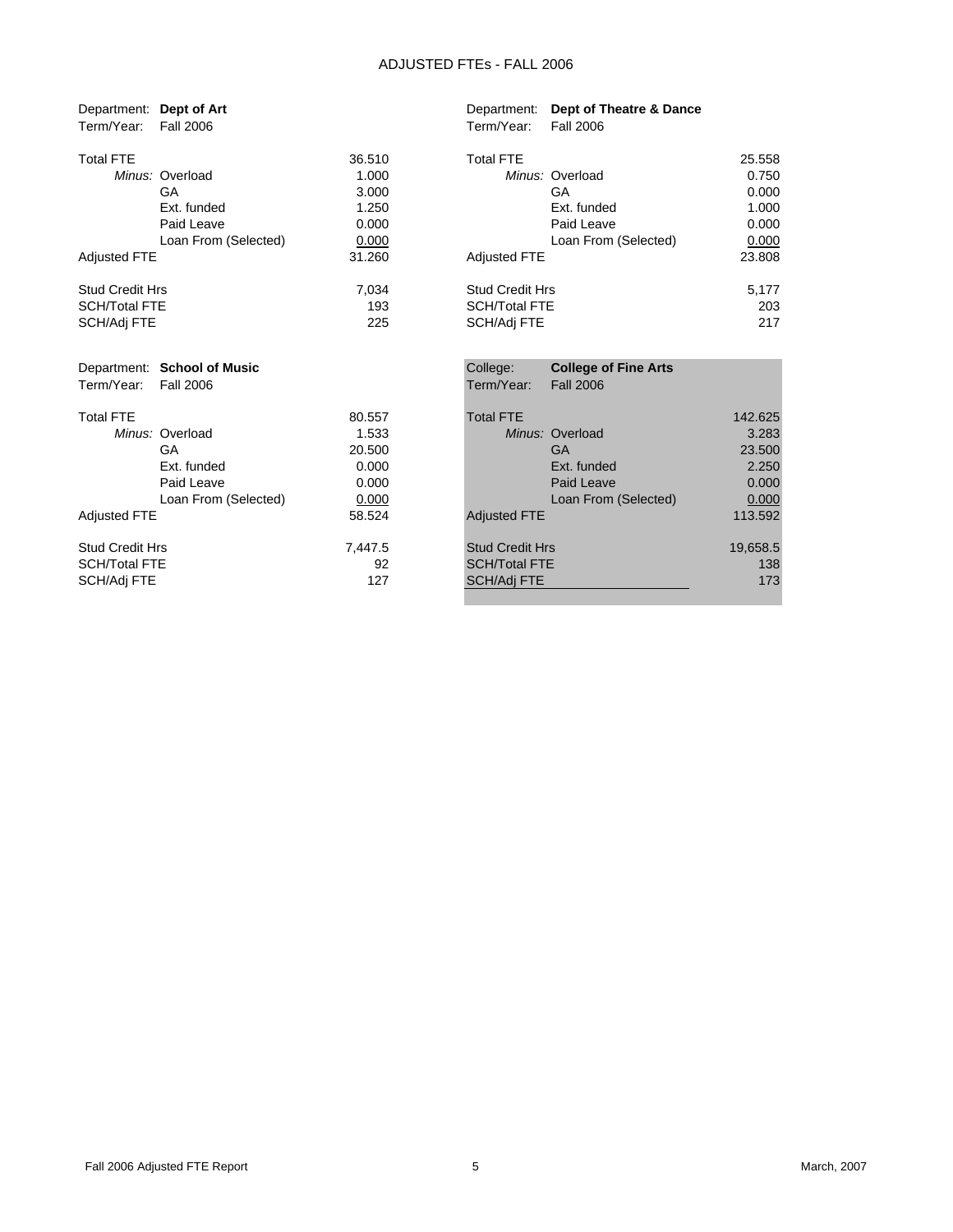| Term/Year:             | Department: Dept of Anthropology<br><b>Fall 2006</b> |        | Department:<br>Term/Year: | Dept of Criminal Justice and Criminology<br><b>Fall 2006</b> |         |
|------------------------|------------------------------------------------------|--------|---------------------------|--------------------------------------------------------------|---------|
| <b>Total FTE</b>       |                                                      | 21.041 | <b>Total FTE</b>          |                                                              | 18.500  |
|                        | Minus: Overload                                      | 1.750  |                           | Minus: Overload                                              | 1.750   |
|                        | GA                                                   | 2.000  |                           | GA                                                           | 1.500   |
|                        | Ext. funded                                          | 0.000  |                           | Ext. funded                                                  | 0.000   |
|                        | Paid Leave                                           | 0.000  |                           | Paid Leave                                                   | 1.000   |
|                        | Loan From (Selected)                                 | 0.000  |                           | Loan From (Selected)                                         | 0.000   |
| <b>Adjusted FTE</b>    |                                                      | 17.291 | Adjusted FTE              |                                                              | 14.250  |
| <b>Stud Credit Hrs</b> |                                                      | 4,737  | <b>Stud Credit Hrs</b>    |                                                              | 4,770   |
| <b>SCH/Total FTE</b>   |                                                      | 225    | <b>SCH/Total FTE</b>      |                                                              | 258     |
| SCH/Adj FTE            |                                                      | 274    | SCH/Adj FTE               |                                                              | 335     |
|                        | Department: Dept of Biology                          |        | Department:               | <b>Dept of English</b>                                       |         |
| Term/Year:             | <b>Fall 2006</b>                                     |        | Term/Year:                | <b>Fall 2006</b>                                             |         |
| <b>Total FTE</b>       |                                                      | 41.328 | <b>Total FTE</b>          |                                                              | 115.757 |
|                        | Minus: Overload                                      | 0.415  |                           | Minus: Overload                                              | 2.500   |
|                        | GA                                                   | 16.000 |                           | GA                                                           | 21.500  |
|                        | Ext. funded                                          | 0.254  |                           | Ext. funded                                                  | 1.250   |
|                        | Paid Leave                                           | 0.000  |                           | Paid Leave                                                   | 1.000   |
|                        | Loan From (Selected)                                 | 0.000  |                           | Loan From (Selected)                                         | 0.000   |
| <b>Adjusted FTE</b>    |                                                      | 24.659 | <b>Adjusted FTE</b>       |                                                              | 89.507  |
| <b>Stud Credit Hrs</b> |                                                      | 6,874  | <b>Stud Credit Hrs</b>    |                                                              | 18,456  |
| <b>SCH/Total FTE</b>   |                                                      | 166    | <b>SCH/Total FTE</b>      |                                                              | 159     |
| SCH/Adj FTE            |                                                      | 279    | SCH/Adj FTE               |                                                              | 206     |
| Term/Year:             | Department: Dept of Chemistry<br><b>Fall 2006</b>    |        | Department:<br>Term/Year: | Dept of Geography<br><b>Fall 2006</b>                        |         |
|                        |                                                      |        |                           |                                                              |         |
| <b>Total FTE</b>       |                                                      | 24.776 | <b>Total FTE</b>          |                                                              | 20.753  |
|                        | Minus: Overload                                      | 0.000  |                           | Minus: Overload                                              | 1.503   |
|                        | GA                                                   | 5.500  |                           | GA                                                           | 3.000   |
|                        | Ext. funded                                          | 0.000  |                           | Ext. funded                                                  | 0.000   |
|                        | Paid Leave                                           | 1.000  |                           | Paid Leave                                                   | 0.000   |
|                        | Loan From (Selected)                                 | 0.000  |                           | Loan From (Selected)                                         | 0.000   |
| Adjusted FTE           |                                                      | 18.276 | <b>Adjusted FTE</b>       |                                                              | 16.250  |
| <b>Stud Credit Hrs</b> |                                                      | 6,408  | <b>Stud Credit Hrs</b>    |                                                              | 5,079   |
| <b>SCH/Total FTE</b>   |                                                      | 259    | <b>SCH/Total FTE</b>      |                                                              | 245     |
| SCH/Adj FTE            |                                                      | 351    | SCH/Adj FTE               |                                                              | 313     |
|                        | Department: Dept of Computer Science                 |        | Department:               | <b>Dept of Geology</b>                                       |         |
| Term/Year:             | <b>Fall 2006</b>                                     |        | Term/Year:                | <b>Fall 2006</b>                                             |         |
| Total FTE              |                                                      | 25.000 | <b>Total FTE</b>          |                                                              | 9.750   |
|                        | Minus: Overload                                      | 1.000  |                           | Minus: Overload                                              | 0.000   |
|                        | GA                                                   | 6.500  |                           | GA                                                           | 2.500   |
|                        | Ext. funded                                          | 1.750  |                           | Ext. funded                                                  | 0.000   |
|                        | Paid Leave                                           | 0.000  |                           | Paid Leave                                                   | 0.500   |
|                        | Loan From (Selected)                                 | 0.000  |                           | Loan From (Selected)                                         | 0.000   |
| <b>Adjusted FTE</b>    |                                                      | 15.750 | <b>Adjusted FTE</b>       |                                                              | 6.750   |
| <b>Stud Credit Hrs</b> |                                                      | 3,260  | Stud Credit Hrs           |                                                              | 1,676   |
| <b>SCH/Total FTE</b>   |                                                      | 130    | <b>SCH/Total FTE</b>      |                                                              | 172     |
| SCH/Adj FTE            |                                                      | 207    | SCH/Adj FTE               |                                                              | 248     |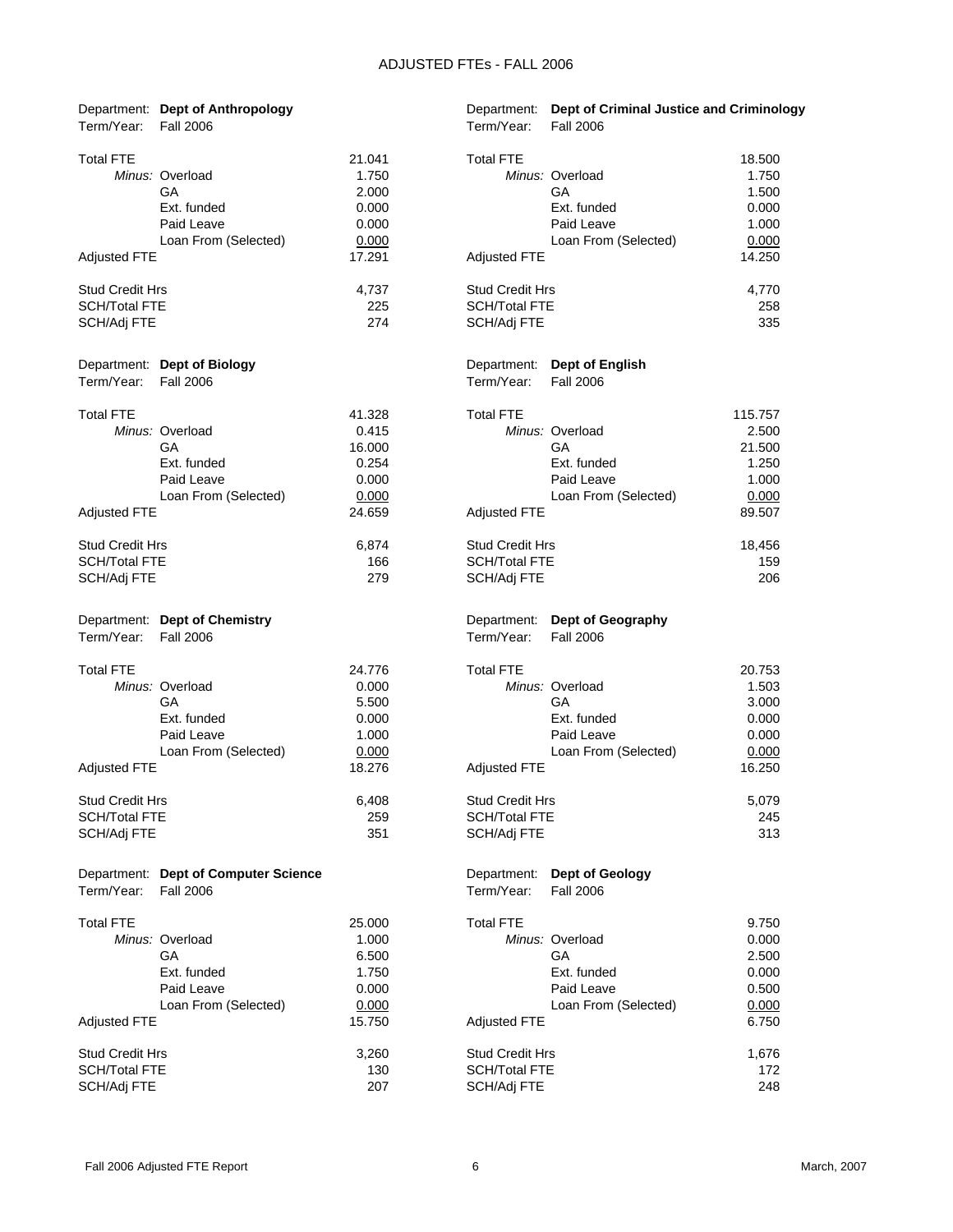|                        | Department: Dept of History                                           |        |                           | Department: Dept of Philosophy                           |        |
|------------------------|-----------------------------------------------------------------------|--------|---------------------------|----------------------------------------------------------|--------|
| Term/Year:             | <b>Fall 2006</b>                                                      |        | Term/Year:                | <b>Fall 2006</b>                                         |        |
| <b>Total FTE</b>       |                                                                       | 45.056 | <b>Total FTE</b>          |                                                          | 18.863 |
|                        | Minus: Overload                                                       | 2.775  |                           | Minus: Overload                                          | 1.250  |
|                        | GA                                                                    | 2.500  |                           | GA                                                       | 0.000  |
|                        | Ext. funded                                                           | 0.227  |                           | Ext. funded                                              | 0.000  |
|                        | Paid Leave                                                            | 1.000  |                           | Paid Leave                                               | 0.000  |
|                        |                                                                       |        |                           |                                                          |        |
|                        | Loan From (Selected)                                                  | 0.000  |                           | Loan From (Selected)                                     | 0.000  |
| <b>Adjusted FTE</b>    |                                                                       | 38.554 | <b>Adjusted FTE</b>       |                                                          | 17.613 |
| <b>Stud Credit Hrs</b> |                                                                       | 14,147 | <b>Stud Credit Hrs</b>    |                                                          | 5,145  |
| <b>SCH/Total FTE</b>   |                                                                       | 314    | <b>SCH/Total FTE</b>      |                                                          | 273    |
| SCH/Adj FTE            |                                                                       | 367    | SCH/Adj FTE               |                                                          | 292    |
|                        |                                                                       |        |                           |                                                          |        |
|                        |                                                                       |        |                           |                                                          |        |
|                        | Department: Dept of Mathematical Sciences                             |        | Department:               | Dept of Physics & Astronomy                              |        |
| Term/Year:             | <b>Fall 2006</b>                                                      |        | Term/Year:                | <b>Fall 2006</b>                                         |        |
| <b>Total FTE</b>       |                                                                       | 58.529 | <b>Total FTE</b>          |                                                          | 24.832 |
|                        | Minus: Overload                                                       | 1.250  |                           | Minus: Overload                                          | 0.333  |
|                        | GA                                                                    | 10.500 |                           | GA                                                       | 8.000  |
|                        | Ext. funded                                                           | 1.000  |                           | Ext. funded                                              | 0.917  |
|                        | Paid Leave                                                            | 2.000  |                           | Paid Leave                                               | 0.000  |
|                        |                                                                       |        |                           |                                                          |        |
|                        | Loan From (Selected)                                                  | 0.000  |                           | Loan From (Selected)                                     | 0.000  |
| <b>Adjusted FTE</b>    |                                                                       | 43.779 | <b>Adjusted FTE</b>       |                                                          | 15.582 |
| <b>Stud Credit Hrs</b> |                                                                       | 14,520 | <b>Stud Credit Hrs</b>    |                                                          | 5,196  |
| <b>SCH/Total FTE</b>   |                                                                       | 248    | <b>SCH/Total FTE</b>      |                                                          | 209    |
| SCH/Adj FTE            |                                                                       | 332    | SCH/Adj FTE               |                                                          | 333    |
|                        |                                                                       |        |                           |                                                          |        |
|                        |                                                                       |        |                           |                                                          |        |
| Term/Year:             | Department: Dept of Modern Languages and Classics<br><b>Fall 2006</b> |        | Department:<br>Term/Year: | Dept of Physiology & Health Sciences<br><b>Fall 2006</b> |        |
|                        |                                                                       |        |                           |                                                          |        |
| <b>Total FTE</b>       |                                                                       | 40.328 | <b>Total FTE</b>          |                                                          | 27.898 |
|                        | Minus: Overload                                                       | 1.498  |                           | Minus: Overload                                          | 1.624  |
|                        | GA                                                                    | 3.500  |                           | GA                                                       | 3.500  |
|                        | Ext. funded                                                           | 0.000  |                           | Ext. funded                                              | 0.200  |
|                        | Paid Leave                                                            | 0.000  |                           | Paid Leave                                               | 0.000  |
|                        | Loan From (Selected)                                                  | 0.000  |                           | Loan From (Selected)                                     | 0.000  |
| <b>Adjusted FTE</b>    |                                                                       | 35.330 | Adjusted FTE              |                                                          | 22.574 |
|                        |                                                                       |        |                           |                                                          |        |
| <b>Stud Credit Hrs</b> |                                                                       | 10,831 | <b>Stud Credit Hrs</b>    |                                                          | 9,721  |
| <b>SCH/Total FTE</b>   |                                                                       | 269    | <b>SCH/Total FTE</b>      |                                                          | 348    |
| SCH/Adj FTE            |                                                                       | 307    | SCH/Adj FTE               |                                                          | 431    |
|                        |                                                                       |        |                           |                                                          |        |
|                        | Department: Dept of Natural Resources                                 |        | Department:               | <b>Dept of Political Science</b>                         |        |
| Term/Year:             | <b>Fall 2006</b>                                                      |        | Term/Year:                | <b>Fall 2006</b>                                         |        |
|                        |                                                                       |        |                           |                                                          |        |
| <b>Total FTE</b>       |                                                                       | 13.000 | <b>Total FTE</b>          |                                                          | 22.572 |
|                        | Minus: Overload                                                       | 0.000  | Minus:                    | Overload                                                 | 0.000  |
|                        | GA                                                                    | 3.250  |                           | <b>GA</b>                                                | 3.000  |
|                        | Ext. funded                                                           | 0.000  |                           | Ext. funded                                              | 0.000  |
|                        | Paid Leave                                                            | 0.000  |                           | Paid Leave                                               | 0.000  |
|                        | Loan From (Selected)                                                  | 0.000  |                           | Loan From (Selected)                                     | 0.000  |
| <b>Adjusted FTE</b>    |                                                                       | 9.750  | <b>Adjusted FTE</b>       |                                                          | 19.572 |
| <b>Stud Credit Hrs</b> |                                                                       | 2,293  | <b>Stud Credit Hrs</b>    |                                                          | 4,407  |
| <b>SCH/Total FTE</b>   |                                                                       | 176    | <b>SCH/Total FTE</b>      |                                                          | 195    |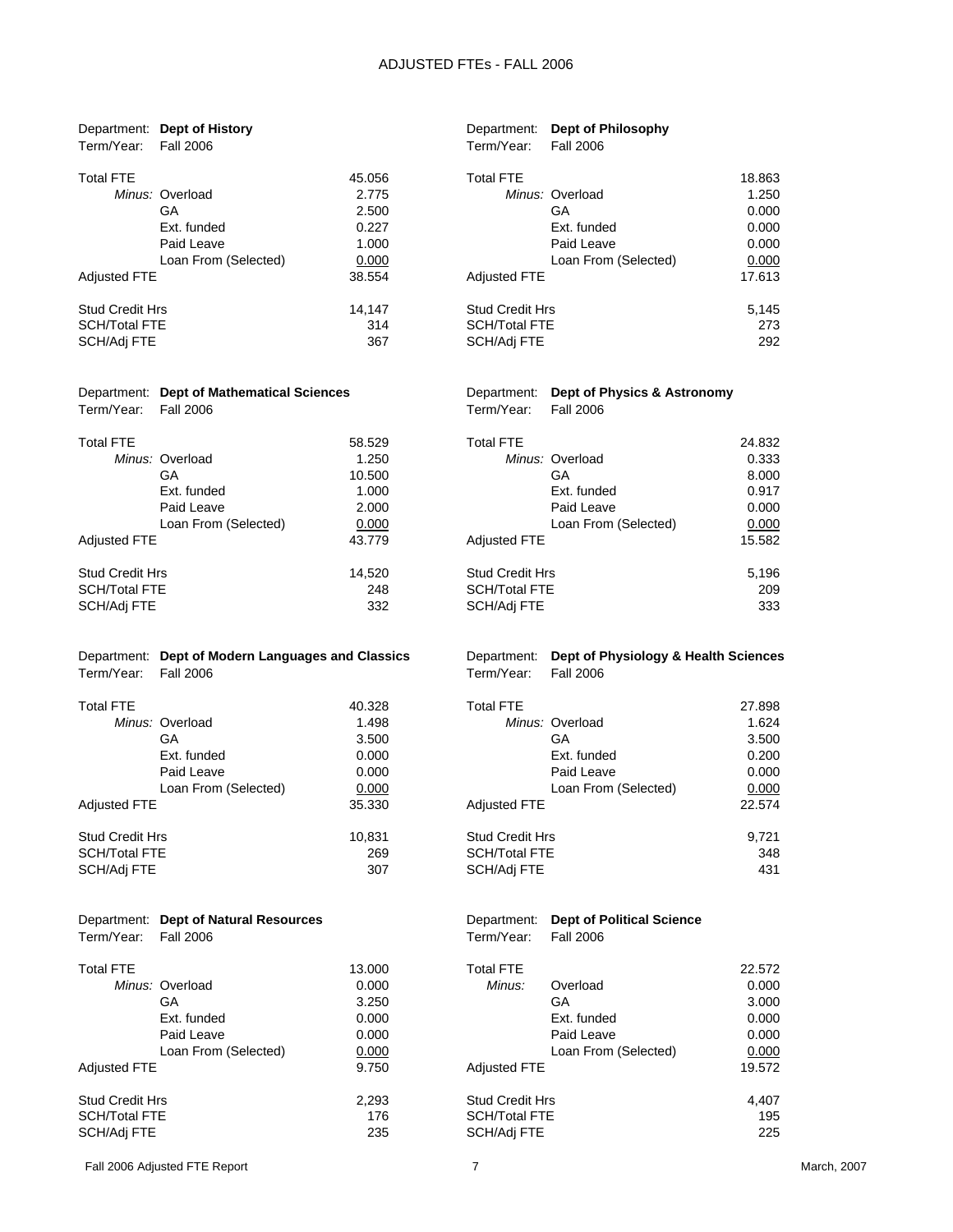|                        | Department: Dept of Psychological Science |        |                        | Department: Dept of Speech Pathology and Audiology |         |
|------------------------|-------------------------------------------|--------|------------------------|----------------------------------------------------|---------|
| Term/Year:             | <b>Fall 2006</b>                          |        | Term/Year:             | <b>Fall 2006</b>                                   |         |
| <b>Total FTE</b>       |                                           | 38.474 | <b>Total FTE</b>       |                                                    | 23.418  |
|                        | Minus: Overload                           | 3.223  |                        | Minus: Overload                                    | 0.834   |
|                        | GA                                        | 8.500  |                        | GA                                                 | 5.750   |
|                        | Ext. funded                               | 0.000  |                        | Ext. funded                                        | 0.000   |
|                        | Paid Leave                                | 1.000  |                        | Paid Leave                                         | 0.000   |
|                        | Loan From (Selected)                      | 0.000  |                        | Loan From (Selected)                               | 0.000   |
| <b>Adjusted FTE</b>    |                                           | 25.751 | <b>Adjusted FTE</b>    |                                                    | 16.834  |
| <b>Stud Credit Hrs</b> |                                           | 11,303 | <b>Stud Credit Hrs</b> |                                                    | 2,536   |
| <b>SCH/Total FTE</b>   |                                           | 294    | <b>SCH/Total FTE</b>   |                                                    | 108     |
| SCH/Adj FTE            |                                           | 439    | SCH/Adj FTE            |                                                    | 151     |
|                        | Department: Dept of Social Work           |        | Department:            | <b>Women's Studies</b>                             |         |
| Term/Year:             | <b>Fall 2006</b>                          |        | Term/Year:             | <b>Fall 2006</b>                                   |         |
| <b>Total FTE</b>       |                                           | 8.750  | <b>Total FTE</b>       |                                                    | 3.519   |
|                        | Minus: Overload                           | 0.250  |                        | Minus: Overload                                    | 0.000   |
|                        | GA                                        | 0.000  |                        | GA                                                 | 0.000   |
|                        | Ext. funded                               | 0.300  |                        | Ext. funded                                        | 0.000   |
|                        | Paid Leave                                | 0.000  |                        | Paid Leave                                         | 0.000   |
|                        | Loan From (Selected)                      | 0.000  |                        | Loan From (Selected)                               | 0.000   |
| <b>Adjusted FTE</b>    |                                           | 8.200  | <b>Adjusted FTE</b>    |                                                    | 3.519   |
| <b>Stud Credit Hrs</b> |                                           | 1,437  | <b>Stud Credit Hrs</b> |                                                    | 625     |
| <b>SCH/Total FTE</b>   |                                           | 164    | SCH/Total FTE          |                                                    | 178     |
| SCH/Adj FTE            |                                           | 175    | SCH/Adj FTE            |                                                    | 178     |
|                        | Department: Dept of Sociology             |        | College:               | <b>Sciences &amp; Humanities</b>                   |         |
| Term/Year:             | <b>Fall 2006</b>                          |        | Term/Year:             | <b>Fall 2006</b>                                   |         |
| <b>Total FTE</b>       |                                           | 20.000 | <b>Total FTE</b>       |                                                    | 622.144 |
|                        | Minus: Overload                           | 0.250  |                        | Minus: Overload                                    | 22.205  |
|                        | GA                                        | 2.500  |                        | <b>GA</b>                                          | 109.500 |
|                        | Ext. funded                               | 0.000  |                        | Ext. funded                                        | 5.898   |
|                        | Paid Leave                                | 0.000  |                        | Paid Leave                                         | 7.500   |
|                        | Loan From (Selected)                      | 0.000  |                        | Loan From (Selected)                               | 0.000   |
| <b>Adjusted FTE</b>    |                                           | 17.250 | <b>Adjusted FTE</b>    |                                                    | 477.041 |
| <b>Stud Credit Hrs</b> |                                           | 6,460  | <b>Stud Credit Hrs</b> |                                                    | 139,881 |
| <b>SCH/Total FTE</b>   |                                           | 323    | <b>SCH/Total FTE</b>   |                                                    | 225     |
| SCH/Adj FTE            |                                           | 374    | SCH/Adj FTE            |                                                    | 293     |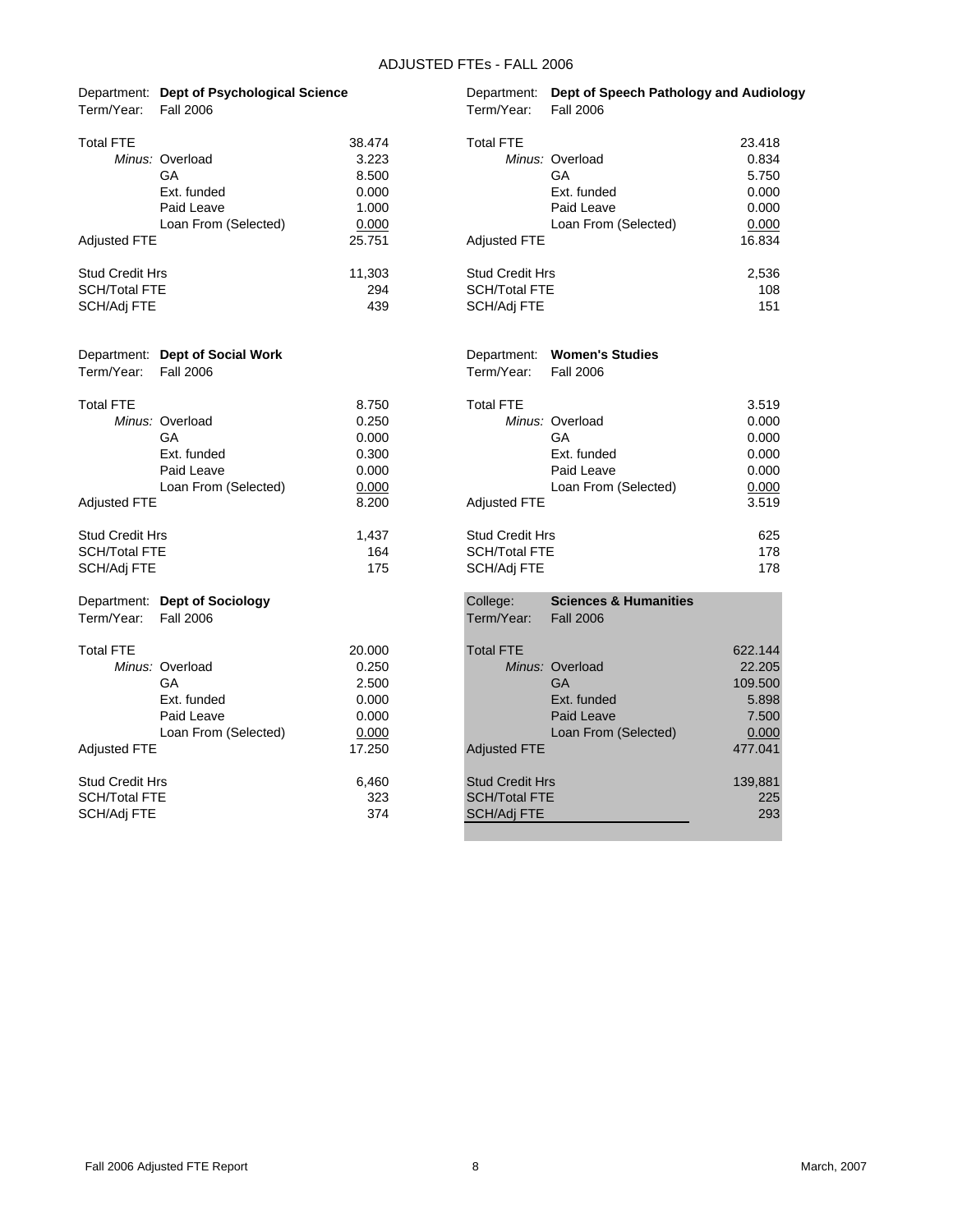| Term/Year:                          | Department: Counseling Psychology<br><b>Fall 2006</b> |            | Term/Year:                   | Department: Educational Studies<br><b>Fall 2006</b> |                  |
|-------------------------------------|-------------------------------------------------------|------------|------------------------------|-----------------------------------------------------|------------------|
| <b>Total FTE</b>                    |                                                       | 33.250     | <b>Total FTE</b>             |                                                     | 37.881           |
|                                     | Minus: Overload                                       | 1.250      |                              | Minus: Overload                                     | 0.416            |
|                                     | GA                                                    | 14.000     |                              | GA                                                  | 5.500            |
|                                     | Ext. funded                                           | 0.250      |                              | Ext. funded                                         | 0.062            |
|                                     | Paid Leave                                            | 1.000      |                              | Paid Leave                                          | 0.000            |
|                                     | Loan From (Selected)                                  | 0.000      |                              | Loan From (Selected)                                | 0.020            |
| <b>Adjusted FTE</b>                 |                                                       | 16.750     | <b>Adjusted FTE</b>          |                                                     | 31.883           |
| Stud Credit Hrs                     |                                                       | 3,564      | <b>Stud Credit Hrs</b>       |                                                     | 5,473            |
| SCH/Total FTE                       |                                                       | 107        | <b>SCH/Total FTE</b>         |                                                     | 144              |
| SCH/Adj FTE                         |                                                       | 213        | SCH/Adj FTE                  |                                                     | 172              |
|                                     | Department: Educational Leadership                    |            | Department:                  | <b>Special Education</b>                            |                  |
| Term/Year:                          | <b>Fall 2006</b>                                      |            | Term/Year:                   | <b>Fall 2006</b>                                    |                  |
| <b>Total FTE</b>                    |                                                       | 10.000     | <b>Total FTE</b>             |                                                     | 22.637           |
|                                     | Minus: Overload                                       | 0.750      |                              | Minus: Overload                                     | 0.082            |
|                                     | GА                                                    | 2.500      |                              | GA                                                  | 5.500            |
|                                     | Ext. funded                                           | 0.000      |                              | Ext. funded                                         | 0.500            |
|                                     | Paid Leave                                            | 0.000      |                              | Paid Leave                                          | 0.000            |
|                                     | Loan From (Selected)                                  | 0.000      |                              | Loan From (Selected)                                | 0.000            |
| Adjusted FTE                        |                                                       | 6.750      | <b>Adjusted FTE</b>          |                                                     | 16.555           |
| Stud Credit Hrs                     |                                                       | 1,183      | <b>Stud Credit Hrs</b>       |                                                     | 2,816            |
| <b>SCH/Total FTE</b>                |                                                       | 118        | <b>SCH/Total FTE</b>         |                                                     | 124              |
| SCH/Adj FTE                         |                                                       | 175        | SCH/Adj FTE                  |                                                     | 170              |
|                                     |                                                       |            |                              |                                                     |                  |
|                                     | Department: Educational Psychology                    |            | College:                     | <b>Teachers College</b>                             |                  |
| Term/Year:                          | <b>Fall 2006</b>                                      |            | Term/Year:                   | <b>Fall 2006</b>                                    |                  |
| <b>Total FTE</b>                    |                                                       | 43.000     | <b>Total FTE</b>             |                                                     | 191.284          |
|                                     | Minus: Overload                                       | 0.750      | Minus:                       | Overload                                            | 3.248            |
|                                     | GA                                                    | 18.000     |                              | <b>GA</b>                                           | 52.000           |
|                                     | Ext. funded                                           | 0.965      |                              | Ext. funded                                         | 3.777            |
|                                     | Paid Leave                                            | 1.000      |                              | Paid Leave                                          | 2.000            |
|                                     | Loan From (Selected)                                  | 0.000      |                              | Loan From (Selected)                                |                  |
| <b>Adjusted FTE</b>                 |                                                       | 22.285     | <b>Adjusted FTE</b>          |                                                     | 0.020<br>130.239 |
|                                     |                                                       |            |                              |                                                     |                  |
| Stud Credit Hrs                     |                                                       | 4,589      | <b>Stud Credit Hrs</b>       |                                                     | 24,019           |
| SCH/Total FTE<br>SCH/Adj FTE        |                                                       | 107<br>206 | SCH/Total FTE<br>SCH/Adj FTE |                                                     | 126<br>184       |
|                                     | Department: Elementary Education                      |            |                              |                                                     |                  |
| Term/Year:                          | <b>Fall 2006</b>                                      |            |                              |                                                     |                  |
| <b>Total FTE</b>                    |                                                       | 44.516     |                              |                                                     |                  |
|                                     | Minus: Overload                                       | 0.000      |                              |                                                     |                  |
|                                     | GA                                                    | 6.500      |                              |                                                     |                  |
|                                     | Ext. funded                                           | 2.000      |                              |                                                     |                  |
|                                     | Paid Leave                                            | 0.000      |                              |                                                     |                  |
|                                     | Loan From (Selected)                                  | 0.000      |                              |                                                     |                  |
| <b>Adjusted FTE</b>                 |                                                       | 36.016     |                              |                                                     |                  |
| <b>Stud Credit Hrs</b>              |                                                       | 6,394      |                              |                                                     |                  |
| <b>SCH/Total FTE</b><br>SCH/Adj FTE |                                                       | 144<br>178 |                              |                                                     |                  |

SCH/Adj FTE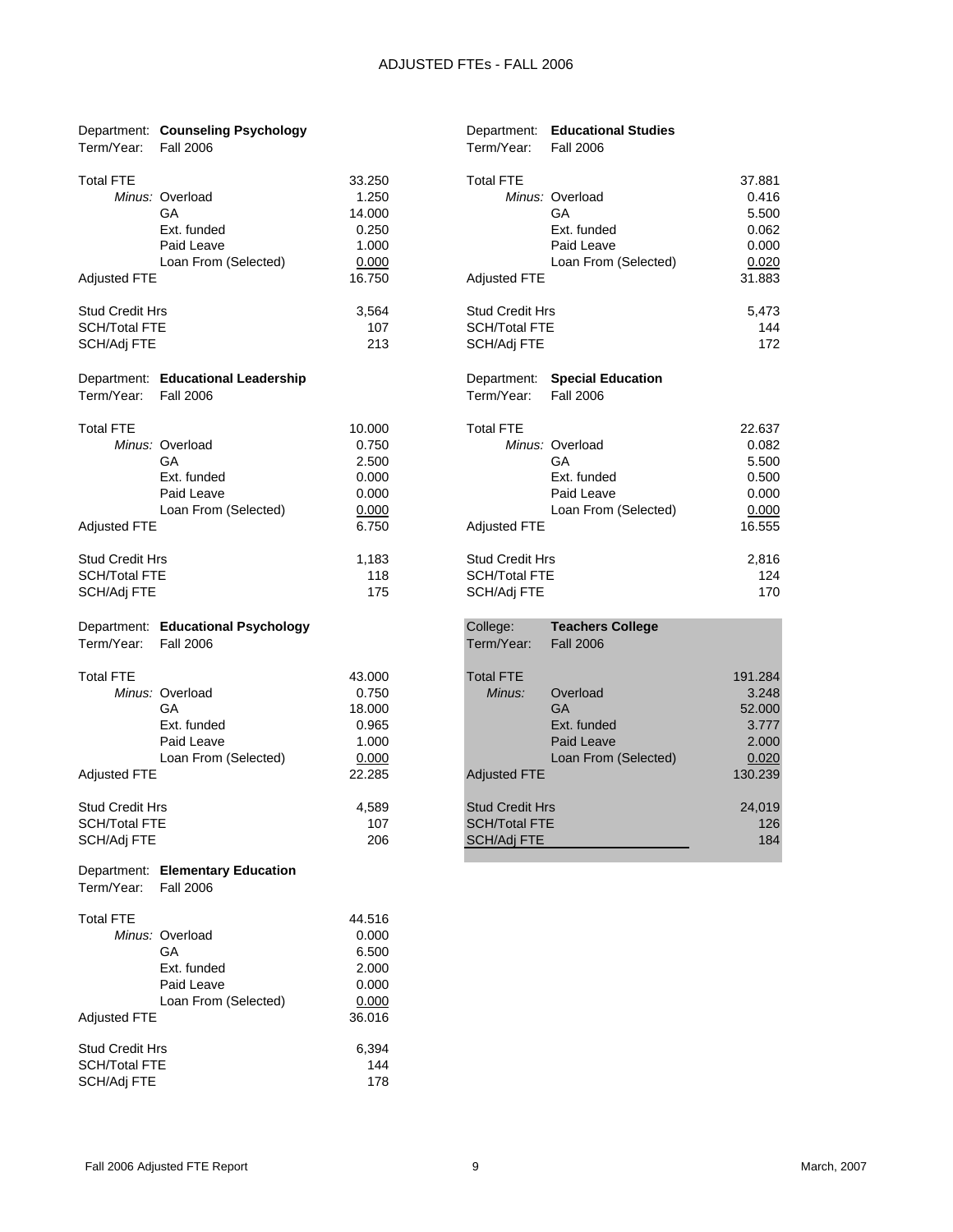|                           | University Total *                              |          |
|---------------------------|-------------------------------------------------|----------|
| Term/Year: Fall 2006      |                                                 |          |
|                           |                                                 |          |
| <b>Total FTE</b>          |                                                 | 1453.692 |
| Minus:                    | Overload                                        | 38.550   |
|                           | GA                                              | 307.750  |
|                           | Ext. funded                                     | 14.279   |
|                           | Paid Leave                                      | 11.750   |
|                           | Loan From (Selected)                            | 0.670    |
| <b>Adjusted FTE</b>       |                                                 | 1080.693 |
|                           |                                                 |          |
| <b>Stud Credit Hrs **</b> |                                                 | 267,331  |
| SCH/Total FTE             |                                                 | 184      |
| <b>SCH/Adj FTE</b>        |                                                 | 247      |
|                           |                                                 |          |
|                           | * these figures exclude PUMET                   |          |
|                           | ** this figure includes interdepartmental data. |          |

*Office of Academic Assessment and Institutional Research*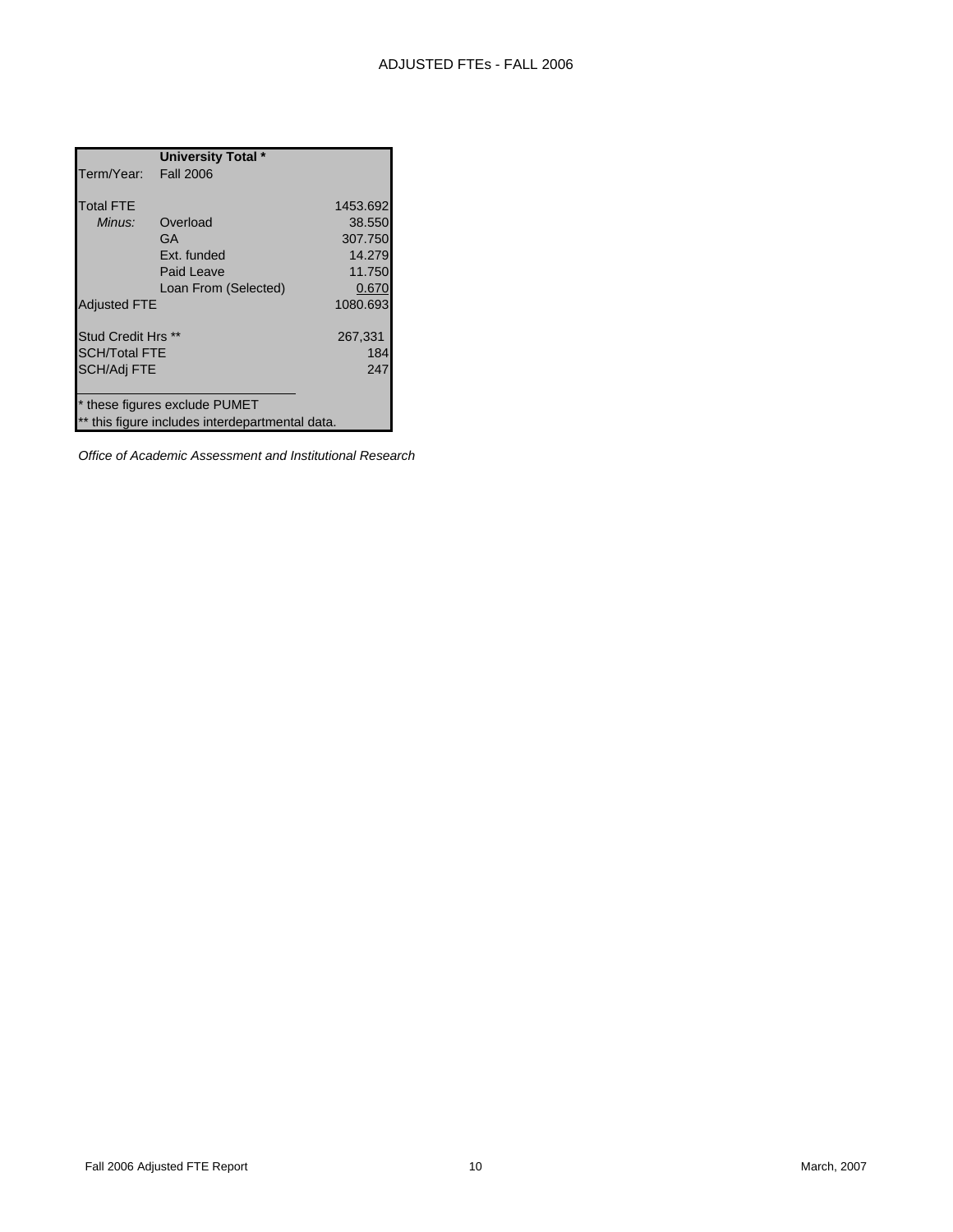#### **STUDENT CREDIT HOUR RATIOS FALL 2006**

|                                            | (SCH)           | (FTE)          |                 |              | <b>STUDENT CREDIT HRS</b> |
|--------------------------------------------|-----------------|----------------|-----------------|--------------|---------------------------|
|                                            | <b>STUDENT</b>  | <b>TOTAL</b>   | <b>ADJUSTED</b> | per          | per                       |
|                                            | <b>CREDIT</b>   | <b>ALL</b>     | <b>FTE</b>      | <b>TOTAL</b> | <b>ADJUSTED</b>           |
| COLLEGE/DEPARTMENT                         | <b>HOURS</b>    | <b>FTE</b>     |                 | <b>FTE</b>   | <b>FTE</b>                |
| APPLIED SCIENCES & TECHNOLOGY              |                 |                |                 |              |                           |
| <b>FAMILY &amp; CONSUMER SCI</b>           | 7,719           | 42.50          | 30.11           | 182          | 256                       |
| (INDUSTRY &) TECHNOLOGY                    | 3,610           | 29.00          | 24.25           | 124          | 149                       |
| <b>NURSING</b>                             | 5,181           | 34.33          | 33.50           | 151          | 155                       |
| SCHOOL OF PHYSICAL ED                      | 10,701          | 67.31          | 44.02           | 159          | 243                       |
| WELLNESS/GERONTOLOGY                       | 291             | 17.75          | 4.25            | 16           | 68                        |
| MILITARY SCIENCE                           | 282             |                |                 |              |                           |
| *COLLEGE                                   | 27,784          | 190.89         | 136.12          | 146          | 204                       |
|                                            |                 |                |                 |              |                           |
| ARCHITECTURE & PLANNING                    |                 |                |                 |              |                           |
| ARCHITECTURE                               | 4,427           | 48.93          | 31.75           | 90           | 139                       |
| <b>LANDSCAPE ARCH</b>                      | 1,855           | 17.75          | 12.79           | 105          | 145                       |
| <b>URBAN PLANNING</b>                      | 1,315           | 19.87          | 9.96            | 66           | 132                       |
| <b>COLLEGE</b>                             | 7,597           | 86.55          | 54.50           | 88           | 139                       |
|                                            |                 |                |                 |              |                           |
| <b>BUSINESS</b>                            |                 |                |                 |              |                           |
| <b>ACCOUNTING</b>                          | 4,056           | 16.50          | 14.00           | 246          | 290                       |
| <b>ECONOMICS</b>                           | 5,597           | 18.65          | 16.00           | 300          | 350                       |
| FINANCE/INS/INTBA                          | 4,107           | 15.50          | 13.00           | 265          | 316                       |
| <b>ISOM</b><br><b>MARKETING &amp; MGMT</b> | 5,735           | 26.00<br>32.05 | 22.00<br>27.20  | 221<br>271   | 261<br>320                |
| <b>COLLEGE</b>                             | 8,700<br>28,195 | 108.70         | 92.20           | 259          | 306                       |
|                                            |                 |                |                 |              |                           |
| COMMUNICATION, INFORMATION, & MEDIA        |                 |                |                 |              |                           |
| <b>CICS</b>                                | 680             | 14.50          | 6.00            | 47           | 113                       |
| <b>COMM STUDIES</b>                        | 8,744           | 38.17          | 23.25           | 229          | 376                       |
| <b>JOURNALISM</b>                          | 4,860           | 35.08          | 27.00           | 139          | 180                       |
| <b>TELECOMMUNICATIONS</b>                  | 4,473           | 23.75          | 20.75           | 188          | 216                       |
| <b>COLLEGE</b>                             | 18,757          | 111.50         | 77.00           | 168          | 244                       |
|                                            |                 |                |                 |              |                           |
| <b>FINE ARTS</b>                           |                 |                |                 |              |                           |
| <b>ART</b>                                 | 7,034           | 36.51          | 31.26           | 193          | 225                       |
| <b>MUSIC</b>                               | 7,448           | 80.56          | 58.52           | 92           | 127                       |
| <b>THEATRE &amp; DANCE</b>                 | 5,177           | 25.56          | 23.81           | 203          | 217                       |
| <b>COLLEGE</b>                             | 19,659          | 142.63         | 113.59          | 138          | 173                       |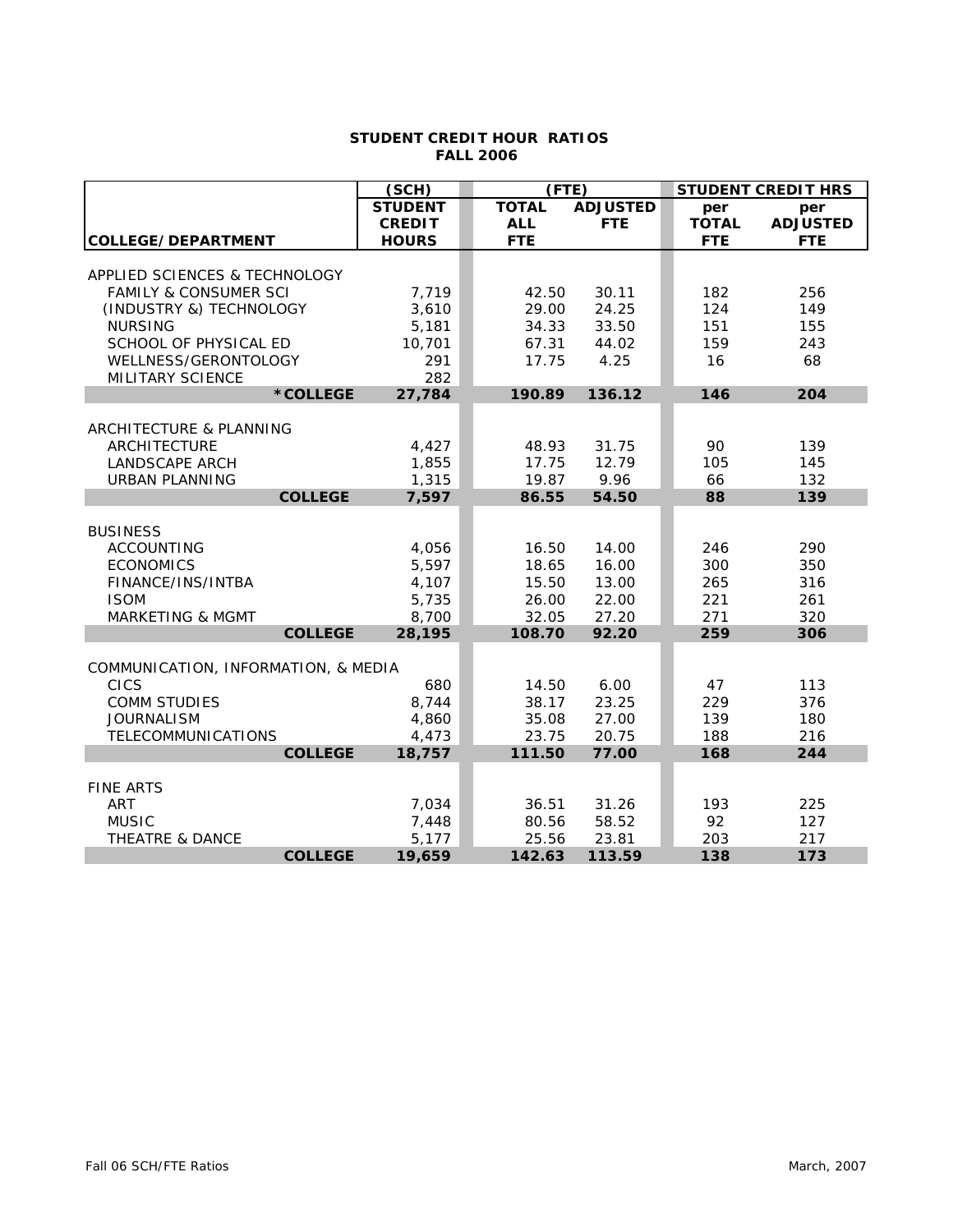#### **STUDENT CREDIT HOUR RATIOS FALL 2006**

|                                  | (SCH)          | (FTE)        |                 |              | <b>STUDENT CREDIT HRS</b> |
|----------------------------------|----------------|--------------|-----------------|--------------|---------------------------|
|                                  | <b>STUDENT</b> | <b>TOTAL</b> | <b>ADJUSTED</b> | per          | per                       |
|                                  | <b>CREDIT</b>  | <b>ALL</b>   | <b>FTE</b>      | <b>TOTAL</b> | <b>ADJUSTED</b>           |
| COLLEGE/DEPARTMENT               | <b>HOURS</b>   | <b>FTE</b>   |                 | <b>FTE</b>   | <b>FTE</b>                |
|                                  |                |              |                 |              |                           |
|                                  |                |              |                 |              |                           |
| <b>SCIENCES &amp; HUMANITIES</b> |                |              |                 |              |                           |
| <b>ANTHROPOLOGY</b>              | 4,737          | 21.04        | 17.29           | 225          | 274                       |
| <b>BIOLOGY</b>                   | 6,874          | 41.33        | 24.66           | 166          | 279                       |
| <b>CHEMISTRY</b>                 | 6,408          | 24.78        | 18.28           | 259          | 351                       |
| <b>COMPUTER SCIENCE</b>          | 3,260          | 25.00        | 15.75           | 130          | 207                       |
| <b>CRIMINAL JUSTICE</b>          | 4,770          | 18.50        | 14.25           | 258          | 335                       |
| <b>ENGLISH</b>                   | 18,456         | 115.76       | 89.51           | 159          | 206                       |
| <b>GEOGRAPHY</b>                 | 5,079          | 20.75        | 16.25           | 245          | 313                       |
| <b>GEOLOGY</b>                   | 1,676          | 9.75         | 6.75            | 172          | 248                       |
| <b>HISTORY</b>                   | 14,147         | 45.06        | 38.55           | 314          | 367                       |
| <b>MATHEMATICS</b>               | 14,520         | 58.53        | 43.78           | 248          | 332                       |
| <b>MOD LANG &amp; CLASSICS</b>   | 10,831         | 40.33        | 35.33           | 269          | 307                       |
| NAT RES & ENV MGT                | 2,293          | 13.00        | 9.75            | 176          | 235                       |
| <b>PHILOSOPHY</b>                | 5,145          | 18.86        | 17.61           | 273          | 292                       |
| <b>PHYSICS</b>                   | 5,196          | 24.83        | 15.58           | 209          | 333                       |
| PHYSIOLOGY & HS                  | 9,721          | 27.90        | 22.57           | 348          | 431                       |
| POLITICAL SCIENCE                | 4,407          | 22.57        | 19.57           | 195          | 225                       |
| PSYCHOLOGICAL SCIENCE            | 11,303         | 38.47        | 25.75           | 294          | 439                       |
| <b>SOCIAL WORK</b>               | 1,437          | 8.75         | 8.20            | 164          | 175                       |
| <b>SOCIOLOGY</b>                 | 6,460          | 20.00        | 17.25           | 323          | 374                       |
| <b>SPEECH PATH &amp; AUD</b>     | 2,536          | 23.42        | 16.83           | 108          | 151                       |
| <b>WOMEN'S STUDIES</b>           | 625            | 3.52         | 3.52            | 178          | 178                       |
| <b>COLLEGE</b>                   | 139,881        | 622.14       | 477.04          | 225          | 293                       |
|                                  |                |              |                 |              |                           |
| <b>TEACHERS COLLEGE</b>          |                |              |                 |              |                           |
| <b>COUNSELING PSYCH</b>          | 3,564          | 33.25        | 16.75           | 107          | 213                       |
| <b>ED LEADERSHIP</b>             | 1,183          | 10.00        | 6.75            | 118          | 175                       |
| <b>ED PSYCH</b>                  | 4,589          | 43.00        | 22.29           | 107          | 206                       |
| <b>ELEMENTARY ED</b>             | 6,394          | 44.52        | 36.02           | 144          | 178                       |
| <b>EDUCATIONAL STUDIES</b>       | 5,473          | 37.88        | 31.88           | 144          | 172                       |
| SPECIAL ED                       | 2,816          | 22.64        | 16.56           | 124          | 170                       |
| <b>COLLEGE</b>                   | 24,019         | 191.28       | 130.24          | 126          | 184                       |
|                                  |                |              |                 |              |                           |
| INTERDEPARTMENTAL                | 1,439          |              |                 |              |                           |
|                                  |                |              |                 |              |                           |
| <b>UNIVERSITY TOTAL</b>          | 267,331        | 1,453.69     | 1,080.69        | 184          | 247                       |

\*College Total includes Military Science but excludes PUMET.

SOURCE: STUDENT CREDIT HOURS (on and off campus) FALL 2006; AAIR. FTE BY POSITION STATUS AND FUNCTION FALL 2006; AAIR.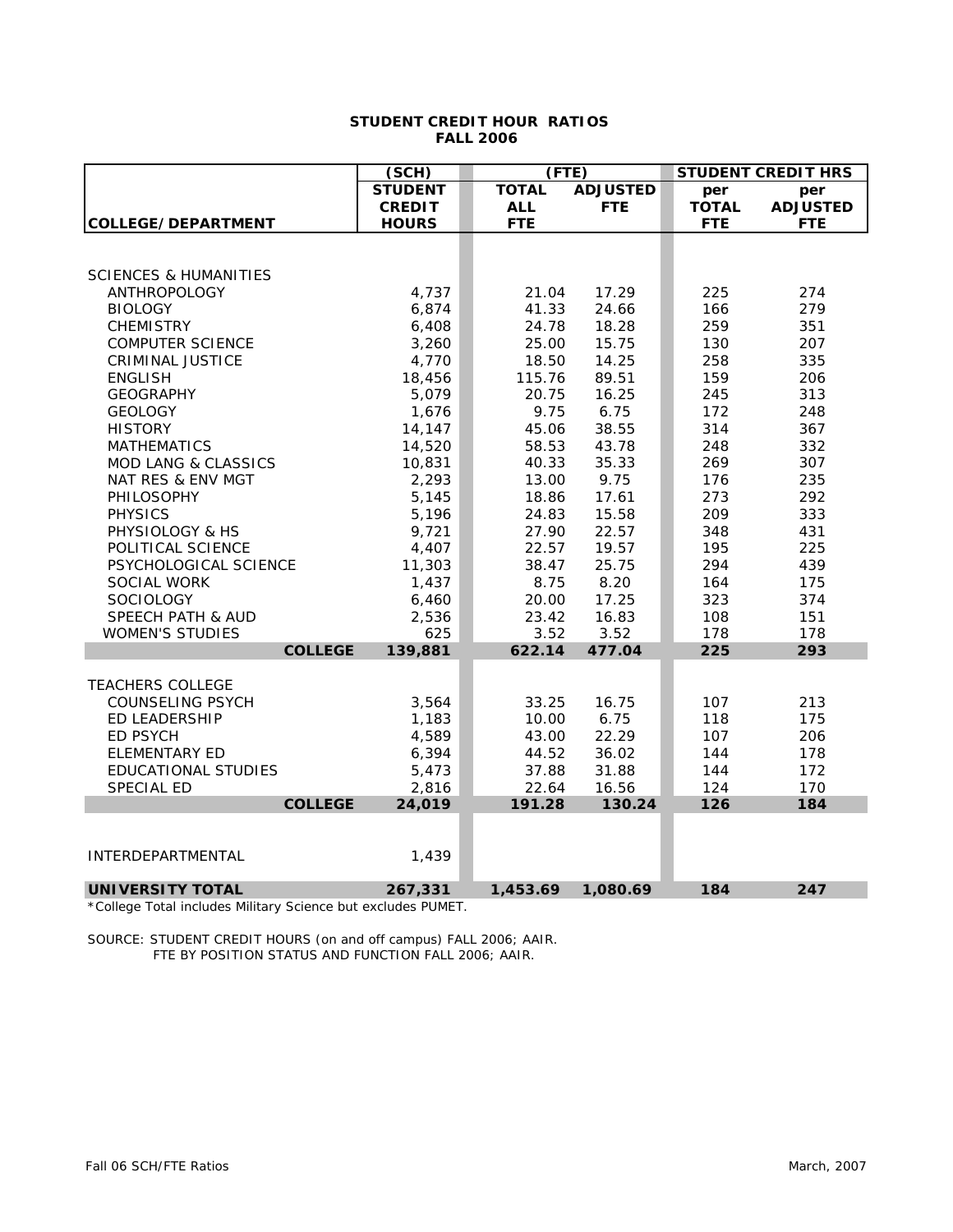|                                    |                             | (SCH)                    | (TTE)                  |                        | <b>STUDENT CREDIT HOURS</b> |                    |
|------------------------------------|-----------------------------|--------------------------|------------------------|------------------------|-----------------------------|--------------------|
|                                    |                             | <b>STUDENT</b>           | <b>TOTAL</b>           | <b>ADJUSTED</b>        | per                         | per                |
|                                    |                             | <b>CREDIT</b>            | <b>ALL</b>             | <b>FTE</b>             | <b>TOTAL</b>                | <b>ADJUSTED</b>    |
| COLLEGE/DEPARTMENT                 |                             | <b>HOURS</b>             | <b>FTE</b>             |                        | <b>FTE</b>                  | <b>FTE</b>         |
| <b>APPLIED SCIENCES &amp; TECH</b> |                             |                          |                        |                        |                             |                    |
|                                    |                             |                          |                        |                        |                             |                    |
| <b>FAMILY &amp; CONS SCIENCES</b>  | Fall 06<br>Fall 05<br>06-05 | 7,719<br>7,846<br>$-127$ | 42.50<br>41.33<br>1.17 | 30.11<br>29.58<br>0.53 | 182<br>190<br>-8            | 256<br>265<br>$-9$ |
|                                    |                             |                          |                        |                        |                             |                    |
| (INDUSTRY) & TECHNOLOGY            | Fall 06                     | 3,610                    | 29.00                  | 24.25                  | 124                         | 149                |
|                                    | Fall 05                     | 3,939                    | 27.75                  | 22.50                  | 142                         | 175                |
|                                    | 06-05                       | $-329$                   | 1.25                   | 1.75                   | $-17$                       | $-26$              |
| <b>NURSING</b>                     | Fall 06                     | 5,181                    | 34.33                  | 33.50                  | 151                         | 155                |
|                                    | Fall 05                     | 4,566                    | 33.43                  | 32.39                  | 137                         | 141                |
|                                    | 06-05                       | 615                      | 0.90                   | 1.11                   | 14                          | 14                 |
| PHYSICAL EDUCATION                 | Fall 06                     | 10,701                   | 67.31                  | 44.02                  | 159                         | 243                |
|                                    | Fall 05                     | 9,717                    | 65.22                  | 43.20                  | 149                         | 225                |
|                                    | 06-05                       | 984                      | 2.09                   | 0.81                   | 10                          | 18                 |
| <b>INST FOR WELNS/GERON</b>        | Fall 06                     | 291                      | 17.75                  | 4.25                   | 16                          | 68                 |
|                                    | Fall 05                     | 285                      | 17.50                  | 5.00                   | 16                          | 57                 |
|                                    | 06-05                       | 6                        | 0.25                   | $-0.75$                | $\mathbf 0$                 | 11                 |
| MILITARY SCIENCE                   | Fall 06<br>Fall 05<br>06-05 | 282<br>287<br>$-5$       |                        |                        |                             |                    |
| *COLLEGE                           | Fall 06                     | 27,784                   | 190.89                 | 136.12                 | 146                         | 204                |
|                                    | Fall 05<br>06-05            | 26,640<br>1,144          | 185.24<br>5.65         | 132.68<br>3.44         | 144<br>$\overline{2}$       | 201<br>3           |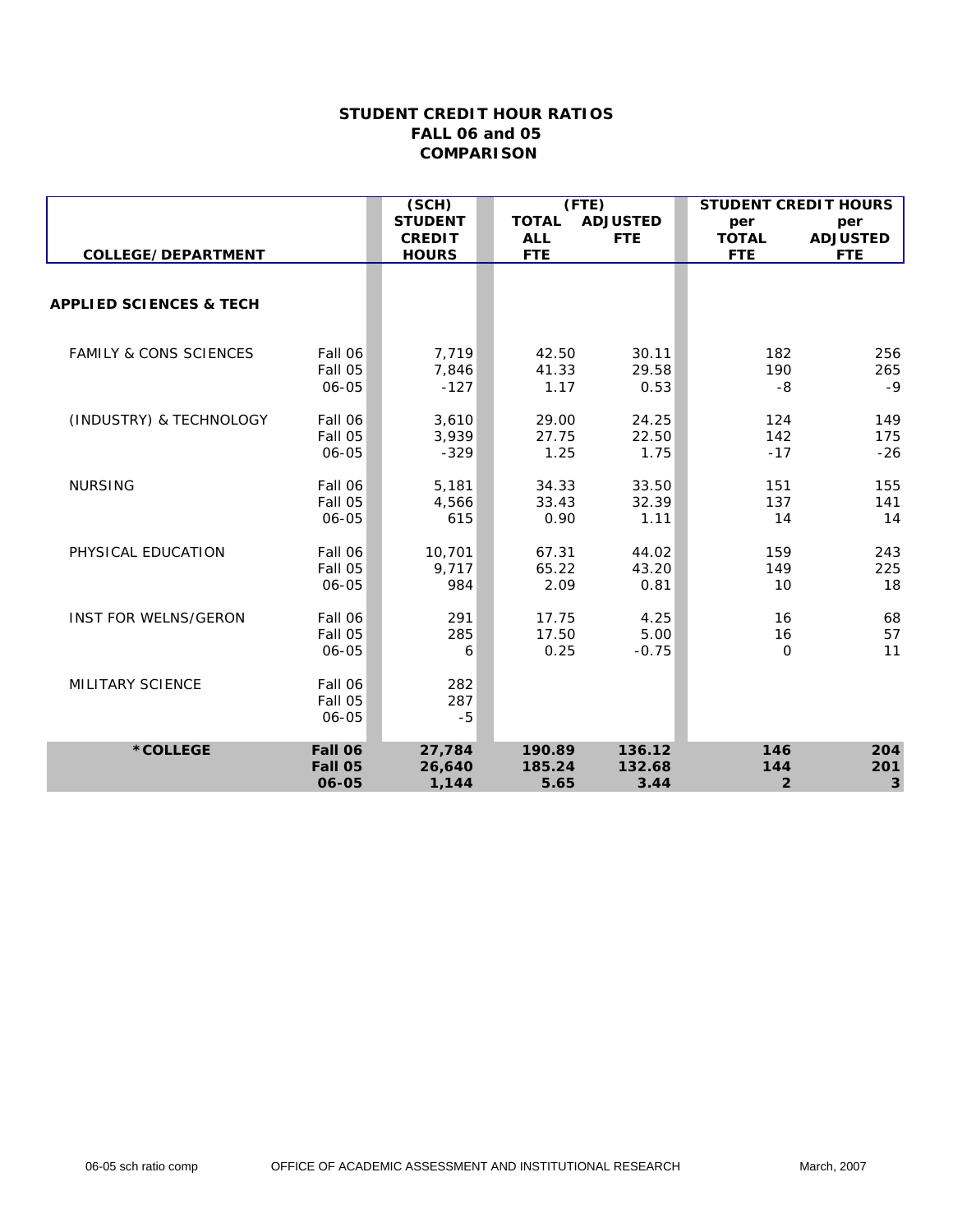|                                    |         | (SCH)          | (TTE)        |                 | <b>STUDENT CREDIT HOURS</b> |                 |
|------------------------------------|---------|----------------|--------------|-----------------|-----------------------------|-----------------|
|                                    |         | <b>STUDENT</b> | <b>TOTAL</b> | <b>ADJUSTED</b> | per                         | per             |
|                                    |         | <b>CREDIT</b>  | <b>ALL</b>   | <b>FTE</b>      | <b>TOTAL</b>                | <b>ADJUSTED</b> |
| <b>COLLEGE/DEPARTMENT</b>          |         | <b>HOURS</b>   | <b>FTE</b>   |                 | <b>FTE</b>                  | <b>FTE</b>      |
|                                    |         |                |              |                 |                             |                 |
| <b>ARCHITECTURE &amp; PLANNING</b> |         |                |              |                 |                             |                 |
|                                    |         |                |              |                 |                             |                 |
| ARCHITECTURE                       | Fall 06 | 4,427          | 48.93        | 31.75           | 90                          | 139             |
|                                    | Fall 05 | 4,615          | 44.33        | 32.00           | 104                         | 144             |
|                                    | 06-05   | $-188$         | 4.60         | $-0.25$         | $-14$                       | $-5$            |
| <b>LANDSCAPE ARCH</b>              | Fall 06 | 1,855          | 17.75        | 12.79           | 105                         | 145             |
|                                    | Fall 05 | 1,972          | 18.58        | 14.13           | 106                         | 140             |
|                                    | 06-05   | $-117$         | $-0.83$      | $-1.34$         | $-1$                        | 5               |
|                                    |         |                |              |                 |                             |                 |
| URBAN PLANNING                     | Fall 06 | 1,315          | 19.87        | 9.96            | 66                          | 132             |
|                                    | Fall 05 | 1,181          | 15.90        | 9.25            | 74                          | 128             |
|                                    | 06-05   | 134            | 3.97         | 0.71            | $-8$                        | 4               |
| <b>COLLEGE</b>                     | Fall 06 | 7,597          | 86.55        | 54.50           | 88                          | 139             |
|                                    | Fall 05 | 7,768          | 78.81        | 55.38           | 99                          | 140             |
|                                    | 06-05   | $-171$         | 7.74         | $-0.88$         | $-11$                       | $-1$            |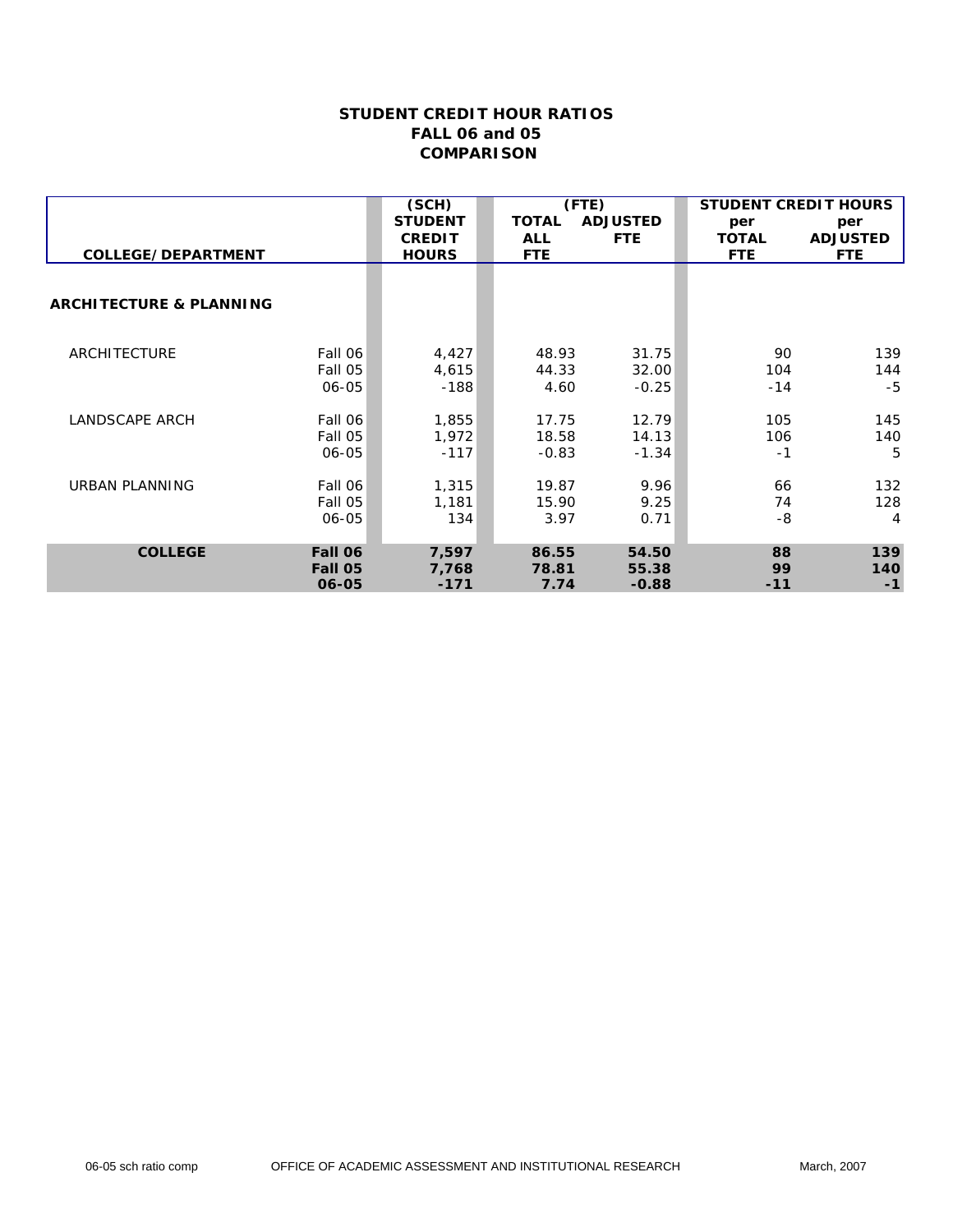|                                     |         | (SCH)          | (TTE)        |                 | <b>STUDENT CREDIT HOURS</b> |                 |
|-------------------------------------|---------|----------------|--------------|-----------------|-----------------------------|-----------------|
|                                     |         | <b>STUDENT</b> | <b>TOTAL</b> | <b>ADJUSTED</b> | per                         | per             |
|                                     |         | <b>CREDIT</b>  | <b>ALL</b>   | <b>FTE</b>      | <b>TOTAL</b>                | <b>ADJUSTED</b> |
| COLLEGE/DEPARTMENT                  |         | <b>HOURS</b>   | <b>FTE</b>   |                 | <b>FTE</b>                  | <b>FTE</b>      |
|                                     |         |                |              |                 |                             |                 |
| <b>BUSINESS</b>                     |         |                |              |                 |                             |                 |
|                                     |         |                |              |                 |                             |                 |
| <b>ACCOUNTING</b>                   | Fall 06 | 4,056          | 16.50        | 14.00           | 246                         | 290             |
|                                     | Fall 05 | 4,014          | 16.75        | 14.00           | 240                         | 287             |
|                                     | 06-05   | 42             | $-0.25$      | 0.00            | 6                           | 3               |
| <b>ECONOMICS</b>                    | Fall 06 | 5,597          | 18.65        | 16.00           | 300                         | 350             |
|                                     | Fall 05 | 6,304          | 18.65        | 16.00           | 338                         | 394             |
|                                     | 06-05   | $-707$         | 0.00         | 0.00            | $-38$                       | $-44$           |
| <b>FINANCE &amp; INSURANCE</b>      | Fall 06 | 4,107          | 15.50        | 13.00           | 265                         | 316             |
|                                     | Fall 05 | 4,563          | 15.00        | 11.50           | 304                         | 397             |
|                                     | 06-05   | $-456$         | 0.50         | 1.50            | $-39$                       | $-81$           |
| <b>INFO SYSTEMS &amp; OPER MGMT</b> | Fall 06 | 5,735          | 26.00        | 22.00           | 221                         | 261             |
|                                     | Fall 05 | 6,235          | 26.25        | 21.75           | 238                         | 287             |
|                                     | 06-05   | $-500$         | $-0.25$      | 0.25            | $-17$                       | $-26$           |
| <b>MARKETING &amp; MANAGEMENT</b>   | Fall 06 | 8,700          | 32.05        | 27.20           | 271                         | 320             |
|                                     | Fall 05 | 8.586          | 29.00        | 25.45           | 296                         | 337             |
|                                     | 06-05   | 114            | 3.05         | 1.75            | $-25$                       | $-17$           |
|                                     |         |                |              |                 |                             |                 |
| <b>COLLEGE</b>                      | Fall 06 | 28,195         | 108.70       | 92.20           | 259                         | 306             |
|                                     | Fall 05 | 29,702         | 105.65       | 88.70           | 281                         | 335             |
|                                     | 06-05   | $-1,507$       | 3.05         | 3.50            | $-22$                       | $-29$           |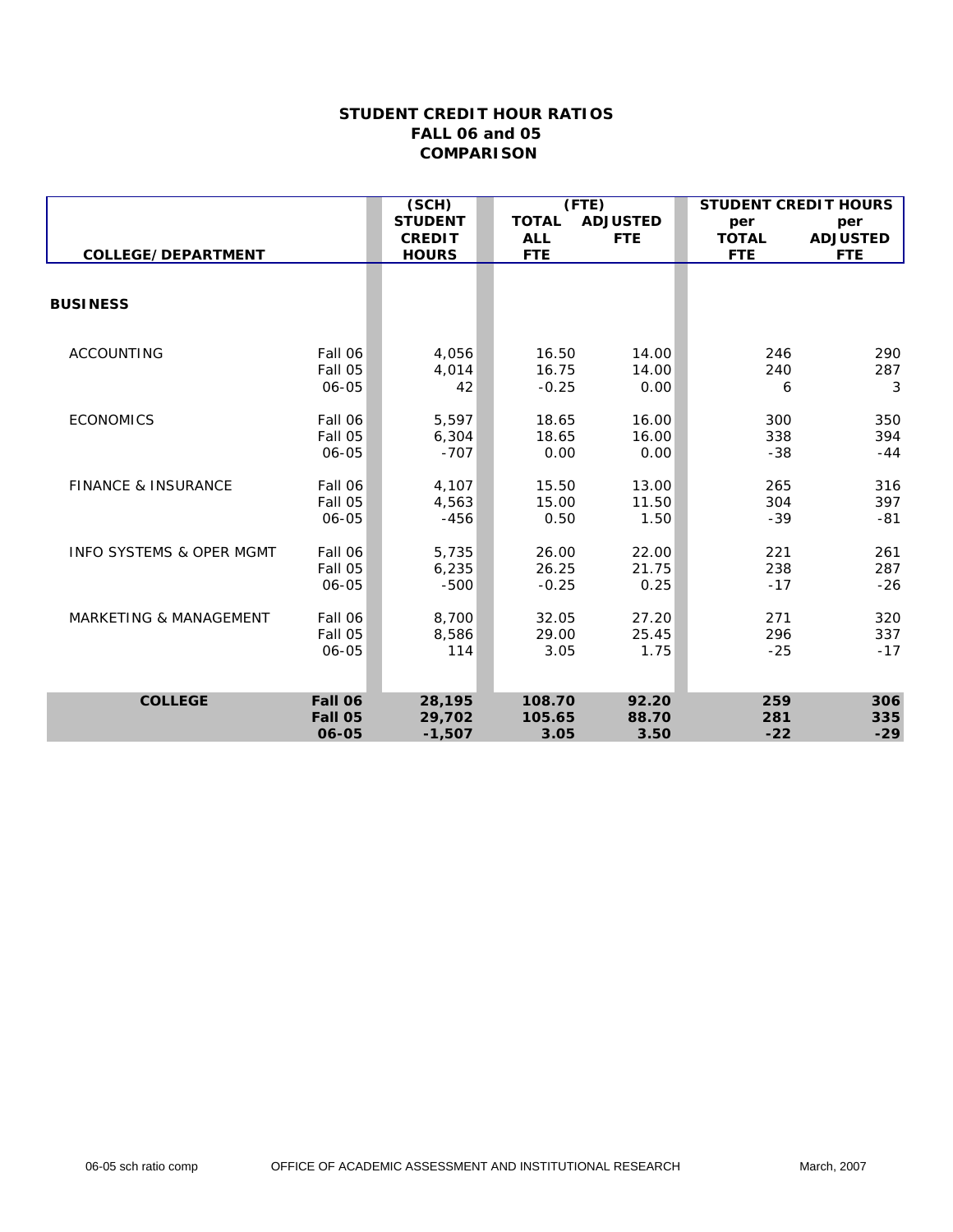|                                      |         | (SCH)          |              | (TTE)           | <b>STUDENT CREDIT HOURS</b> |                 |
|--------------------------------------|---------|----------------|--------------|-----------------|-----------------------------|-----------------|
|                                      |         | <b>STUDENT</b> | <b>TOTAL</b> | <b>ADJUSTED</b> | per                         | per             |
|                                      |         | <b>CREDIT</b>  | <b>ALL</b>   | <b>FTE</b>      | <b>TOTAL</b>                | <b>ADJUSTED</b> |
| COLLEGE/DEPARTMENT                   |         | <b>HOURS</b>   | <b>FTE</b>   |                 | <b>FTE</b>                  | <b>FTE</b>      |
|                                      |         |                |              |                 |                             |                 |
| COMMUNICATION, INFORMATION AND MEDIA |         |                |              |                 |                             |                 |
|                                      |         |                |              |                 |                             |                 |
| <b>CICS</b>                          | Fall 06 | 680            | 14.50        | 6.00            | 47                          | 113             |
|                                      | Fall 05 | 545            | 14.00        | 6.00            | 39                          | 91              |
|                                      | 06-05   | 135            | 0.50         | 0.00            | 8                           | 22              |
|                                      |         |                |              |                 |                             |                 |
| <b>COMM STUDIES</b>                  | Fall 06 | 8,744          | 38.17        | 23.25           | 229                         | 376             |
|                                      | Fall 05 | 7,927          | 31.48        | 19.29           | 252                         | 411             |
|                                      | 06-05   | 817            | 6.69         | 3.96            | $-22$                       | $-35$           |
| <b>JOURNALISM</b>                    | Fall 06 | 4,860          | 35.08        | 27.00           | 139                         | 180             |
|                                      | Fall 05 | 5,224          | 32.60        | 28.01           | 160                         | 187             |
|                                      | 06-05   | $-364$         | 2.48         | $-1.01$         | $-22$                       | $-7$            |
|                                      |         |                |              |                 |                             |                 |
| TELECOMMUNICATIONS                   | Fall 06 | 4,473          | 23.75        | 20.75           | 188                         | 216             |
|                                      | Fall 05 | 4,668          | 23.75        | 21.25           | 197                         | 220             |
|                                      | 06-05   | $-195$         | 0.00         | $-0.50$         | $-9$                        | $-4$            |
| <b>COLLEGE</b>                       | Fall 06 | 18,757         | 111.50       | 77.00           | 168                         | 244             |
|                                      | Fall 05 | 18,364         | 101.83       | 74.55           | 180                         | 246             |
|                                      | 06-05   | 393            | 9.67         | 2.45            | $-12$                       | $-2$            |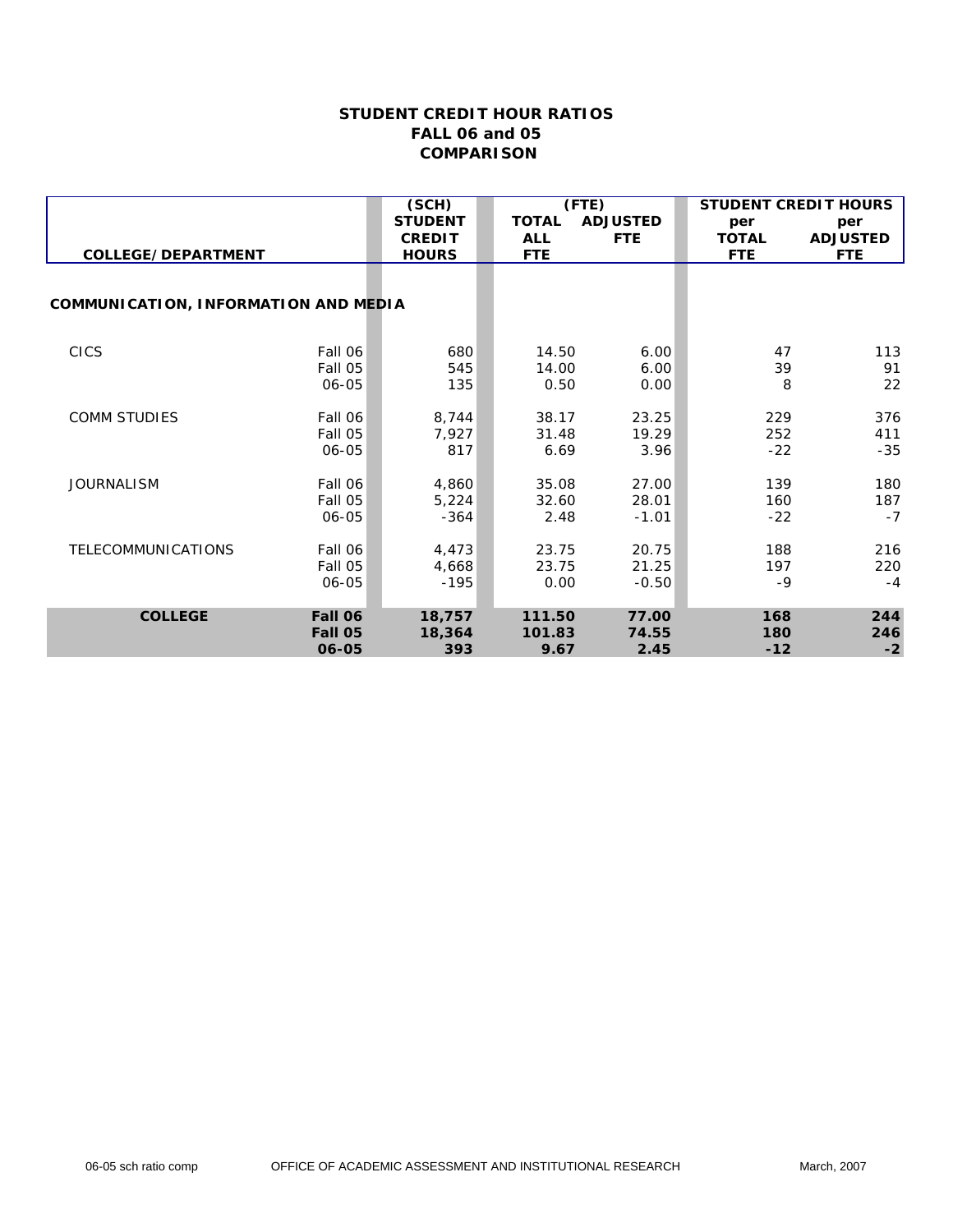|                        |         | (SCH)          |              | (TTE)           | <b>STUDENT CREDIT HOURS</b> |                 |
|------------------------|---------|----------------|--------------|-----------------|-----------------------------|-----------------|
|                        |         | <b>STUDENT</b> | <b>TOTAL</b> | <b>ADJUSTED</b> | per                         | per             |
|                        |         | <b>CREDIT</b>  | <b>ALL</b>   | <b>FTE</b>      | <b>TOTAL</b>                | <b>ADJUSTED</b> |
| COLLEGE/DEPARTMENT     |         | <b>HOURS</b>   | <b>FTE</b>   |                 | <b>FTE</b>                  | <b>FTE</b>      |
|                        |         |                |              |                 |                             |                 |
| <b>FINE ARTS</b>       |         |                |              |                 |                             |                 |
|                        |         |                |              |                 |                             |                 |
| ART                    | Fall 06 | 7,034          | 36.51        | 31.26           | 193                         | 225             |
|                        | Fall 05 | 7,451          | 32.83        | 29.92           | 227                         | 249             |
|                        | 06-05   | -417           | 3.68         | 1.34            | $-34$                       | $-24$           |
| <b>SCHOOL OF MUSIC</b> | Fall 06 | 7,448          | 80.56        | 58.52           | 92                          | 127             |
|                        | Fall 05 | 7,377          | 80.10        | 56.60           | 92                          | 130             |
|                        | 06-05   | 71             | 0.46         | 1.92            | 0                           | $-3$            |
| THEATRE & DANCE        | Fall 06 | 5,177          | 25.56        | 23.81           | 203                         | 217             |
|                        | Fall 05 | 4,705          | 23.75        | 22.50           | 198                         | 209             |
|                        | 06-05   | 472            | 1.81         | 1.31            | 5                           | 8               |
| <b>COLLEGE</b>         | Fall 06 | 19,659         | 142.63       | 113.59          | 138                         | 173             |
|                        | Fall 05 | 19,533         | 136.69       | 109.02          | 143                         | 179             |
|                        | 06-05   | 126            | 5.94         | 4.57            | -5                          | $-6$            |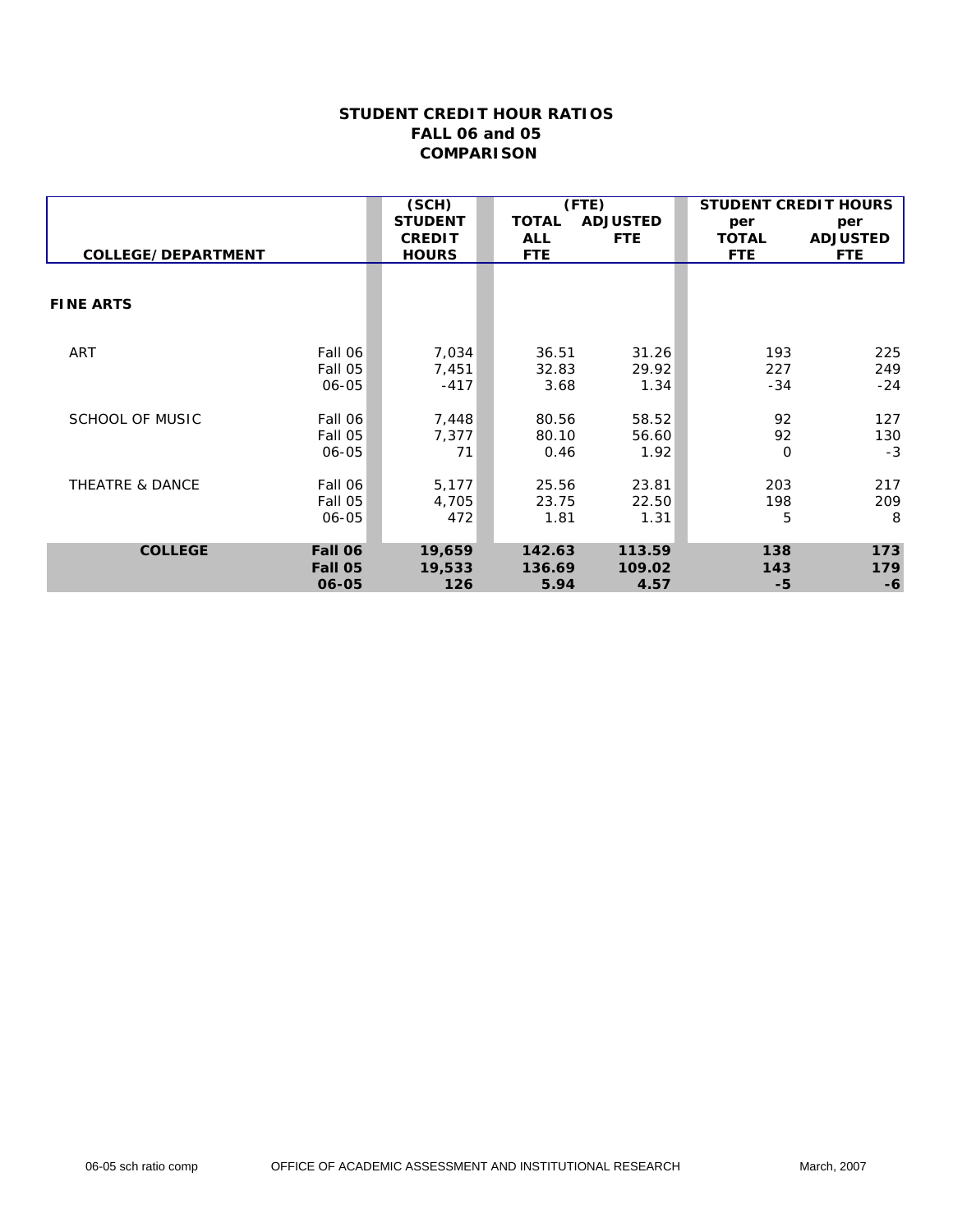|                                  |                    | (SCH)            | (TTE)          |                 | <b>STUDENT CREDIT HOURS</b> |                 |
|----------------------------------|--------------------|------------------|----------------|-----------------|-----------------------------|-----------------|
|                                  |                    | <b>STUDENT</b>   | <b>TOTAL</b>   | <b>ADJUSTED</b> | per                         | per             |
|                                  |                    | <b>CREDIT</b>    | <b>ALL</b>     | <b>FTE</b>      | <b>TOTAL</b>                | <b>ADJUSTED</b> |
| COLLEGE/DEPARTMENT               |                    | <b>HOURS</b>     | <b>FTE</b>     |                 | <b>FTE</b>                  | <b>FTE</b>      |
|                                  |                    |                  |                |                 |                             |                 |
| <b>SCIENCES &amp; HUMANITIES</b> |                    |                  |                |                 |                             |                 |
|                                  |                    |                  |                |                 |                             |                 |
|                                  |                    |                  |                |                 |                             |                 |
| ANTHROPOLOGY                     | Fall 06            | 4,737            | 21.04          | 17.29           | 225                         | 274             |
|                                  | Fall 05            | 4,625            | 18.02          | 14.51           | 257                         | 319             |
|                                  | 06-05              | 112              | 3.02           | 2.78            | $-32$                       | $-45$           |
| <b>BIOLOGY</b>                   | Fall 06            | 6,874            | 41.33          | 24.66           | 166                         | 279             |
|                                  | Fall 05            | 7,087            | 45.08          | 25.13           | 157                         | 282             |
|                                  | 06-05              | $-213$           | $-3.75$        | $-0.47$         | 9                           | $-3$            |
| <b>CHEMISTRY</b>                 | Fall 06            | 6,408            | 24.78          | 18.28           | 259                         | 351             |
|                                  | Fall 05            | 6,343            | 22.87          | 16.62           | 277                         | 382             |
|                                  | 06-05              | 65               | 1.91           | 1.66            | $-18$                       | $-31$           |
| <b>COMPUTER SCIENCE</b>          | Fall 06            | 3,260            | 25.00          | 15.75           | 130                         | 207             |
|                                  | Fall 05            | 3,474            | 25.28          | 17.03           | 137                         | 204             |
|                                  | 06-05              | $-214$           | $-0.28$        | $-1.28$         | $-7$                        | 3               |
|                                  |                    |                  |                |                 |                             |                 |
| <b>CRIMINAL JUSTICE</b>          | Fall 06            | 4,770            | 18.50          | 14.25           | 258                         | 335             |
|                                  | Fall 05            | 4,812            | 16.75          | 14.00           | 287                         | 344             |
|                                  | 06-05              | $-42$            | 1.75           | 0.25            | $-29$                       | $-9$            |
| <b>ENGLISH</b>                   | Fall 06            | 18,456           | 115.76         | 89.51           | 159                         | 206             |
|                                  | Fall 05            | 18,306           | 111.00         | 85.63           | 165                         | 214             |
|                                  | 06-05              | 150              | 4.76           | 3.88            | -6                          | -8              |
| <b>GEOGRAPHY</b>                 | Fall 06            | 5,079            | 20.75          | 16.25           | 245                         | 313             |
|                                  | Fall 05            | 5,073            | 21.00          | 17.75           | 242                         | 286             |
|                                  | 06-05              | 6                | $-0.25$        | $-1.50$         | 3                           | 27              |
| <b>GEOLOGY</b>                   | Fall 06            | 1,676            | 9.75           | 6.75            | 172                         | 248             |
|                                  | Fall 05            | 1,761            | 9.58           | 6.08            | 184                         | 290             |
|                                  | 06-05              | $-85$            | 0.17           | 0.67            | $-12$                       | $-42$           |
| <b>HISTORY</b>                   | Fall 06            | 14,147           | 45.06          | 38.55           | 314                         | 367             |
|                                  | Fall 05            | 15,173           | 44.54          | 39.28           | 341                         | 386             |
|                                  | 06-05              | $-1,026$         | 0.52           | $-0.73$         | $-27$                       | $-19$           |
| <b>MATHEMATICS</b>               |                    |                  |                |                 | 248                         |                 |
|                                  | Fall 06<br>Fall 05 | 14,520<br>14,700 | 58.53<br>55.75 | 43.78<br>43.39  | 264                         | 332<br>339      |
|                                  | 06-05              | $-180$           | 2.78           | 0.39            | $-16$                       | $-7$            |
|                                  |                    |                  |                |                 |                             |                 |
| <b>MOD LANG &amp; CLASSICS</b>   | Fall 06            | 10,831           | 40.33          | 35.33           | 269                         | 307             |
|                                  | Fall 05            | 10,753           | 41.40          | 36.17           | 260                         | 297             |
|                                  | 06-05              | 78               | $-1.07$        | $-0.84$         | 9                           | 10              |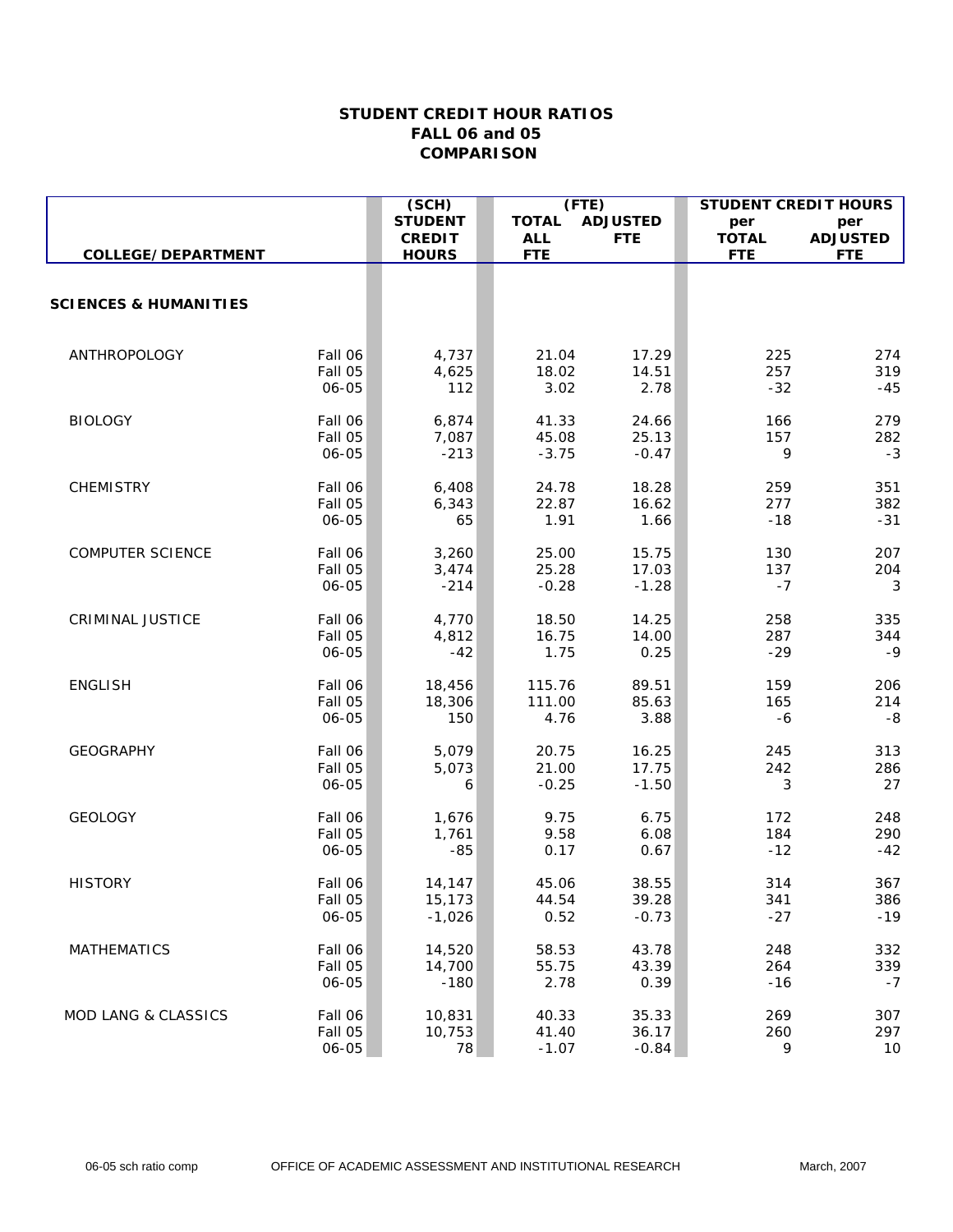|                       |                  | (SCH)           | (TTE)         |                 | <b>STUDENT CREDIT HOURS</b> |                 |
|-----------------------|------------------|-----------------|---------------|-----------------|-----------------------------|-----------------|
|                       |                  | <b>STUDENT</b>  | <b>TOTAL</b>  | <b>ADJUSTED</b> | per                         | per             |
|                       |                  | <b>CREDIT</b>   | <b>ALL</b>    | <b>FTE</b>      | <b>TOTAL</b>                | <b>ADJUSTED</b> |
| COLLEGE/DEPARTMENT    |                  | <b>HOURS</b>    | <b>FTE</b>    |                 | <b>FTE</b>                  | <b>FTE</b>      |
|                       |                  |                 |               |                 |                             |                 |
| NAT RES & ENVIR MGT   | Fall 06          | 2,293           | 13.00         | 9.75            | 176                         | 235             |
|                       | Fall 05          | 2,339           | 12.75         | 8.97            | 183                         | 261             |
|                       | 06-05            | $-46$           | 0.25          | 0.78            | $-7$                        | $-26$           |
|                       |                  |                 |               |                 |                             |                 |
| PHILOSOPHY            | Fall 06          | 5,145           | 18.86         | 17.61           | 273                         | 292             |
|                       | Fall 05          | 5,183           | 19.00         | 17.25           | 273                         | 300             |
|                       | 06-05            | $-38$           | $-0.14$       | 0.36            | 0                           | $-8$            |
|                       |                  |                 |               |                 |                             |                 |
| PHYSICS & ASTRONOMY   | Fall 06          | 5,196           | 24.83         | 15.58           | 209                         | 333             |
|                       | Fall 05          | 5,788           | 23.25         | 15.16           | 249                         | 382             |
|                       | 06-05            | $-592$          | 1.58          | 0.42            | $-40$                       | $-49$           |
|                       |                  |                 |               |                 |                             |                 |
| PHYSIOLOGY & HS       | Fall 06          | 9,721           | 27.90         | 22.57           | 348                         | 431             |
|                       | Fall 05          | 9,561           | 27.71         | 22.05           | 345                         | 434             |
|                       | 06-05            | 160             | 0.19          | 0.52            | 3                           | $-3$            |
|                       |                  |                 |               |                 |                             |                 |
| POLITICAL SCIENCE     | Fall 06          | 4,407           | 22.57         | 19.57           | 195                         | 225             |
|                       | Fall 05<br>06-05 | 5,013<br>$-606$ | 21.24<br>1.33 | 17.49           | 236<br>$-41$                | 287<br>$-62$    |
|                       |                  |                 |               | 2.08            |                             |                 |
| PSYCH SCIENCE         | Fall 06          | 11,303          | 38.47         | 25.75           | 294                         | 439             |
|                       | Fall 05          | 11,961          | 36.73         | 25.95           | 326                         | 461             |
|                       | 06-05            | $-658$          | 1.74          | $-0.20$         | $-32$                       | $-22$           |
|                       |                  |                 |               |                 |                             |                 |
| SOCIAL WORK           | Fall 06          | 1,437           | 8.75          | 8.20            | 164                         | 175             |
|                       | Fall 05          | 1,386           | 8.50          | 8.30            | 163                         | 167             |
|                       | 06-05            | 51              | 0.25          | $-0.10$         | 1                           | 8               |
| SOCIOLOGY             | Fall 06          | 6,460           | 20.00         | 17.25           | 323                         | 374             |
|                       | Fall 05          | 5,592           | 19.50         | 15.50           | 287                         | 361             |
|                       | 06-05            | 868             | 0.50          | 1.75            | 36                          | 13              |
|                       |                  |                 |               |                 |                             |                 |
| SPEECH PATH & AUD     | Fall 06          | 2,536           | 23.42         | 16.83           | 108                         | 151             |
|                       | Fall 05          | 2,474           | 24.42         | 16.09           | 101                         | 154             |
|                       | 06-05            | 62              | $-1.00$       | 0.74            | $\overline{7}$              | $-3$            |
| <b>WOMENS STUDIES</b> | Fall 06          | 625             | 3.52          | 3.52            | 178                         |                 |
|                       | Fall 05          | 792             | 3.74          | 3.74            | 212                         | 178<br>212      |
|                       | 06-05            | $-167$          | $-0.22$       | $-0.22$         | $-34$                       | $-34$           |
|                       |                  |                 |               |                 |                             |                 |
| <b>COLLEGE</b>        | Fall 06          | 139,881         | 622.14        | 477.04          | 225                         | 293             |
|                       | Fall 05          | 142,196         | 608.09        | 466.08          | 234                         | 305             |
|                       | 06-05            | $-2,315$        | 14.05         | 10.96           | $-9$                        | $-12$           |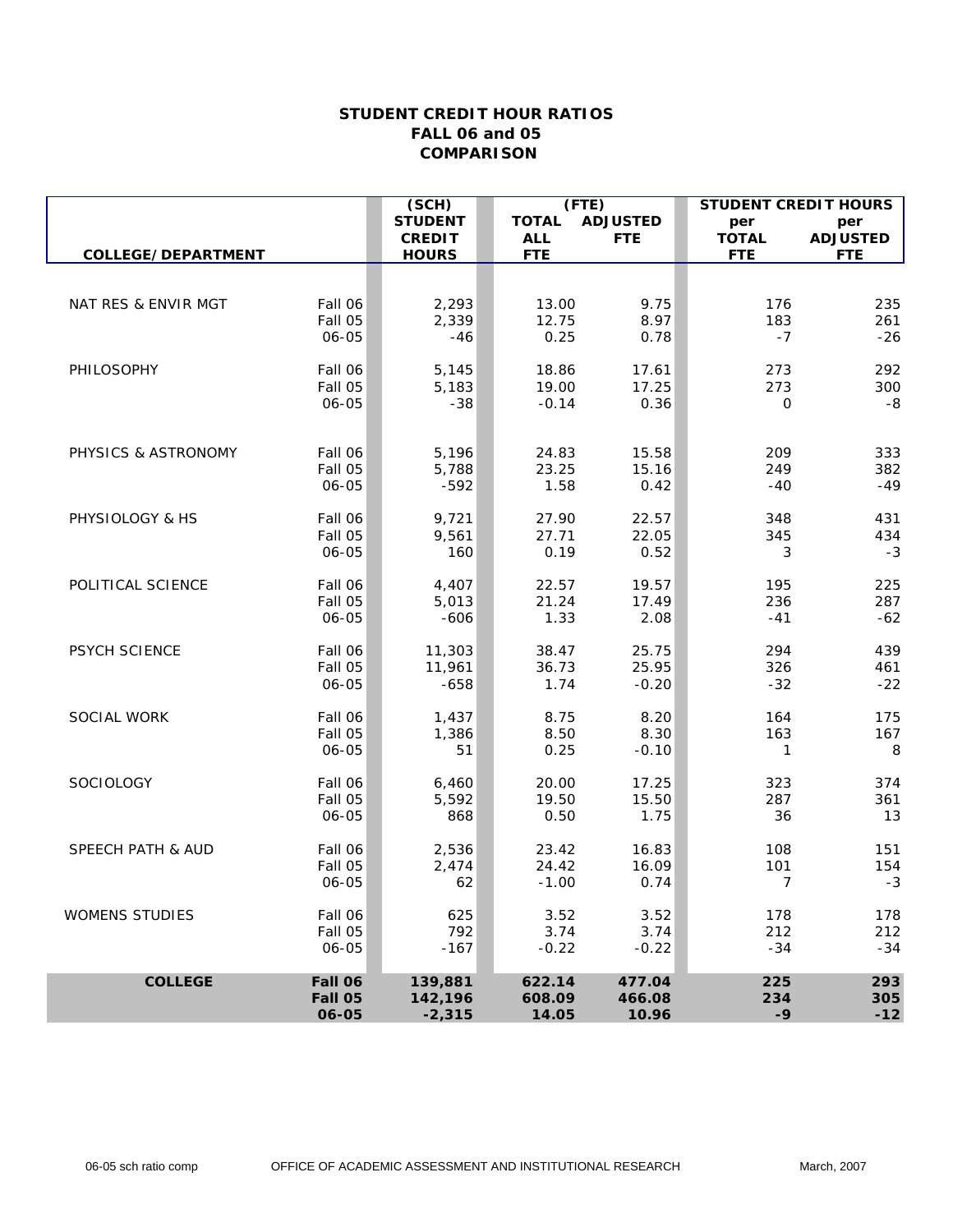|                            |                    | (SCH)          | $($ FTE $)$    |                 | <b>STUDENT CREDIT HOURS</b> |                 |
|----------------------------|--------------------|----------------|----------------|-----------------|-----------------------------|-----------------|
|                            |                    | <b>STUDENT</b> | <b>TOTAL</b>   | <b>ADJUSTED</b> | per                         | per             |
|                            |                    | <b>CREDIT</b>  | <b>ALL</b>     | <b>FTE</b>      | <b>TOTAL</b>                | <b>ADJUSTED</b> |
| COLLEGE/DEPARTMENT         |                    | <b>HOURS</b>   | <b>FTE</b>     |                 | <b>FTE</b>                  | <b>FTE</b>      |
|                            |                    |                |                |                 |                             |                 |
| <b>TEACHERS COLLEGE</b>    |                    |                |                |                 |                             |                 |
| <b>COUNSELING PSYCH</b>    | Fall 06<br>Fall 05 | 3,564<br>3,595 | 33.25<br>32.08 | 16.75<br>17.83  | 107<br>112                  | 213<br>202      |
|                            | 06-05              | $-31$          | 1.17           | $-1.08$         | $-5$                        | 11              |
| <b>ED LEADERSHIP</b>       | Fall 06            | 1,183          | 10.00          | 6.75            | 118                         | 175             |
|                            | Fall 05            | 1,230          | 9.25           | 6.25            | 133                         | 197             |
|                            | 06-05              | $-47$          | 0.75           | 0.50            | $-15$                       | $-22$           |
| ED PSYCHOLOGY              | Fall 06            | 4,589          | 43.00          | 22.29           | 107                         | 206             |
|                            | Fall 05            | 5,365          | 46.75          | 26.16           | 115                         | 205             |
|                            | 06-05              | $-776$         | $-3.75$        | $-3.88$         | $-8$                        | $\mathbf{1}$    |
| <b>ELEMENTARY ED</b>       | Fall 06            | 6,394          | 44.52          | 36.02           | 144                         | 178             |
|                            | Fall 05            | 6,140          | 42.38          | 35.63           | 145                         | 172             |
|                            | 06-05              | 254            | 2.14           | 0.39            | $-1$                        | 6               |
| <b>EDUCATIONAL STUDIES</b> | Fall 06            | 5,473          | 37.88          | 31.88           | 144                         | 172             |
|                            | Fall 05            | 6,254          | 42.64          | 35.98           | 147                         | 174             |
|                            | 06-05              | $-781$         | $-4.76$        | $-4.10$         | $-2$                        | $-2$            |
| SPECIAL ED                 | Fall 06            | 2,816          | 22.64          | 16.56           | 124                         | 170             |
|                            | Fall 05            | 3,175          | 23.42          | 18.67           | 136                         | 170             |
|                            | 06-05              | $-359$         | $-0.78$        | $-2.12$         | $-11$                       | $\mathbf 0$     |
| <b>COLLEGE</b>             | Fall 06            | 24,019         | 191.28         | 130.24          | 126                         | 184             |
|                            | Fall 05            | 25,759         | 196.51         | 140.51          | 131                         | 183             |
|                            | 06-05              | $-1,740$       | $-5.23$        | $-10.27$        | $-5$                        | $\mathbf{1}$    |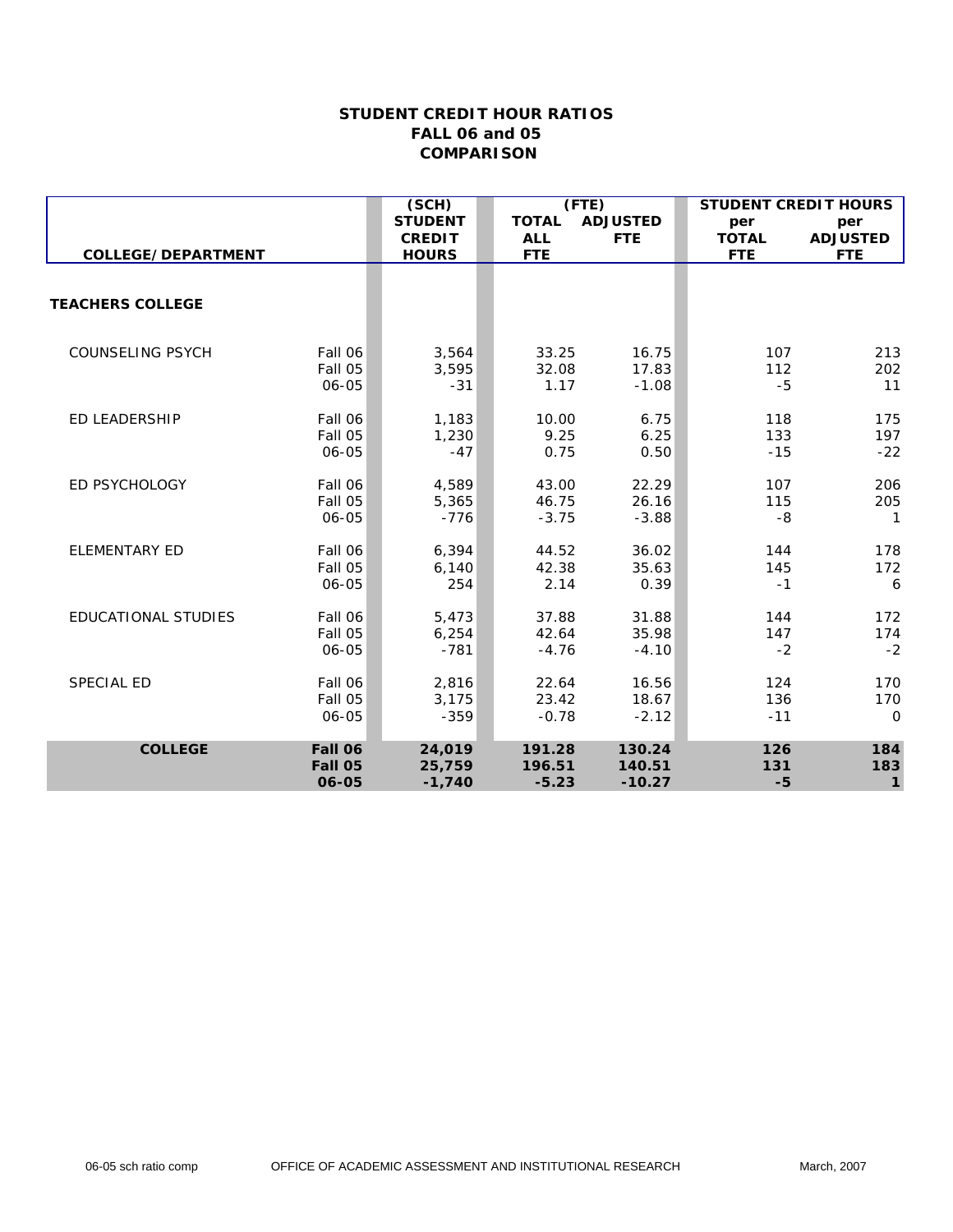| COLLEGE/DEPARTMENT                                                                                                             |                             | (SCH)<br><b>STUDENT</b><br><b>CREDIT</b><br><b>HOURS</b> | <b>TOTAL</b><br><b>ALL</b><br><b>FTE</b> | (FTE)<br><b>ADJUSTED</b><br><b>FTE</b> | <b>STUDENT CREDIT HOURS</b><br>per<br><b>TOTAL</b><br><b>FTE</b> | per<br><b>ADJUSTED</b><br><b>FTE</b> |
|--------------------------------------------------------------------------------------------------------------------------------|-----------------------------|----------------------------------------------------------|------------------------------------------|----------------------------------------|------------------------------------------------------------------|--------------------------------------|
| <b>INTERDEPARTMENTAL</b>                                                                                                       | Fall 06<br>Fall 05<br>06-05 | 1,439<br>1,148<br>291                                    |                                          |                                        |                                                                  |                                      |
| UNIVERSITY TOTAL**<br>$\star$ $\alpha$ -Henry $\pm$ -Left to decide a Military $\alpha$ -term of the control of $\sim$ DUM/ET. | Fall 06<br>Fall 05<br>06-05 | 267,331<br>271,110<br>$-3,779$                           | 1,453.69<br>1,412.82<br>40.87            | 1,080.69<br>1,066.92<br>13.77          | 184<br>192<br>-8                                                 | 247<br>254<br>$-7$                   |

\* College Total includes Military Science but excludes PUMET.

\*\*University Total includes Interdepartmental data.

SOURCE: STUDENT CREDIT HOURS (on and off campus) FALL 2006 and 05; AAIR. FTE BY POSITION STATUS AND FUNCTION FALL 2006 and 05; AAIR.